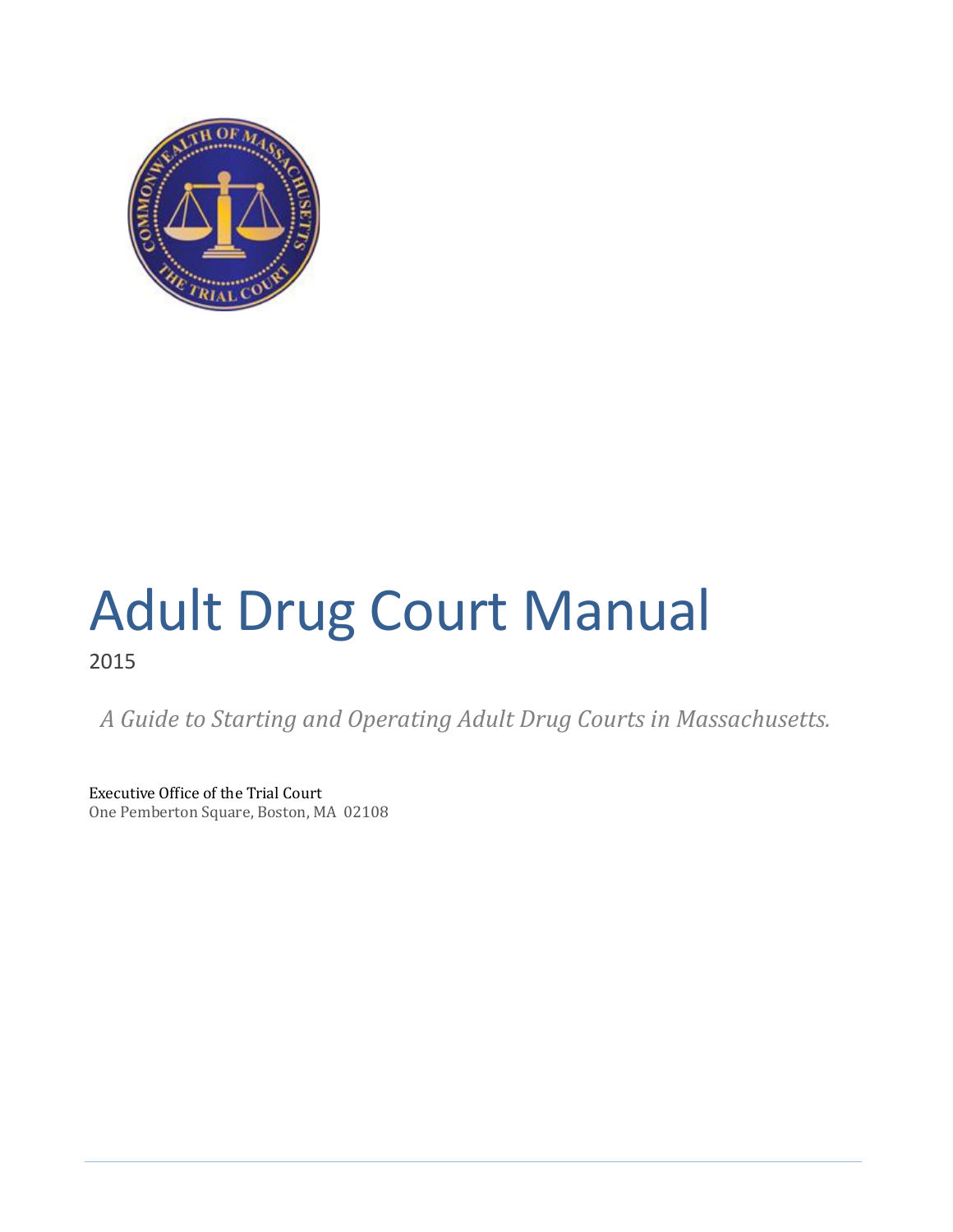## Contents

| Intake       | 18 |
|--------------|----|
|              | 19 |
| Phases 20 20 |    |
|              |    |
|              |    |
|              |    |
|              |    |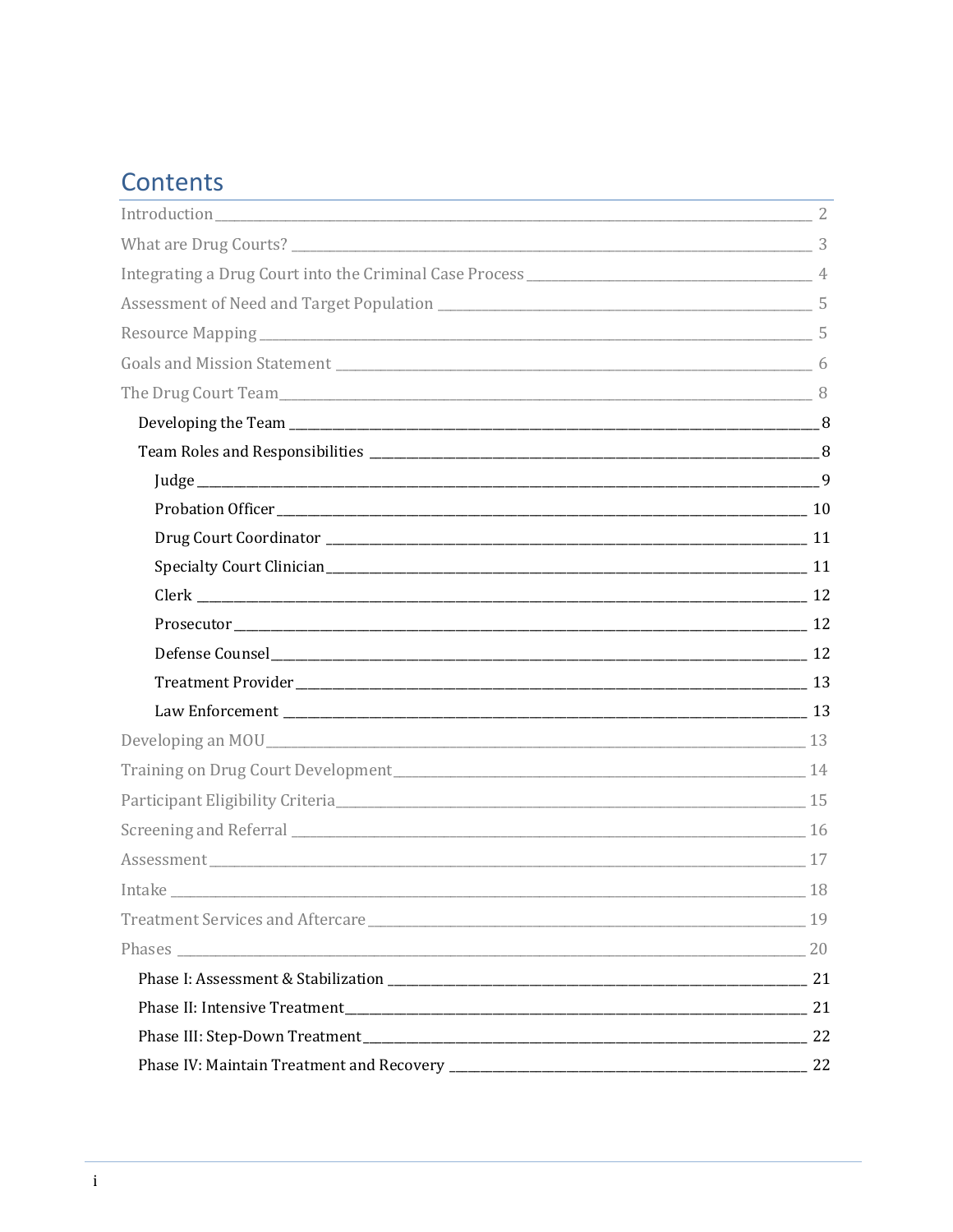| Staffings 27           |     |
|------------------------|-----|
|                        |     |
|                        |     |
|                        |     |
|                        |     |
|                        |     |
|                        |     |
|                        |     |
|                        |     |
|                        |     |
| After Drug Court 25 35 |     |
|                        |     |
|                        |     |
|                        |     |
|                        |     |
|                        |     |
|                        |     |
|                        |     |
|                        |     |
|                        |     |
|                        |     |
|                        |     |
|                        |     |
|                        | -66 |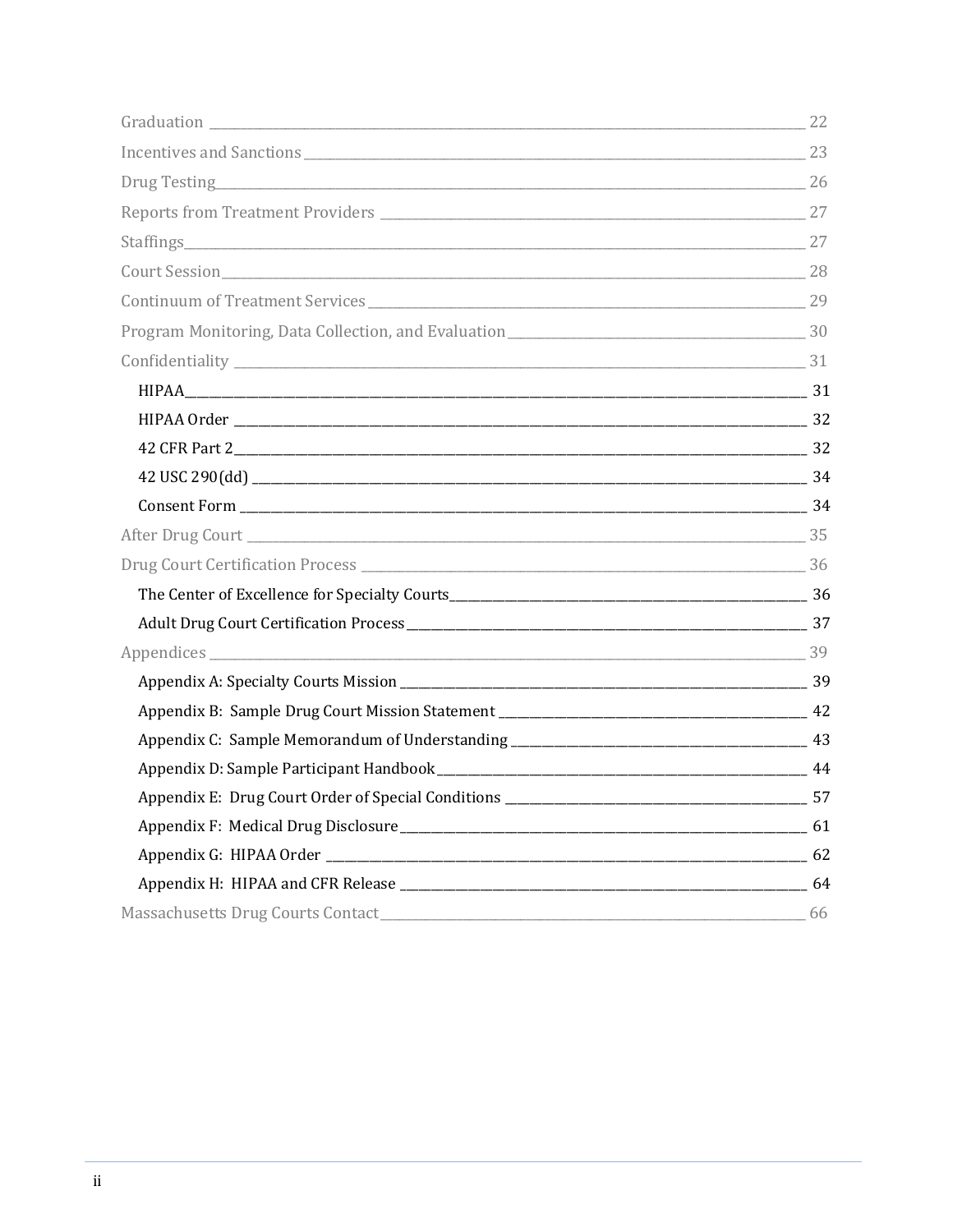## <span id="page-3-0"></span>Introduction

Beginning in 2013, the Trial Court of the Commonwealth of Massachusetts undertook a comprehensive review of its systems and policies. With input from court employees and stakeholders from across the system, a strategic plan was developed to chart the next ten years and beyond for the Trial Court system. In accordance with the plan, a policy statement to guide specialty courts and a statement of the mission of specialty courts were created. These documents are included in Appendix A. to this manual.

Drug courts and other specialty courts have been created pursuant to the inherent authority of the courts to sentence defendants within statutory requirements. The majority of drug courts in Massachusetts are post-disposition. Many defendants enter drug court as a result of a probation violation hearing. The mechanism for entry into drug court is by means of specific terms of probation. An order to "comply with any and all terms of the drug court" is entered on the probation order as a specific condition. The probationer must then comply with standard drug court conditions (such as remaining drug and alcohol free), as well as those conditions designed to meet an individual probationer's needs (such as participating in residential treatment).

The goals of the expansion of specialty courts in Massachusetts, including drug courts, are to reduce recidivism and to provide increased access and linkage to treatment and community resources. Drug courts utilize evidence-based best practices to improve outcomes. Drug court attempts to enhance the lives of individual participants by addressing the underlying causes for court involvement, while ensuring public safety.

To achieve these goals, the Trial Court has undertaken a number of initiatives, including the establishment of the Center of Excellence for Specialty Courts within the Executive Office of the Trial Court. This Center will assist in buttressing the work of the Trial Court and its partnering agencies by organizing continuing education and opportunities for dissemination of new literature and case law as it emerges.

The creation of this Manual is one of these initiatives. The purposes of this Manual are the following: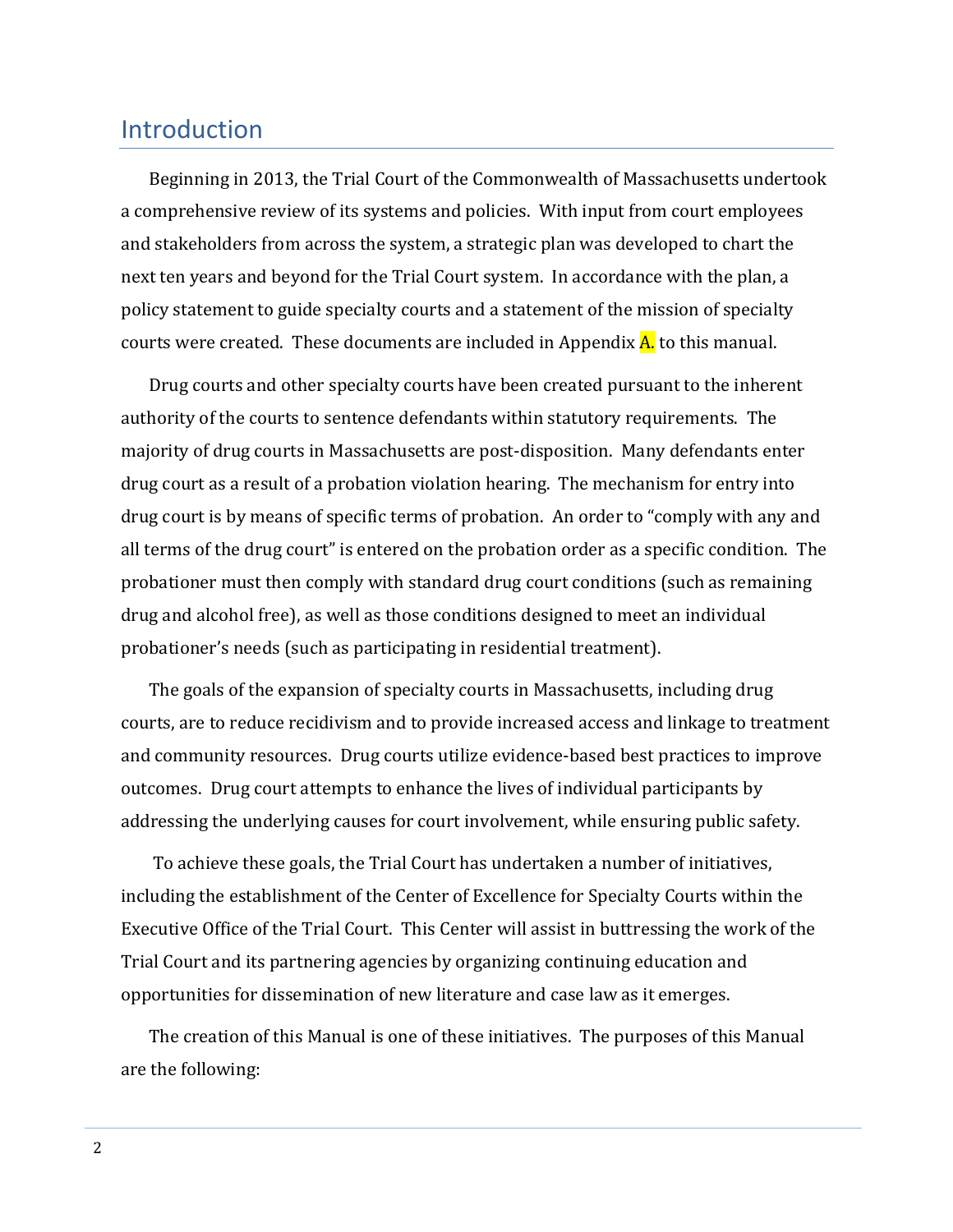- 1. To identify the basic principles of evidence-based best practices applicable to adult drug court in the Commonwealth;
- 2. To develop a certification process applicable to adult drug courts in the Commonwealth;
- 3. To identify resources to assist existing drug courts in enhancing their practices and to prepare for the certification process; and
- 4. To identify resources to assist new courts in establishing adult drug courts that comply with evidence-based best practices and meet certification requirements.

The framework of the Manual comports with the national Ten Key Components of Drug Courts.1 It addresses issues broadly to allow individual courts to account for local variations based on need and available resources.2 It incorporates the Adult Court Best Practice Standards, Volume I (2013) and Volume II (2015).<sup>3</sup> In addition, the Manual is designed to provide guiding principles while permitting innovative practices as unanticipated needs arise, and as national best practices are enhanced and modified.

## <span id="page-4-0"></span>What are Drug Courts?

Drug courts are problem-solving courts that operate under a specialized model in which the judiciary, prosecution, defense bar, probation, law enforcement, substance use, mental health, and social service communities work together to provide treatment to people with substance use challenges, help individuals in the criminal justice system become productive citizens, and reduce recidivism.

Eligible persons with drug-addiction may be sent to Drug Court in lieu of incarceration or traditional probation. Drug Courts endeavor to keep individuals in

<sup>2</sup> Many sections of this manual were derived from Michigan's drug court manual, *Developing and Implementing a Drug Treatment Court in Michigan*, November 2012.

l

*<sup>1</sup> Defining Drug Courts: The Key Components*, National Association of Drug Court Professionals, Drug Court Standards Committee, Office of Justice Programs, Drug Court Program Office, 1997 [http://www.nadcp.org/sites/default/files/nadcp/KeyComponents\\_0.pdf](http://www.nadcp.org/sites/default/files/nadcp/KeyComponents_0.pdf)

[http://courts.mi.gov/Administration/SCAO/Resources/Documents/Publications/Manuals/Specialty](http://courts.mi.gov/Administration/SCAO/Resources/Documents/Publications/Manuals/Specialty/DC-PlanningImplementation.pdf) [/DC-PlanningImplementation.pdf](http://courts.mi.gov/Administration/SCAO/Resources/Documents/Publications/Manuals/Specialty/DC-PlanningImplementation.pdf)

<sup>3</sup> *Adult Drug Court Best Practices Standards*, National Association of Drug Court Professionals, Volume I (2013) and Volume II (2015[\) http://www.nadcp.org/standards](http://www.nadcp.org/standards)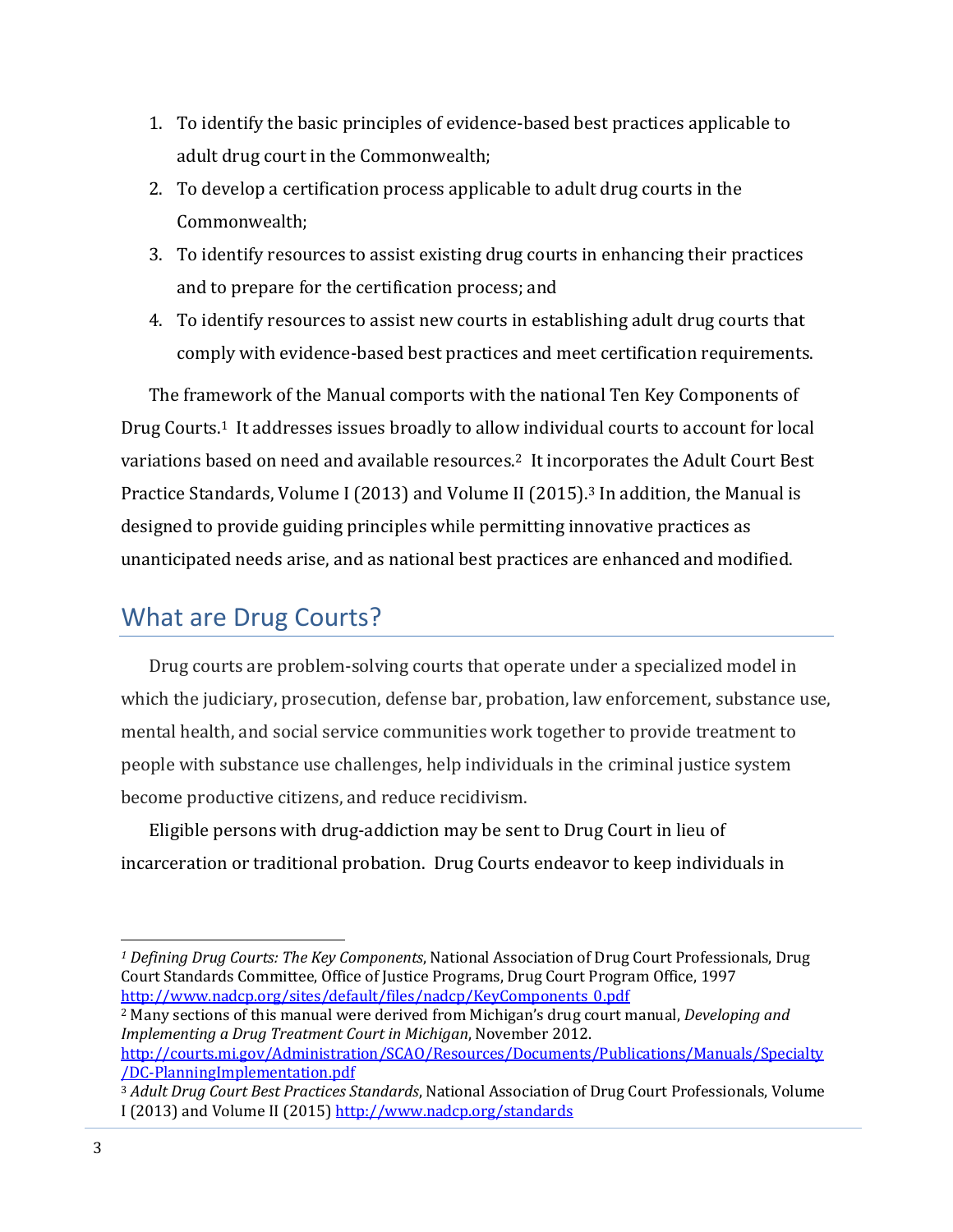treatment long enough for it to work, while supervising them closely. For a minimum term of one year, participants are:

- monitored for their engagement in substance use treatment and other services they require to get and stay clean and sober;
- held accountable by the Drug Court judge for meeting their obligations to the court, society, themselves, and their families;
- regularly and randomly tested for drug use;
- required to appear in court frequently so that the judge may review their progress; and
- rewarded for doing well or sanctioned when they do not live up to their obligations.<sup>4</sup>

## <span id="page-5-0"></span>Integrating a Drug Court into the Criminal Case Process

The majority of drug courts in Massachusetts are a post-adjudicative form of probation. Drug court participants are probationers who have been adjudicated, found guilty, or had criminal cases continued without a finding after admitting to sufficient facts, and are placed on supervised probation. Often drug court participants have served committed time for past crimes, or participants enroll in drug court as part of a split sentence in which they are placed on probation after serving committed time. Typically, the court orders drug court as a condition of probation, either at a sentencing hearing, or after finding a violation of probation. Violations of drug court conditions, such as failure to attend treatment or positive drug screens, are violations of probation. If there is probable cause for the violation, the drug court participant can be detained pending the final violation of probation hearing.<sup>5</sup> If a violation of probation is found by the judge, the judge can revoke probation and commit the drug court participant for a period of time or the judge can modify the conditions of probation. $6$  Generally, revocation of probation happens only after the court has exhausted all intermediate sanctions and/or the

 $\overline{a}$ 

<sup>4</sup> <http://www.nadcp.org/learn/what-are-drug-courts>

<sup>5</sup> Dist. Ct. R. Prob. Viol. 3(b)(iii), 3(c)(vii), and 4(d)provides that probation violation hearings are to be held within 30 days of the service of the notice of violation, "except in exceptional circumstances," regardless of whether the probationer agrees to delay. Additionally, a court may order a probationer taken into custody pending the commencement and completion of a probation violation hearing. Dist. Ct. R. Prob. Viol. 6(h).

<sup>6</sup> Dist. Ct. R. Prob. Viol. 8(d).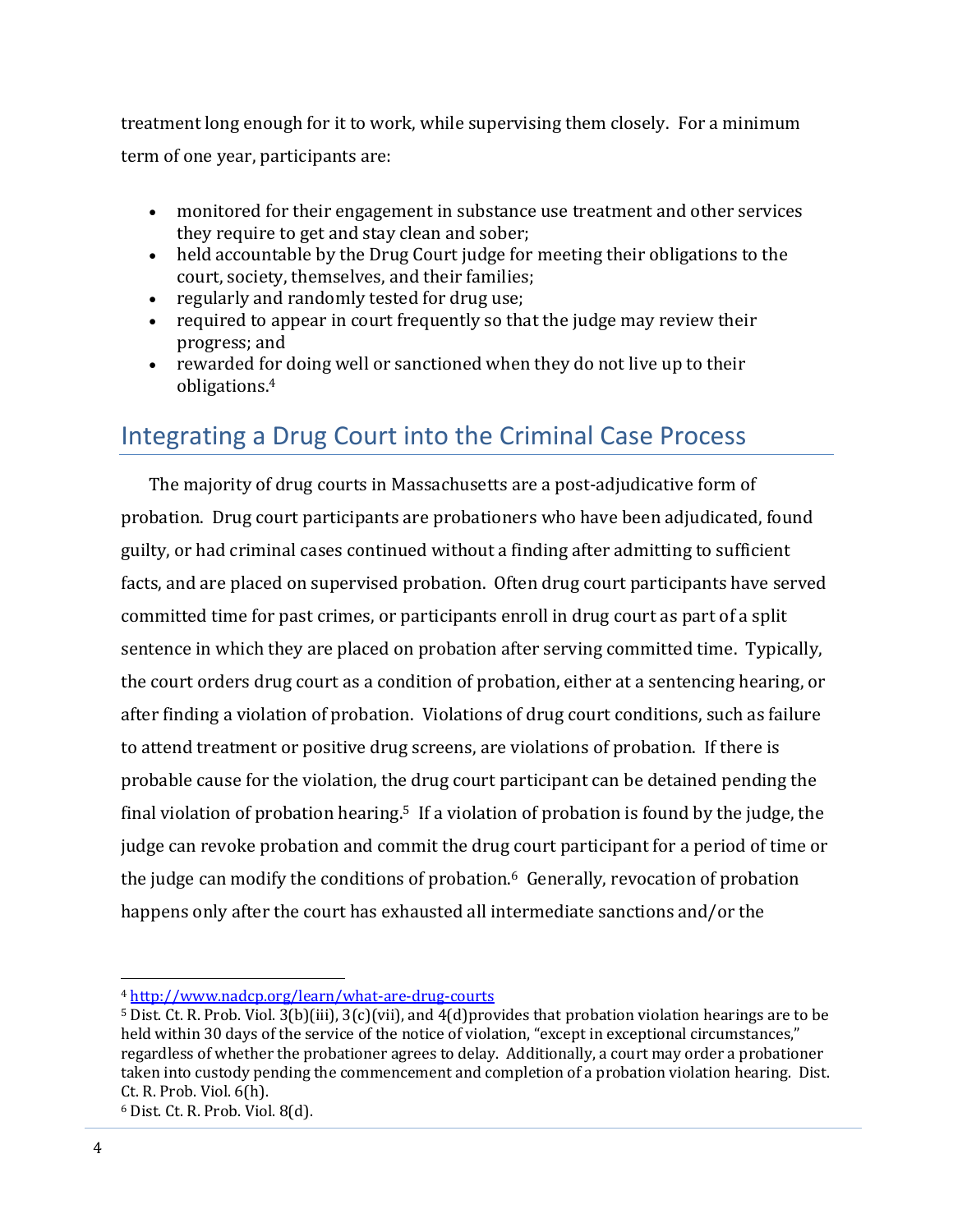probationer evinces unsuitability by committing a new criminal offense and posing a threat to public safety.

## <span id="page-6-0"></span>Assessment of Need and Target Population

The current mainstream drug court model in Massachusetts is a target population of "high risk/high need" offenders. A high risk/high need offender is an individual who is addicted<sup>7</sup> to illicit drugs or alcohol and is at substantial risk for reoffending or failing to complete a less intensive disposition, such as standard probation or pretrial supervision. Best Practice Standards I B. By comparison, individuals who are low-risk and/or lowneed, who do not have these characteristics, tend to perform just as well in less intensive programs, such as standard probation and diversion.<sup>8</sup>

## <span id="page-6-1"></span>Resource Mapping

The resources available in a community to treat the drug court participants will be an essential factor in establishing and maintaining a drug court. Mapping is a process to identify the spectrum of substance use disorder treatment providers within the community. It is important for the court to consider the variety of treatment providers and types of treatment available, ranging from services for those who need residential treatment to those who need outpatient treatment. It is highly recommended that a sequential intercept mapping exercise be conducted to identify resources and gaps in

l

<sup>7</sup> Diagnostic terminology is in flux in light of recent changes to the 5th edition of the *Diagnostic and Statistical Manual of Mental Disorders (DSM-5).* The terms *addiction* and *dependence* are defined in accordance with the American Society of Addiction Medicine (ASAM), which focuses on a compulsion to use or an inability to abstain from alcohol or other drugs. The ASAM definition is as follows: "Addiciton is characterized by inability to consistently abstain, impairment in behavioral control, craving, diminished recognition of significant problems with one's behaviors and interpersonal relationships, and a dysfunctional emotional response." See [http://www.](http://www/) asam.org/for-thepublic/definition-of-addiction. Illicit drugs include addictive or intoxicating prescription medications that are taken for a nonprescribed or nonmedically indicated purpose.

<sup>8</sup> DeMatteo, David S., Douglas B. Marlowe, and David S. Festinger. 2006. *Secondary Prevention Services for Clients who are Low Risk in Drug Court: A Conceptual Model.* Crime & Delinquency. 52: 114-134.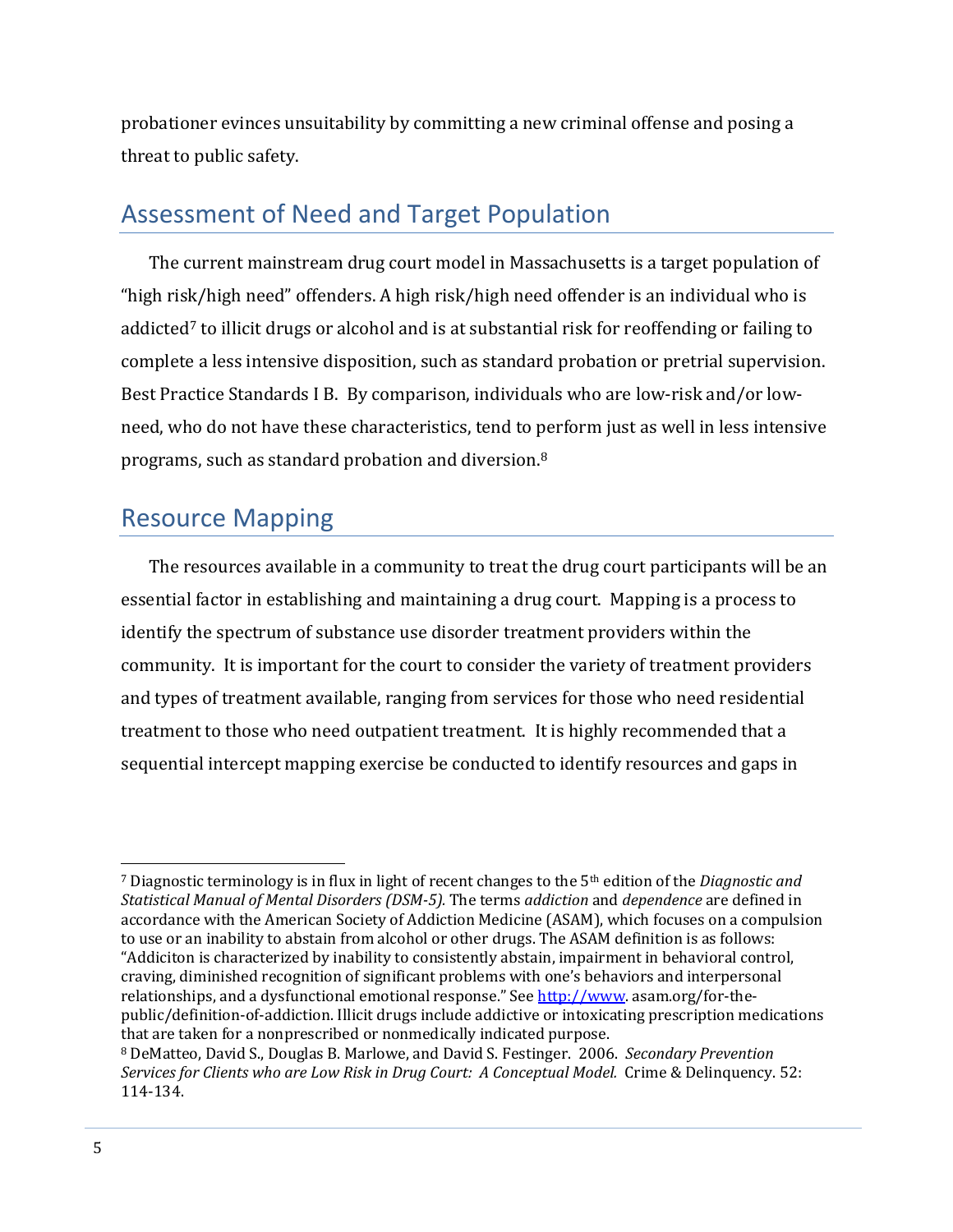services. This process will also set forth a plan to respond to identified gaps so that necessary resources are available to drug court participants.

Alternatively, drug court candidates may have their court cases transferred to a regional drug court supported by the resources necessary for that individual's treatment. Transfers should follow the process set forth in the departmental transfer policy.

In addition to requiring substance abuse treatment, many drug court programs offer ancillary services to their participants. These resources are sometimes a required part of the program, such as with community-based support groups, but are sometimes specific to a participant based on need. For example, a participant who is unemployed may be referred to vocational training. See Best Practices Standards VI.

## <span id="page-7-0"></span>Goals and Mission Statement

The drug court team should establish goals for the drug court that are specific to the target population and the identified needs within the community. Creating a mission statement is one way in which the drug court team can begin to identify the goals and objectives for the drug court. A mission statement should clarify the goals and values of the drug court, and the intent in establishing the drug court.

The mission statement can address why the community needs the drug court, and what benefits the drug court will provide. For example, an ultimate goal of drug court is to reduce recidivism. Other specific goals may include reducing the rate of overdose within a community, decreasing crimes that are often fueled by drug addiction, or addressing jail over-crowding concerns.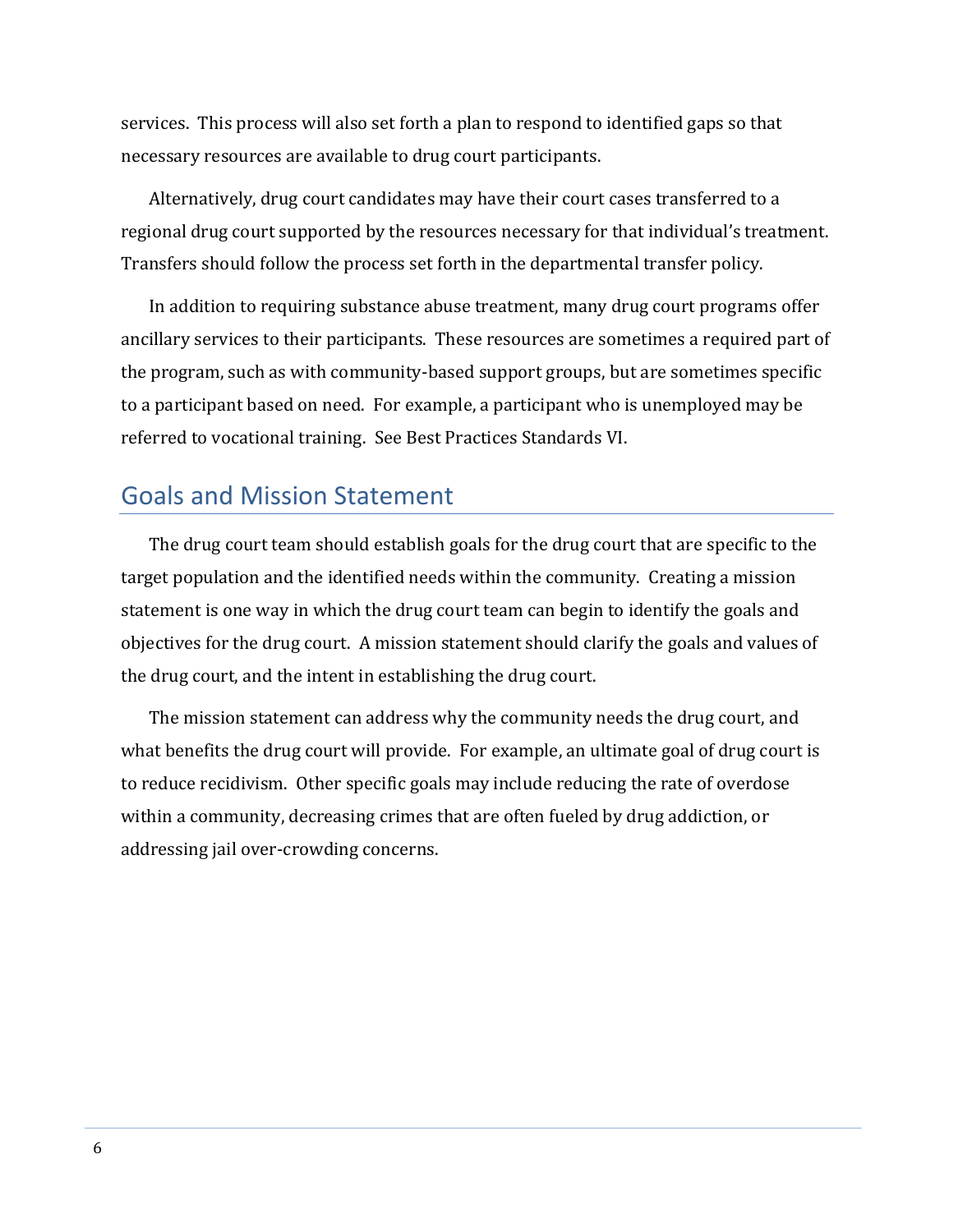When constructing a mission statement, the team should consider accountability. Individual goals and general themes reflected in a mission statement should be attainable and measureable, and should focus on critical issues for the drug court. Establishing measurable goals will also aid in data collection and grant writing. For example, "reduce substance abuse" is an important area of focus for drug courts, but as is, that goal is difficult to track and measure. Look at the things the drug court team plans to do to reduce substance abuse, such as increasing accountability through drug testing, requiring attendance at community-based support groups, and incorporating treatment into all phases of the program. In this manner ultimate goals can be tracked through a series of objectives.

Some goals may require a more qualitative measurement than data-driven study. For example, the drug court may wish to implement a one-time risk/needs assessment to help determine the level of service each participant requires. This goal can be measured relatively easily by determining whether or not such an assessment tool was implemented, but consider what other program objectives can be addressed by establishing this goal. The court may be able to track the success of participants in the program versus those not in drug court, and eventually make systemic changes based upon the results. In other words, this one-time goal should fit into the larger picture of the program's mission statement and ongoing goals.

A sample Mission Statement is included in Appendix **B**.

"Citizens who have historically experienced sustained discrimination or reduced social opportunities because of their race, ethnicity, gender, sexual orientation, sexual identity, physical or mental disability, religion, or socioeconomic status receive the same opportunities as other citizens to participate and succeed in the Drug Court." Best Practice Standard II. This means that the drug court provides equivalent access, equivalent retention, equivalent treatment, equivalent incentives and sanctions, and equivalent dispositions.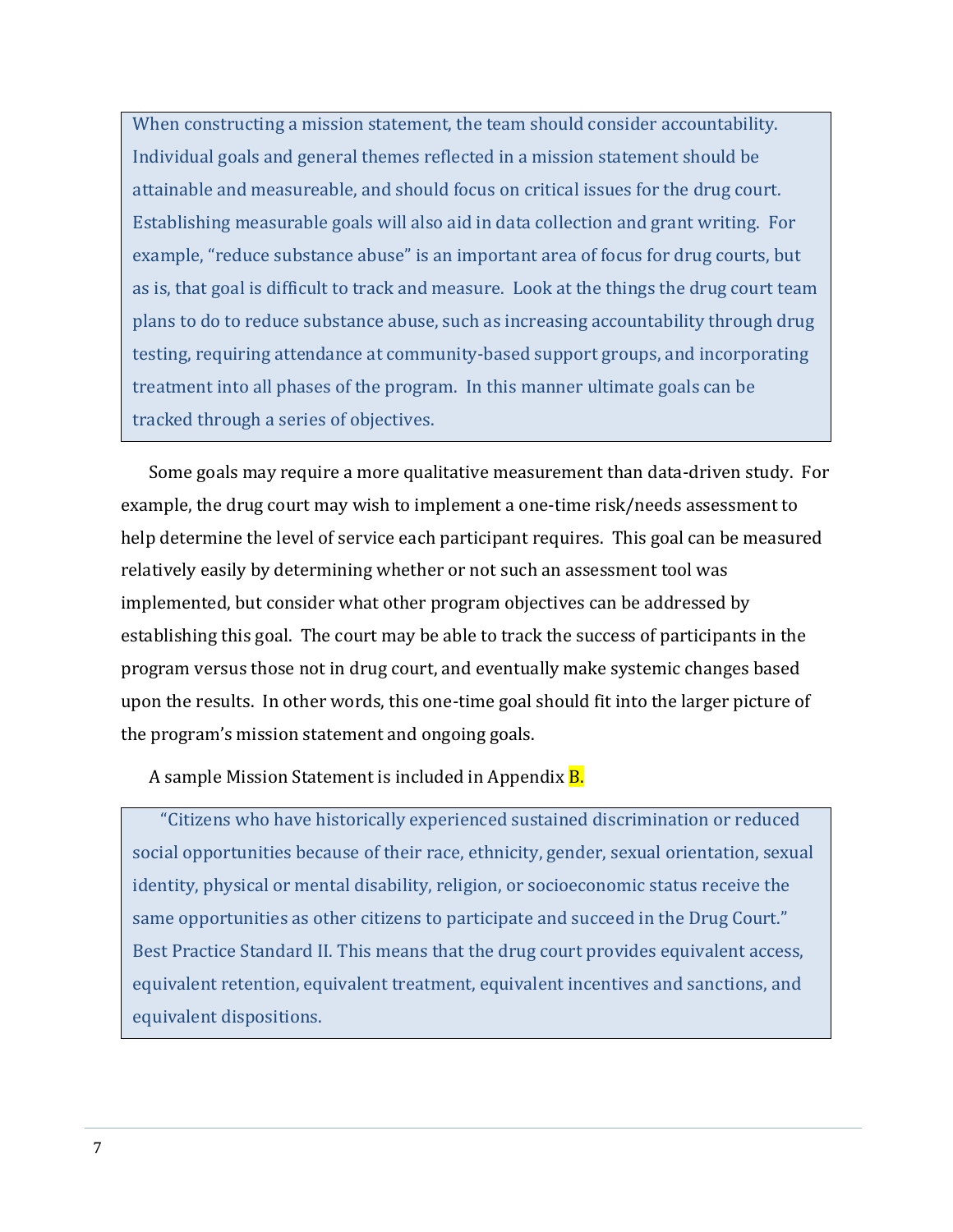## <span id="page-9-0"></span>The Drug Court Team

### <span id="page-9-1"></span>Developing the Team

The drug court team is a group of professionals who are responsible for overseeing operations of the drug court and managing supervision of the drug court participants. The judge is the leader of the drug court team. Other members may include a program coordinator, assistant district attorney, defense attorney, probation officer(s), clerk, case manager, specialty court clinician, treatment providers, local law enforcement, and representatives from local organizations that provide services to drug court participants.

To the extent possible, the team members remain consistent from session to session. This consistency is particularly important for the roles of judge and probation officer. It is recommended that these positions have a trained back-up who is available to fill in when necessary.

Certain positions and partners are essential for the operation of drug court, such as the judge, the probation officer, the clerk, and treatment providers. The prosecutor and defense attorney involvement is recommended, but at a minimum both should be advised of every court date and afforded an opportunity to appear. The drug court coordinator and specialty court clinician are emerging as part of recommended best practices, but these positions may not yet be available to all courts. A strong, wellcoordinated team is essential to making drug court a success with the desired outcomes for drug court participants.

Although drug court teams are collaborative, membership in a drug court team anticipates that each team member will continue to perform his or her specific role and responsibilities. Defense counsel on the team, for example, must continue to zealously advocate for the rights of his or her client.

#### <span id="page-9-2"></span>Team Roles and Responsibilities

All members of the drug court team must have a strong grasp of the following:

 Knowledge of substance use disorder including disorders related to addictions, and drug use, as well as mental health disorders, including trauma.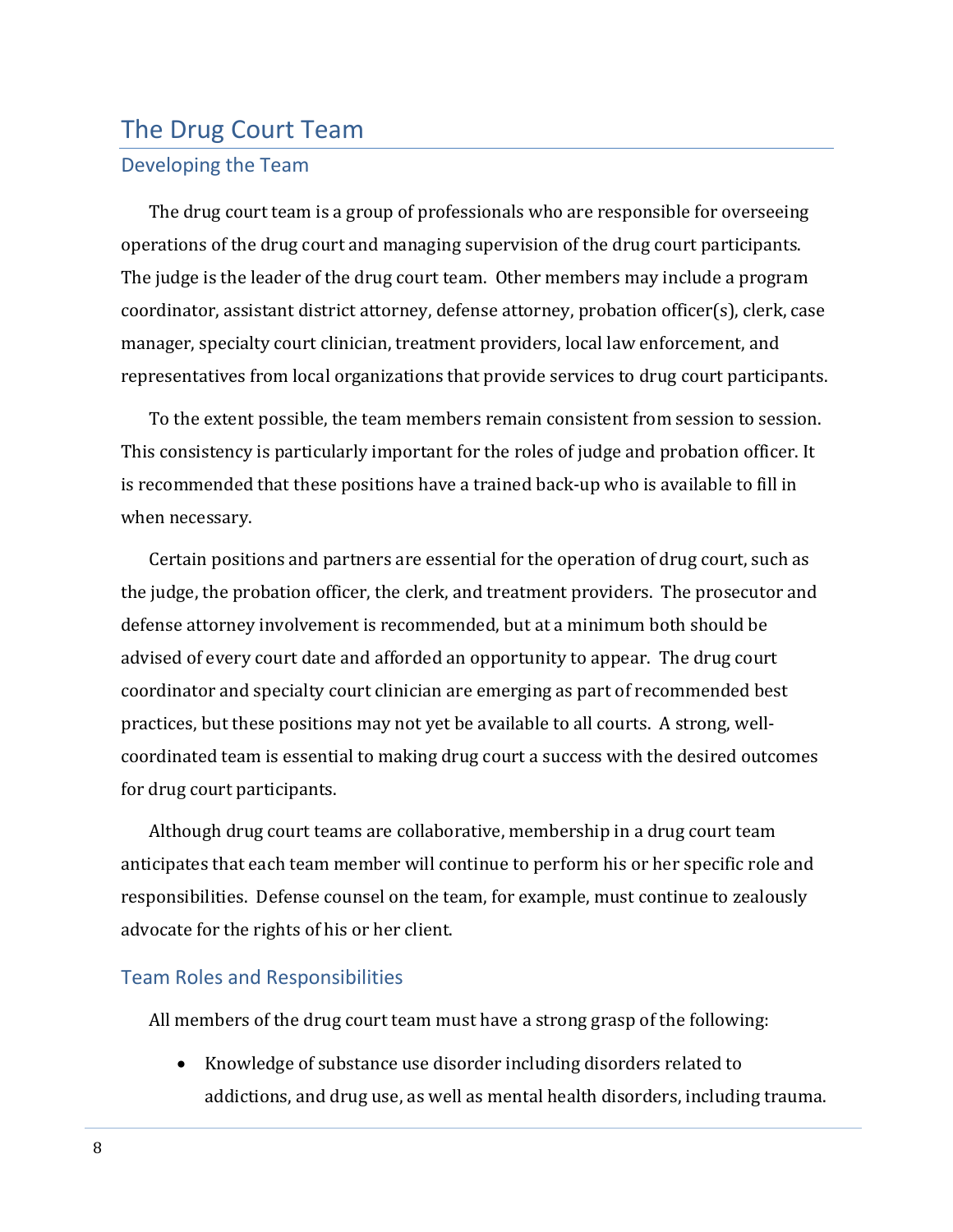- Knowledge of non-pharmacological and pharmacological therapeutic options.
- Knowledge of gender, age, race, language, and cultural issues that may impact the offender's success.
- Knowledge of the impact that substance use has on the court system, the lives of participants, their families and the community at large.

All members of the drug court team are expected to perform the following:

- Participate fully as a team members, committed to the drug court mission and goals, and work as a full partner to ensure overall participant success.
- Contribute to the education of peers and colleagues as appropriate.
- Participate in on-going training opportunities within the state and nationally as available.

## <span id="page-10-0"></span>Judge

The drug court judge presides over drug court sessions and leads the team. The role of the drug court judge includes the following responsibilities:

- Heads the team.
- After considering input from team members, makes final decision on participant eligibility.
- Presides over drug court session.
- Makes all decisions in the drug court case, including the imposition of incentives or sanctions.
- Creates an appropriately collaborative atmosphere, and maintains an effective pace for the team.
- Ensures that the drug court team meets regularly to review participant progress and participant needs. Although the practice of judicial presence in staffing is a best practice according to the National Association of Drug Court Professionals, it is within the judge's discretion to decide whether or not to participate in the staffings.
- Effectively leads the team to develop and continuously improve all the protocols and procedures of the program.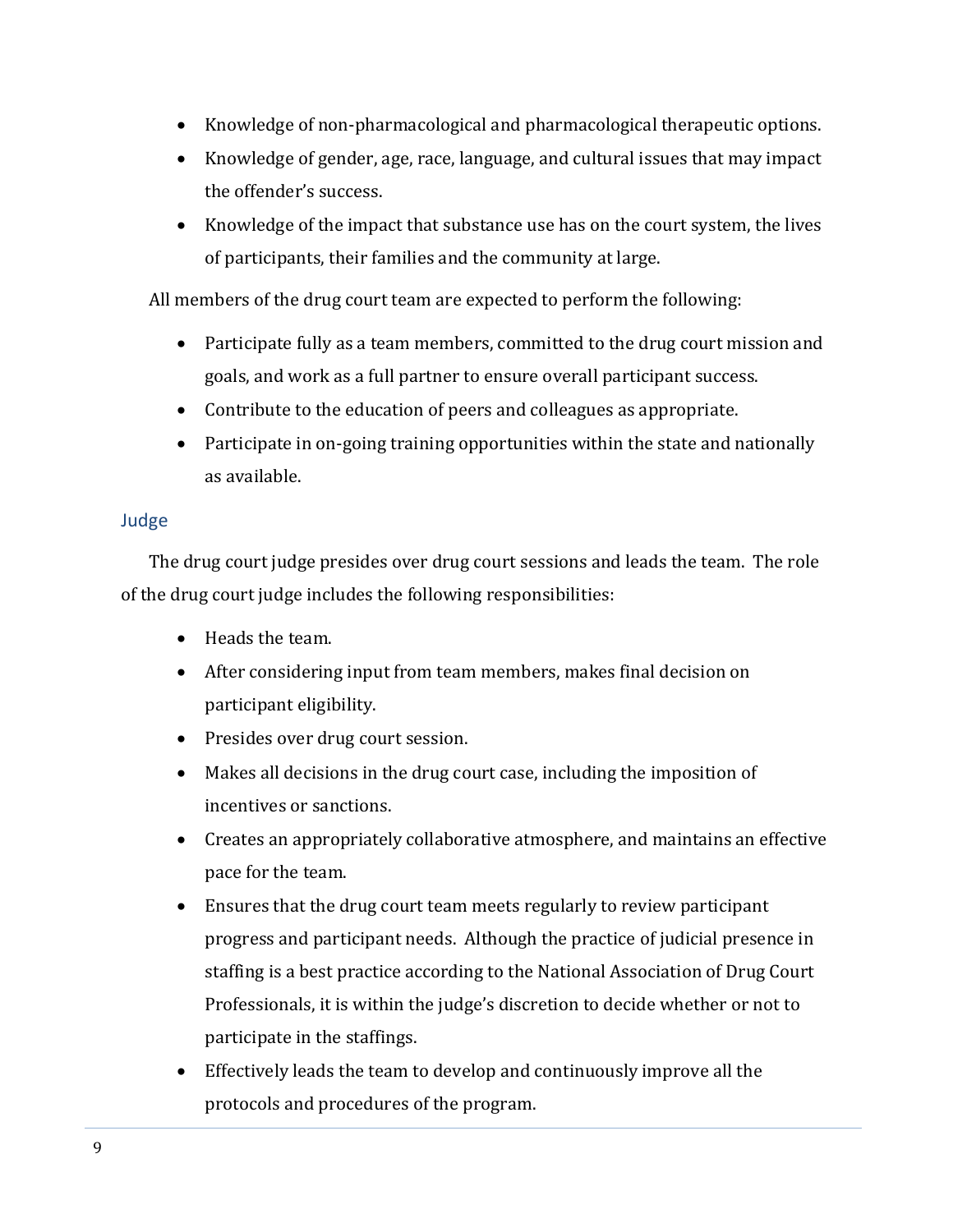Key support to the judge comes from the probation officer, the specialty court clinician, and drug court coordinator. When the specialty court clinician is not available, the primary support role falls to the probation officer. Similarly, the drug court coordinator, if available, assumes some of the roles that are otherwise taken on by the probation officer.

### <span id="page-11-0"></span>Probation Officer

The probation officer plays a crucial role in the success of drug courts. The probation officer actively monitors drug court participants inside and outside of the drug court setting. The role of the probation officer includes the following responsibilities:

- Assess and recommend participant eligibility.
- Complete intake process, which includes informing participants and their defense counsel of the drug court conditions and responsibilities, as well as the consequences of non-compliance.
- Monitor adherence with treatment and probation conditions.
- Develop partnerships and close working relationships with the treatment community.
- Coordinate the utilization of community-based services such as housing, entitlements, transportation, education, vocational training, job skills training and placement to provide a strong foundation for recovery.
- Develop post program services, client outreach, mentor programs and alumni associations when appropriate or feasible.
- Pursue working relationships with a variety of gender, race, age, and culturally specific treatment services, to make them available as needed.
- Ensure random and comprehensive drug and alcohol testing.
- Collect all relevant data on participants.
- Discuss with participants their progress in meeting treatment goals.
- Make suggestions for changes in services needed for an effective case plan.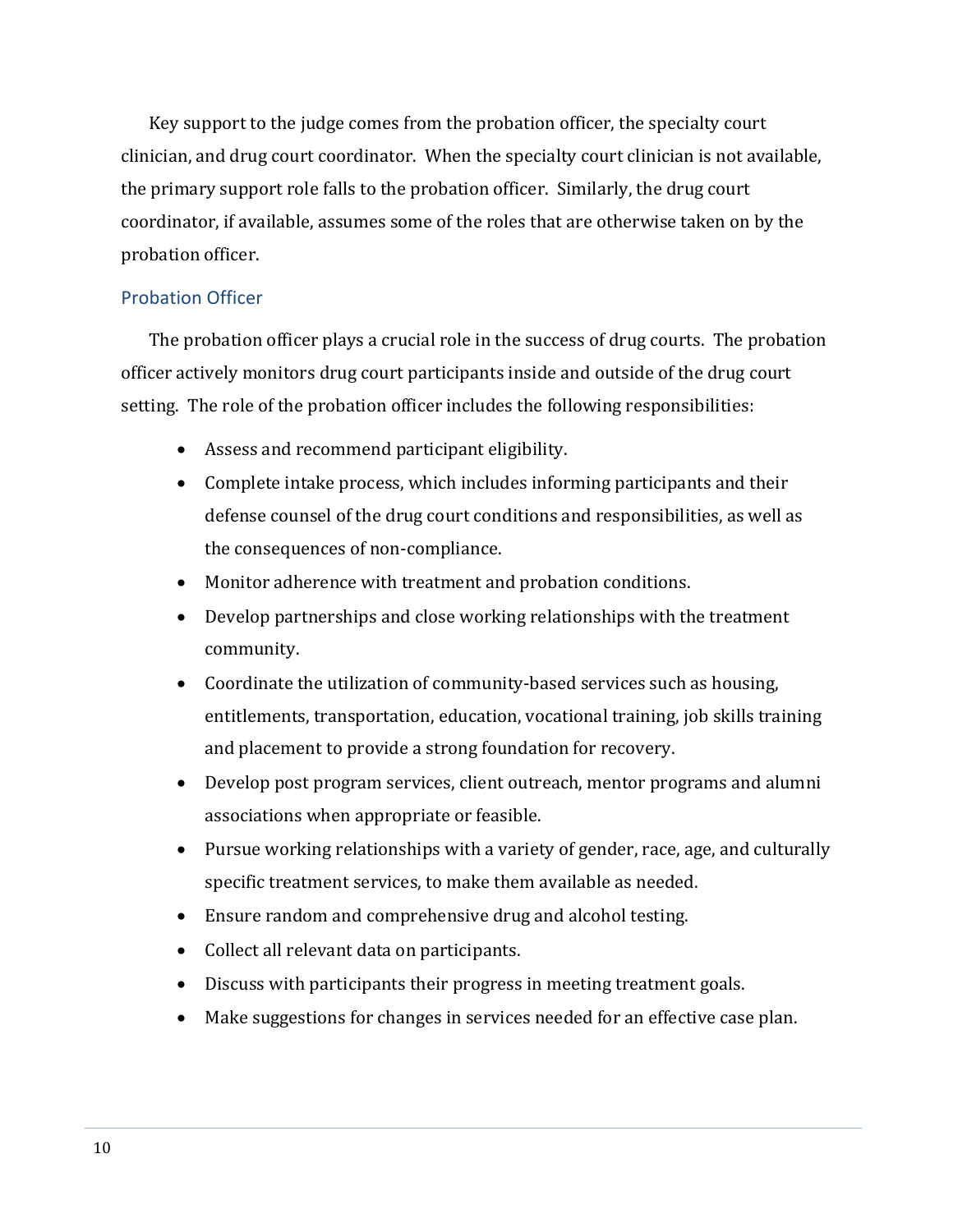#### <span id="page-12-0"></span>Drug Court Coordinator

Ideally each court will have a drug court coordinator. When available, the coordinator takes on some of the administrative duties that would otherwise fall to the probation officer and/or specialty court clinician. These responsibilities include fostering a relationship with treatment providers, wrap-around services, and community groups, and assisting with data collection and data entry.

#### <span id="page-12-1"></span>Specialty Court Clinician

The specialty court clinician works through the Department of Mental Health Court Clinic system and will be assigned to the drug court by DMH Forensic Services in collaboration with the Trial Court. Where available, the specialty court clinician is responsible for supporting probation in making sure participants are referred to the appropriate level of care. The specialty court clinician is a key resource for the judge and the team to make the right treatment decisions. If a specialty court clinician is not available, the responsibilities fall to the probation officer to make a fact-based referral to treatment and to work in concert with community-based treatment providers who can conduct clinical assessments to support placements in the proper level of care.

The role of the specialty court clinician includes the following:

- Complete a biopsychosocial assessment including clinical level of care assessment to determine level of care needs.
- Recommend appropriate treatment options for participants, typically in staffings.
- Engage treatment providers to best meet participant needs. Refer participants to treatment and assist in care coordination.
- Discuss treatment progress with treatment providers and participants in preparation for staffings.
- Provide direct support to participants.
- Inform drug court team on clinical perspectives.
- Expand and maintain relationships with treatment providers.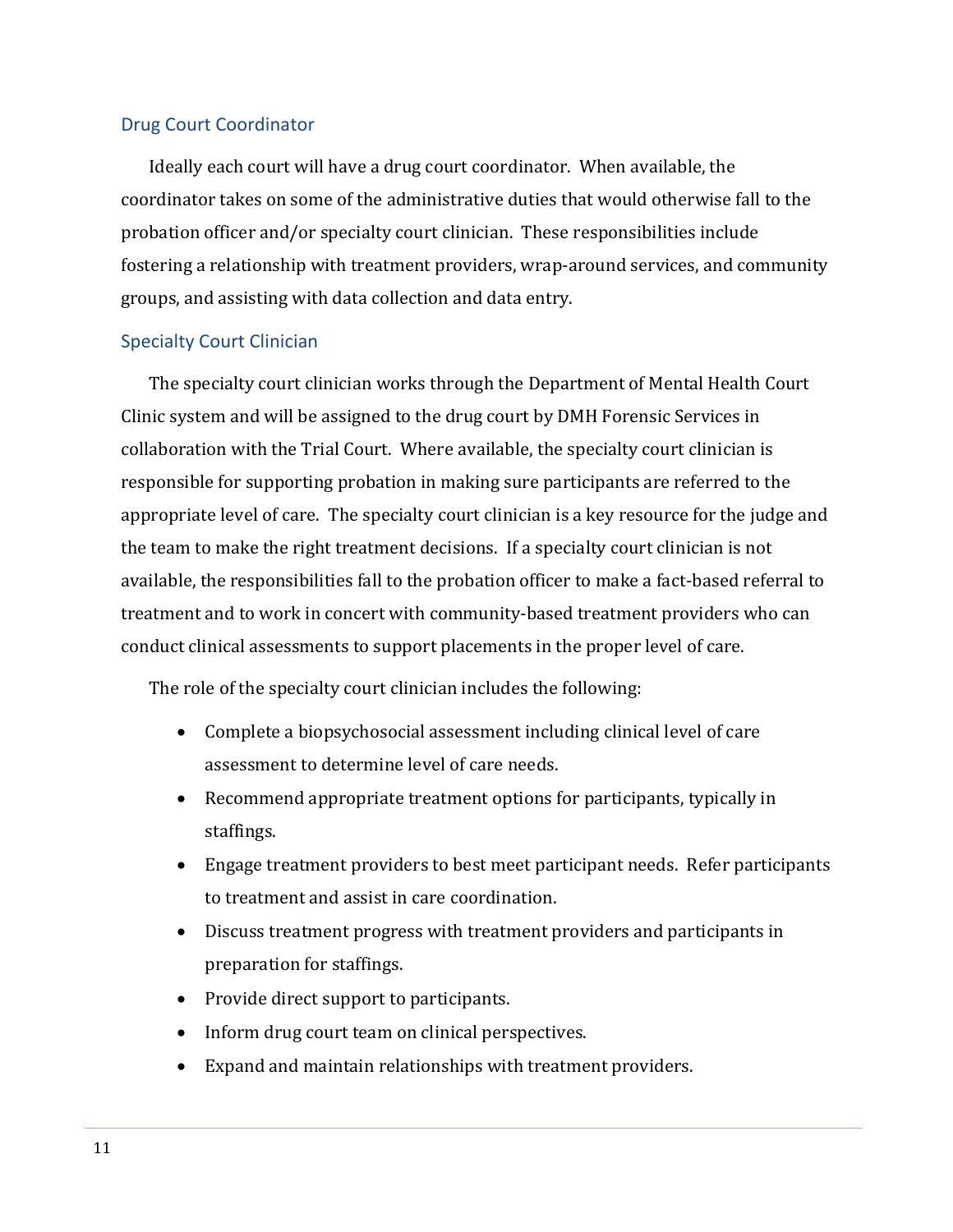- Pursue working relationships with a variety of gender, race, age, and culturally specific treatment services, to make them available as needed.
- Provide care planning information and referrals for after-hours supports as needed.
- Engage the participants' families as appropriate.
- Work with probation and other members of the drug court team to ensure appropriate consents and releases of information are signed.
- Work with Department of Mental Health, Department of Public Health-Bureau of Substance Abuse Services, and providers to foster coordinated care opportunities.
- Coordinate with other court clinic staff who conduct evaluations if statutory evaluations become necessary (e.g., M.G.L. c. 123, §§ 12, 15, or 35).

#### <span id="page-13-0"></span>Clerk

A drug court clerk is responsible for making docket entries and ensuring the appropriate files are present for drug court sessions. The clerk also facilitates the transfer of cases according to the Departmental transfer policy.

#### <span id="page-13-1"></span>Prosecutor

A drug court prosecutor should be knowledgeable about substance use disorders and should make sentencing recommendations that include completion of drug court when warranted by the facts of the case and the defendant's criminal history. The assistant district attorney should also attend drug court staffings when possible, and all drug court sessions. As a member of the drug court team, the assistant district attorney ensures that community safety remains a primary concern.

#### <span id="page-13-2"></span>Defense Counsel

Defense counsel must advocate zealously for a client's right at each stage of the proceedings in a drug court. Defense counsel advises the client of the risks and benefits of drug court. The defense attorney should attend drug court staffings when possible and all drug court sessions. If the participant has received a probation violation notice, he or she is entitled to be represented by counsel. Counsel should be appointed to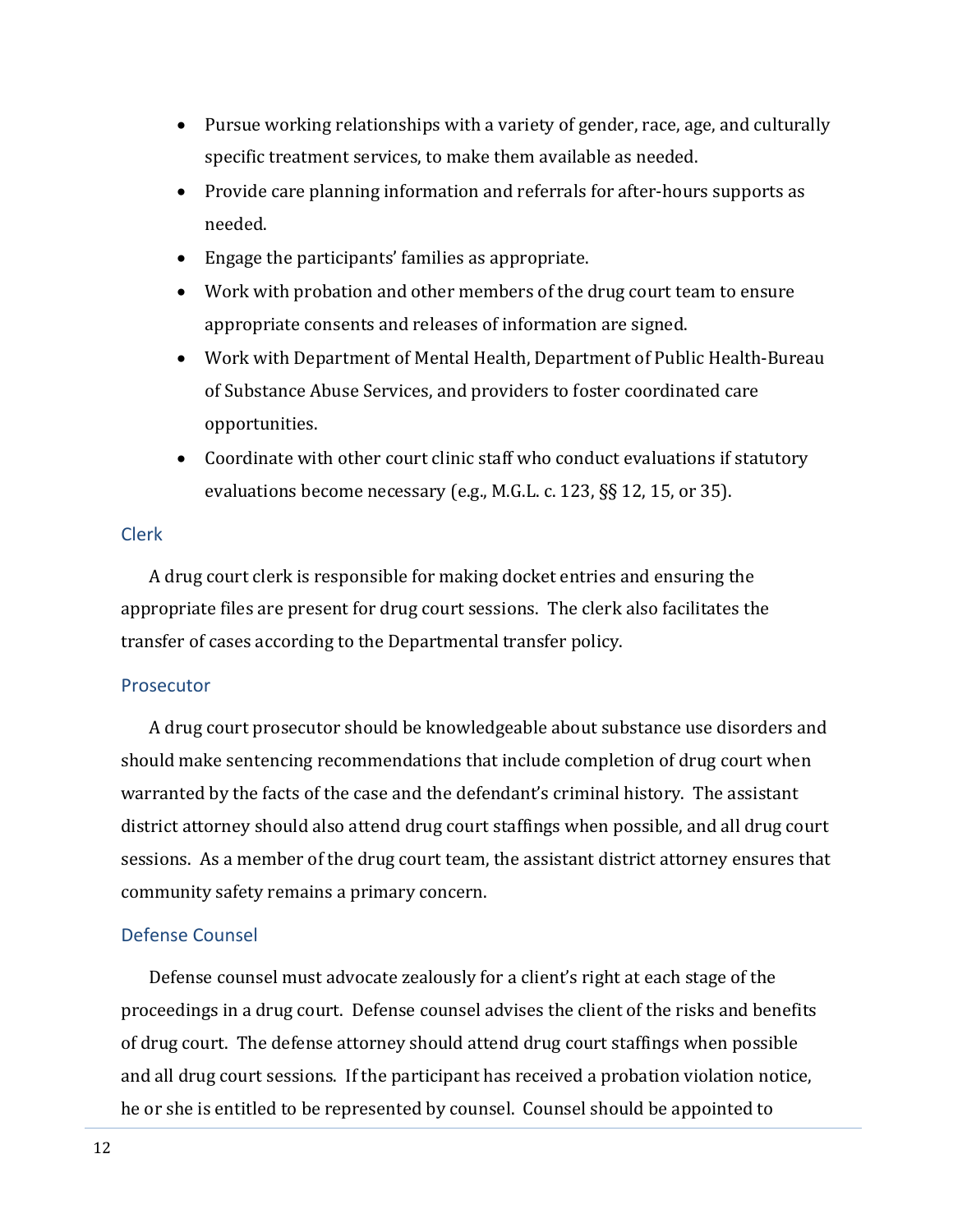represent the probationer at all stages of the probation violation hearing. Waiver of counsel at a probation violation hearing shall be accepted "only if the court determines that such waiver is being made knowingly and voluntarily." Dist. Ct. Prob. Viol. Rule 6(a).

#### <span id="page-14-0"></span>Treatment Provider

The drug court treatment provider shares information regarding the progress and adherence to the treatment plan of a participant. In addition, the treatment provider adds an important perspective and can advise the team based on clinical expertise in substance use disorders and recovery, mental health and trauma as well as other health conditions, as appropriate.

#### <span id="page-14-1"></span>Law Enforcement

A drug court law enforcement representative serves as a link between the drug court team and the local and regional law enforcement community.

See Best Practices Standard VIII: Multidisciplinary Team and Standard III: Roles and Responsibilities of the Judge

## <span id="page-14-2"></span>Developing an MOU

A memorandum of understanding (MOU) describes the roles and responsibilities of each team member of a drug court. Generating such agreements at the outset of drug court can clarify roles and delineate responsibility for case management, reporting, and data. For example, will treatment providers report directly to the court on an individual's treatment progress, or will that information be relayed to the probation officer? Each drug court may decide whether to use a single MOU signed and dated by all team members, or separate MOUs for each team member. The duration and terms of the MOU should be included. A sample MOU is found in Appendix C.

In addition to MOU's with treatment providers, it is recommended that an MOU be executed in which the District Attorney's Office agrees not to prosecute participants who admit to a relapse to use. This MOU should also apply to the law enforcement member of the team.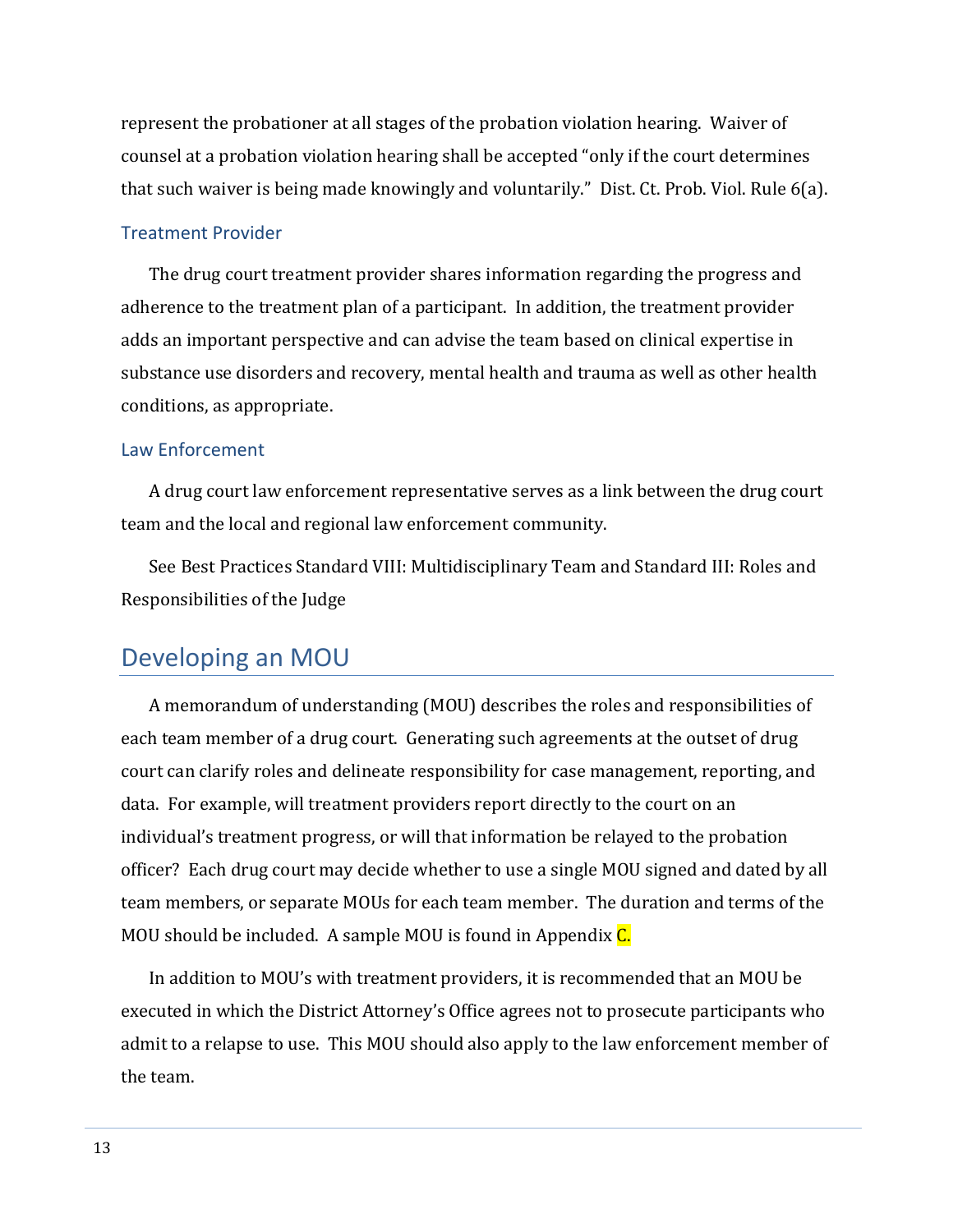## <span id="page-15-0"></span>Training on Drug Court Development

The Specialty Court Center of Excellence offers training on the fundamentals of beginning a drug court called Drug Court 101 for team members beginning the process of starting a drug court. The Center for Excellence, in conjunction with the Departmental Chief Justice also coordinates a Peer Mentorship Program, which matches experienced drug court judges and probation officers with new drug court teams. This is particularly helpful in providing direct and specific guidance to teams as they begin the process of starting a drug court.

Several national organizations offer training on developing drug courts. These training programs educate on the fundamental steps for creating a drug court, and can apply considerations specifically related to a community's target population.

| <b>The Drug Court</b><br><b>Planning</b><br><b>Initiative</b> | DCPI is a training program sponsored by the National Drug Court<br>Institute (NDCI). DCPI is designed to assist jurisdictions in the<br>planning and development of drug court programs. Each interactive<br>DCPI training session is designed to familiarize participants with<br>the building blocks of a drug court. Training participants have an<br>opportunity to learn from and work with actual drug court |
|---------------------------------------------------------------|--------------------------------------------------------------------------------------------------------------------------------------------------------------------------------------------------------------------------------------------------------------------------------------------------------------------------------------------------------------------------------------------------------------------|
|                                                               | practitioners and subject-matter experts throughout the DCPI<br>process. http://www.ndcrc.org/node/1204                                                                                                                                                                                                                                                                                                            |
| <b>The National</b>                                           | NDCTTAP is available through the Center for Court Innovation and                                                                                                                                                                                                                                                                                                                                                   |
| <b>Drug Court</b>                                             | provides an extensive listing of resources that have been created                                                                                                                                                                                                                                                                                                                                                  |
| <b>Training and</b>                                           | and shared by existing drug courts. Resources for various types of                                                                                                                                                                                                                                                                                                                                                 |
| <b>Technical</b>                                              | problem-solving courts are available, and include information and                                                                                                                                                                                                                                                                                                                                                  |
| <b>Assistant</b>                                              | sample documents for nearly every aspect of a drug court program.                                                                                                                                                                                                                                                                                                                                                  |
| <b>Program</b>                                                | http://www.drugcourtta.org/                                                                                                                                                                                                                                                                                                                                                                                        |
|                                                               | American University School of Public Affairs hosts the Bureau of                                                                                                                                                                                                                                                                                                                                                   |
| <b>American</b>                                               | Justice Assistance Drug Court Technical Assistance Program. A                                                                                                                                                                                                                                                                                                                                                      |
| <b>University</b>                                             | searchable publication and resources database, and various forms                                                                                                                                                                                                                                                                                                                                                   |
|                                                               | of technical assistance are available on line.                                                                                                                                                                                                                                                                                                                                                                     |
|                                                               | http://www.american.edu/spa/jpo/initiatives/drug-court/                                                                                                                                                                                                                                                                                                                                                            |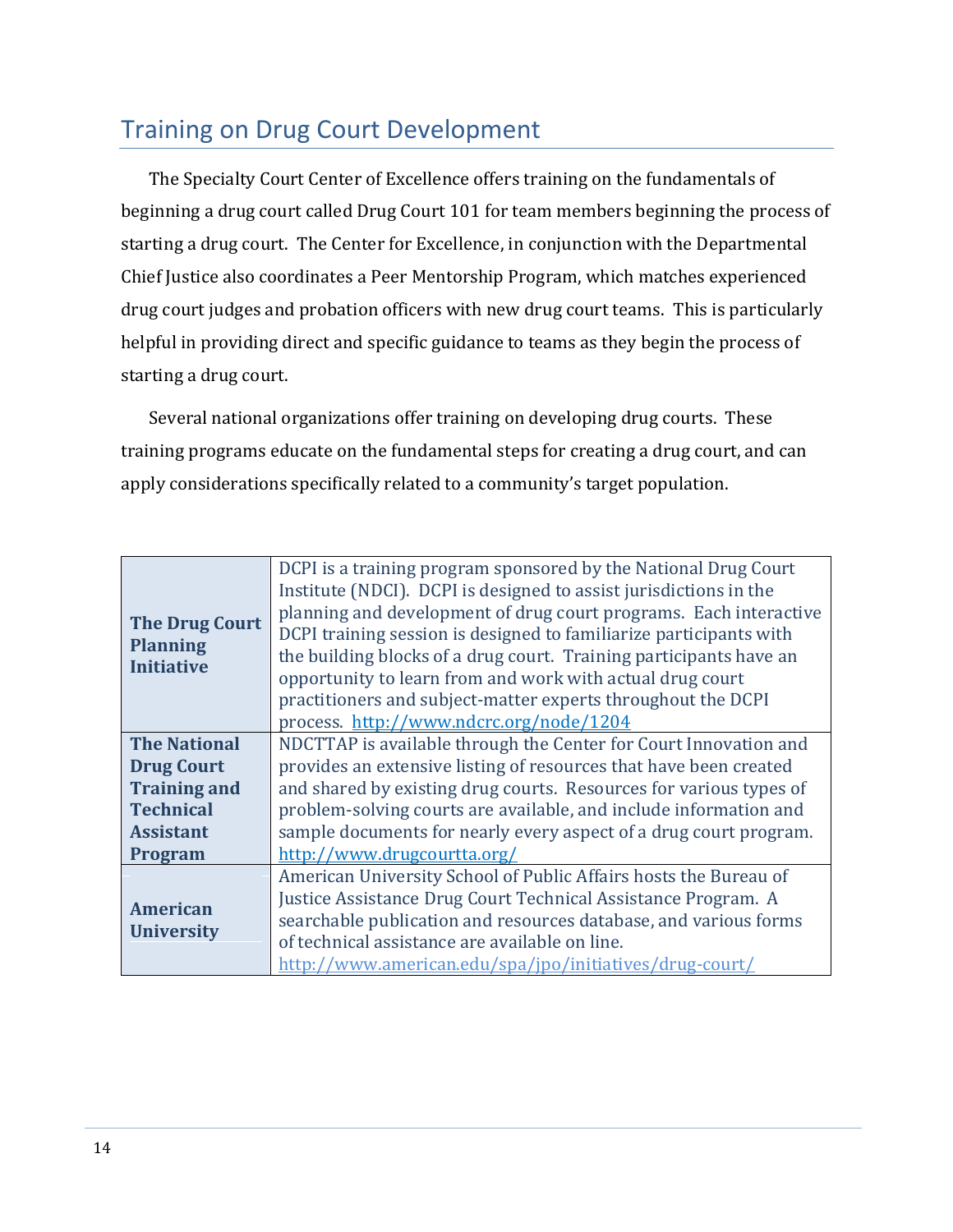## <span id="page-16-0"></span>Participant Eligibility Criteria

It is important for each drug court to establish in writing clear, objective, and specific eligibility criteria for admitting candidates into drug court. Requirements that are too vague can lead to unintentionally disparate treatment, or perceptions that the drug court is unfair. The primary eligibility requirement for all drug courts is that the offender must have a substance use disorder. This will be discussed in greater detail in the section on Assessment. Currently, most drug courts in Massachusetts are post-adjudication. A second threshold eligibility requirement for these courts is that the participant must have been found guilty, pleaded guilty, or have admitted to sufficient facts to be found guilty of a criminal charge or charges. The final threshold eligibility requirement for post-adjudication courts is that part or all of the participant's sentence must place the participant on probation.

Determining other eligibility requirements can specifically address the needs and resources of each individual drug court. Factors to consider include the nature of the current offense, criminal history, drug of choice, residency, and whether treatment resources are available to meet the offender's needs. In addition, the participant must be deemed to be high risk/high need. This concept will be further discussed in the section on Assessment.

Disqualification criteria should be identified as well. These are factors that would render an individual ineligible for drug court. Disqualifications fall into two categories: criminal history disqualifications and clinical disqualifications. Current or prior criminal offenses may disqualify potential participants if it can be shown that offenders with such records cannot be managed safely or effectively in drug court. Criminal history disqualifications could include defendants who have a prior conviction for a sex offense or arson.. If adequate treatment is available, candidates should not be disqualified from drug court because of co-occurring mental health or medical conditions or because they have been legally prescribed psychotropic or addiction medication. See Best Practice Standards I.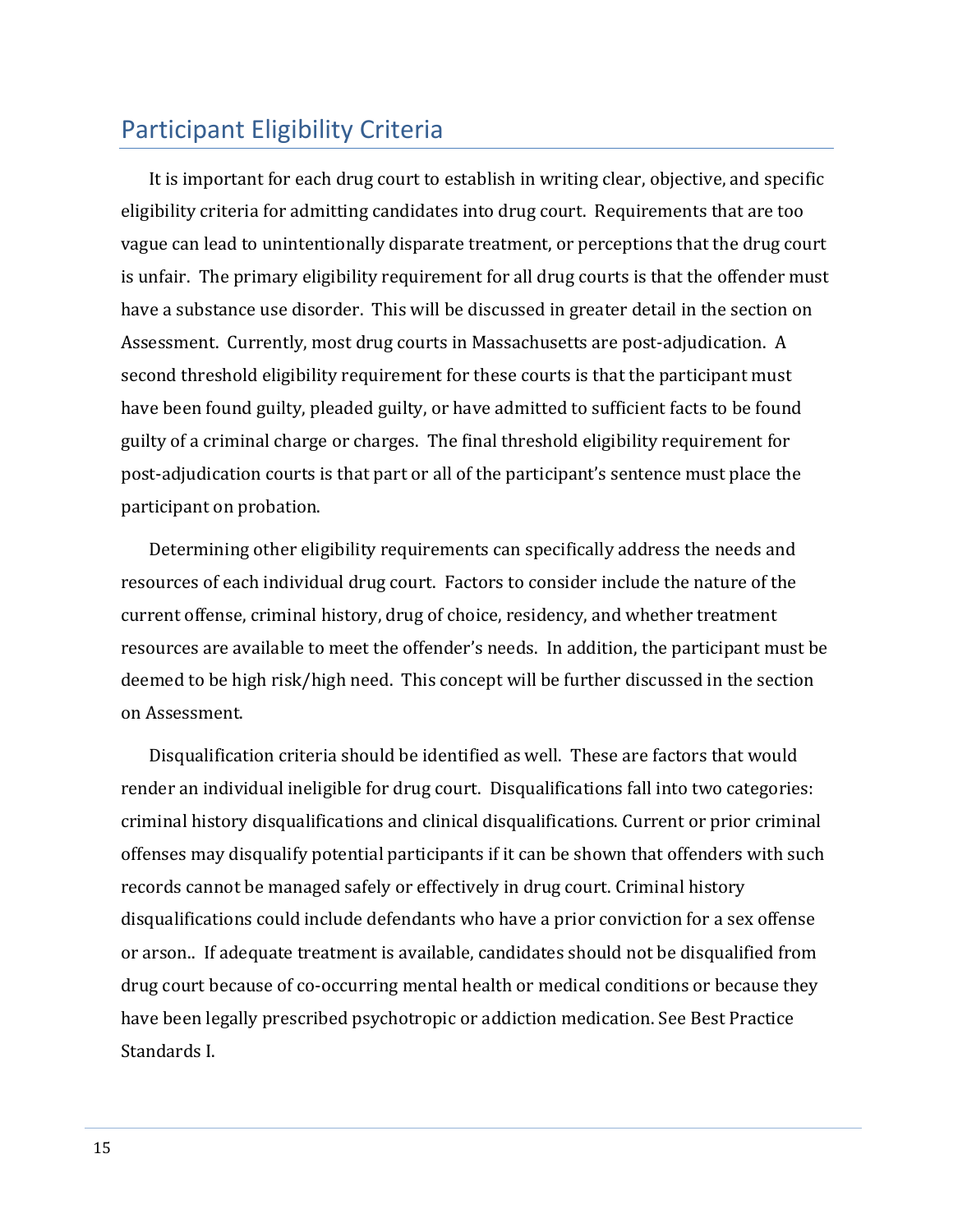## <span id="page-17-0"></span>Screening and Referral

Once eligibility requirements have been clearly articulated, potential drug court participants can be identified. A screening process must be established to determine that the eligibility requirements are met and the offender satisfies the basic drug court criteria. All drug courts in Massachusetts must use a standard evidence-based screening tools to evaluate drug court candidates. In addition to the screening tools, those performing the screening must evaluate the offender based on the established eligibility criteria specific to the particular drug court, such as whether the offender falls within the target population.

Referrals to Drug Court may come from a variety of sources. A defense attorney may inquire as to whether a client is eligible for drug court, a prosecutor or probation officer may recommend drug court as a probation condition, or a judge may ask that a defendant or probationer be screened for potential drug court participation.



Regardless of which source initiates a referral to drug court, there must be a clear avenue for receiving and screening referrals. The most common protocol is that the drug court probation officer or drug court coordinator receives all referrals. The probation officer then performs the screening utilizing both the screening instrument and the local eligibility criteria. The results of the screening are then reported by the probation officer to the court at the offender's next scheduled court appearance.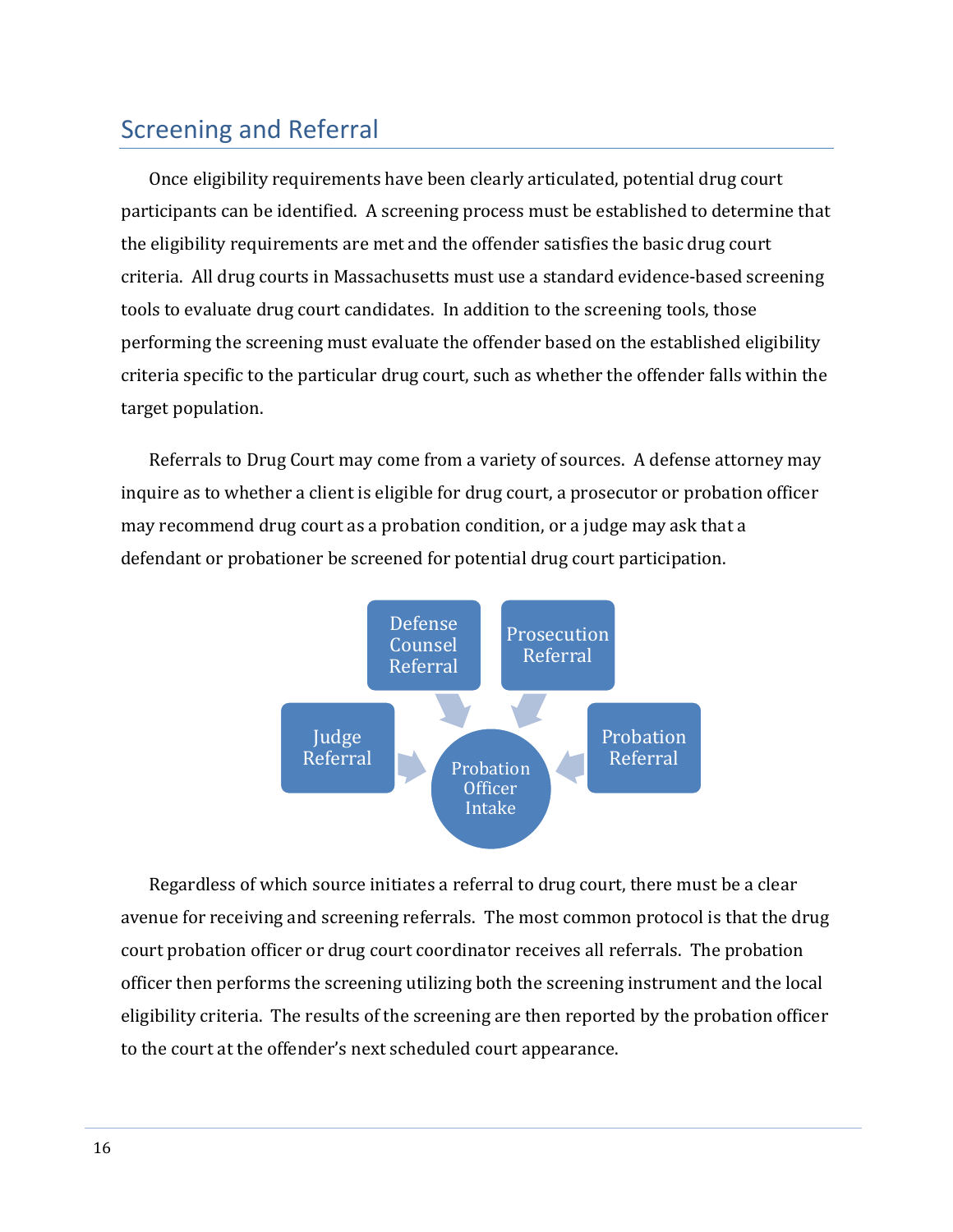## <span id="page-18-0"></span>Assessment

Two types of assessments occur when an individual is referred to drug court. The first is an assessment to determine the scope of the participant's drug use. This includes a determination as to whether an individual qualifies as the high risk/high need target demographic for drug court. As noted earlier, the current mainstream drug court model in Massachusetts is a target population of "high risk/high need" participants. Individuals are both high risk and high need when they have serious substance use disorders, and they also have a history of poor response to standard treatment or antisocial personality traits. A high risk/high need offender is an individual who is addicted to illicit drugs or alcohol and is at substantial risk for reoffending or failing to complete a less intensive disposition, such as standard probation or pretrial supervision. [See footnote 7 above] Best Practice Standards I B. Second, a more detailed assessment is performed to determine the type and level of treatment the participant needs to receive in drug court.

The substance use disorder and high risk/high need assessment is administered by the probation officer or specialty court clinician. The assessment is able to distinguish between people who have a documented serious drug use and those who misuse drugs, but are not dependent. It also measures the individual's level of risk, prognosis and amenability to treatment. These determinations should be made using the most advanced validated risk tool available.

After a candidate is assessed for substance use disorders, and risk/need, the team must also utilize an assessment process to determine what type of treatment the participant should receive. Generally, the specialty court clinician will complete a biopsychosocial assessment to determine level of care and/or coordinate with the local treatment provider who may have conducted as assessment as well. If a clinician is not available, the probation officer will identify a community based provider to conduct a clinical assessment to support placements in the proper level of care.

The probation officer should also explain drug court to the candidate, including the expectations of drug court. If the individual has a pending criminal case, the probation officer should only meet with the defendant if defense counsel is present or with the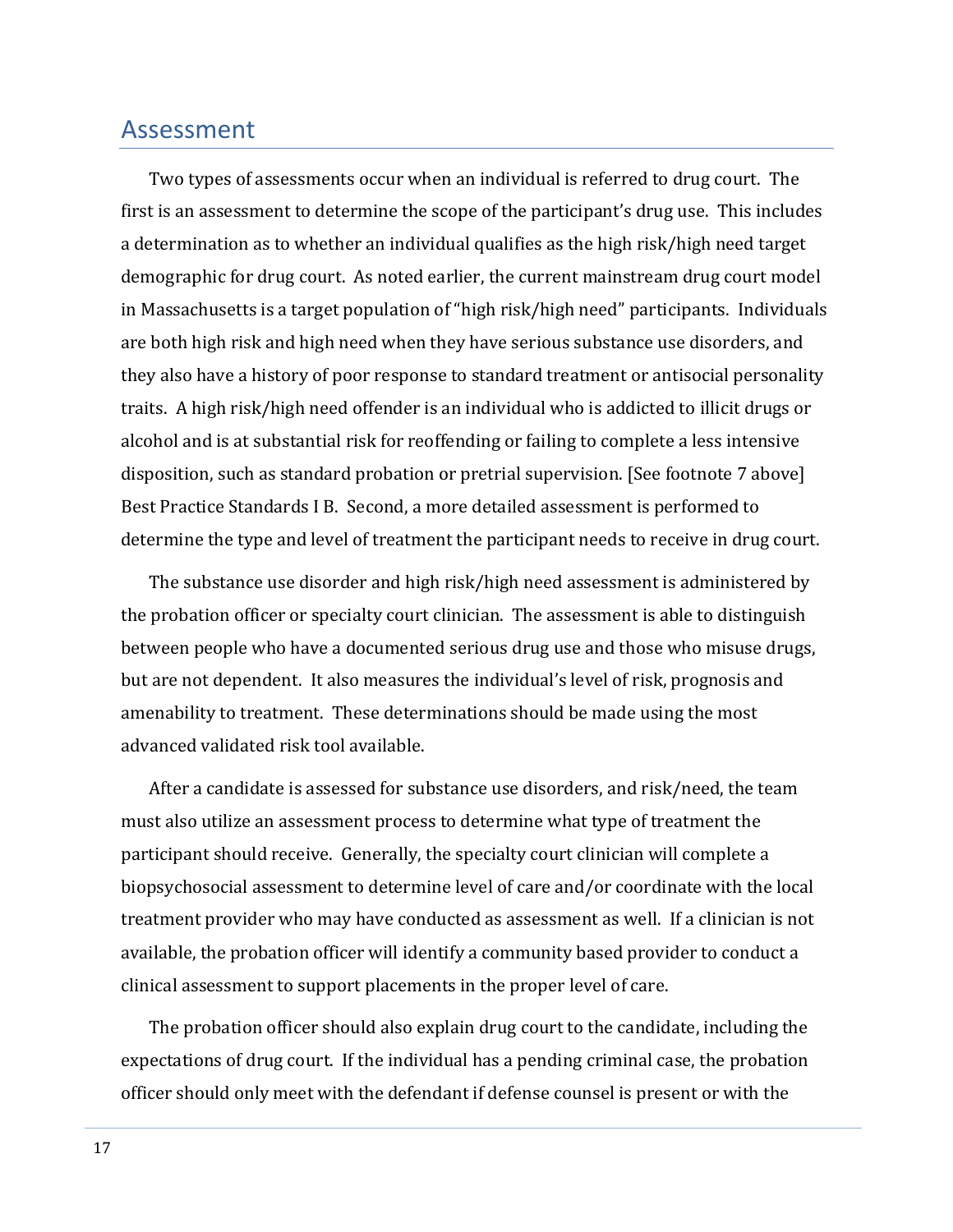agreement of defense counsel. The probation officer should gauge the candidate's commitment to drug court. The individual must agree to be placed in drug court. The probation officer should give the candidate the Participant Handbook, a sample of which is contained in Appendix D, and discuss frequently asked questions.

Drug Court Participant Handbook

The sample handbook in Appendix D provides an example of what participants typically need to know. The handbook must be easy to read and informative, and it should be provided to every drug court participant and their counsel. Drug Court teams can use their discretion to amend the sample handbook according to the needs of each individual drug court population. The handbook should also include information on resources such as crisis hotline and drug testing.

The judge decides whether an individual will be admitted into drug court. The judge's decision, however, is based on input from team members who have had contact with the candidate. The judge will consider assessment recommendations by the specialty court clinician and probation officer, and the prosecution and the defense attorney. The judge should also review an individual's criminal record and any other relevant information. It is imperative that the team does not apply subjective criteria or personal impressions to determine participants' suitability for the program. Best Practice Standards I A.

## <span id="page-19-0"></span>Intake

Once a participant is admitted into drug court by the judge, the probation officer will meet with the participant to complete an Intake Form. The participant is provided with several documents. First, all participants must read and sign the Order of Special Conditions and Addendum, a sample of which is found in Appendix E. By signing the Form, the participant waives his or her right to attorney representation,<sup>9</sup> waives his or

 $\overline{a}$ <sup>9</sup> This waiver of counsel applies only to the regular court sessions and staffings. If the participant has received a probation violation notice, he or she is entitled to be represented by counsel. Counsel should be appointed to represent the probationer at all stages of the probation violation hearing. Waiver of counsel at a probation violation hearing shall be accepted "only if the court determines that such waiver is being made knowingly and voluntarily." Dist. Ct. Prob. Viol. Rule 6(a).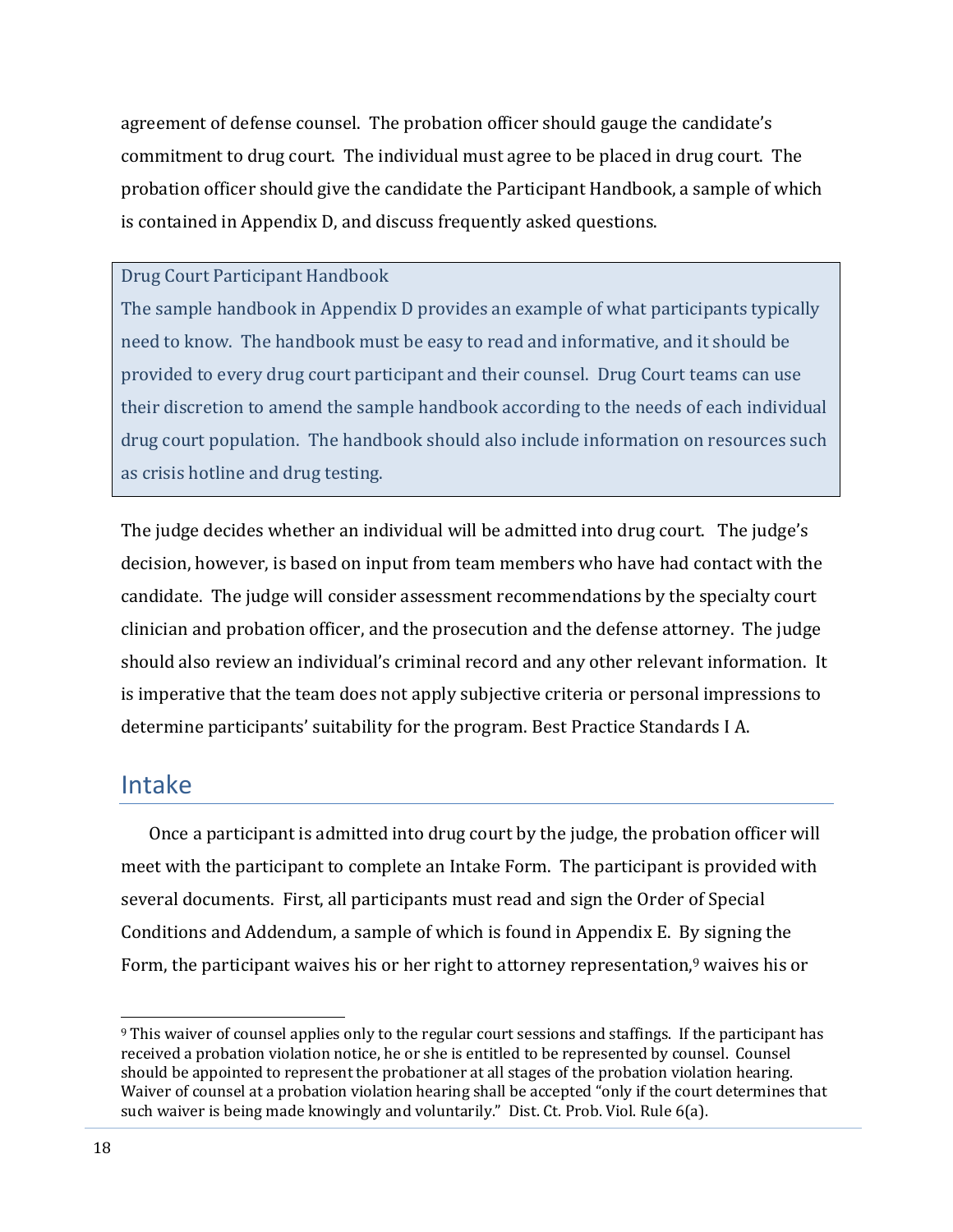her doctor/clinician confidentiality rights, and also agrees to follow the drug court rules. If applicable, the participant is advised about the process of staffing and waives his or her right to be present at staffings. All participants should be provided a copy of the relevant sections of Health Insurance Portability and Accountability Act (HIPAA) and relevant sections of the Code of Federal Regulations (42 CFR Part 2). Participants need to waive their confidentiality rights to facilitate communication among team members regarding substance abuse treatment information. If the participant has not already received the participant handbook, it should be provided to the participant by the probation officer.

## <span id="page-20-0"></span>Treatment Services and Aftercare

A primary goal of drug court is to ensure the participant engages in and complies with treatment.

Programs vary with regard to the expected time frame between admission to drug court and the first substance use disorder treatment session. This time frame should be as short as possible. It is a best practice for a drug court participant to have his or her first session with a treatment provider within two weeks of being admitted to drug court.

The appropriate level of care should be determined by treatment professionals through the use of a validated evidence-based placement instrument. An individualized treatment plan should be developed for each participant. These plans should take into account general factors related to the participant's clinical needs, prognostic risks, and personal strengths and resources. Given that treatment modalities are determined by these individual risks and needs, it is important to ensure that the program accepts participants with needs that can be met by the types of treatment available in the community.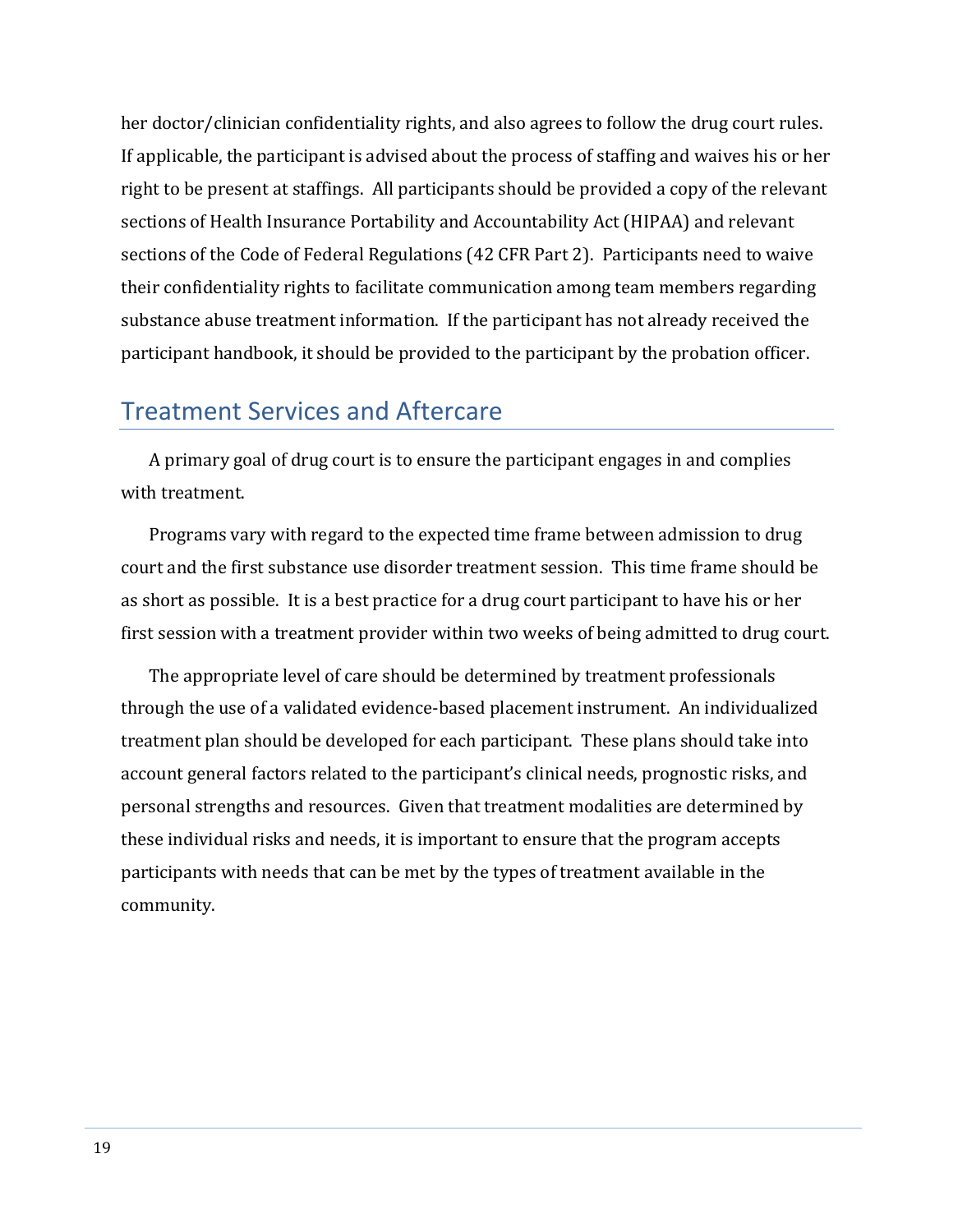Both the substance use disorder and mental health symptoms should be addressed in order to most effectively treat participants with co-occurring mental health disorders. The treatment plan should be comprehensive in addressing both substance use disorder issues and mental health issues, such as depression, anxiety, and traumaIn addition to the ability to meet the level of care needed by a particular participant, it is important that a new drug court consider **cultural** and **gender** issues. Research indicates that cultural sensitivity can improve the therapeutic relationship and improve treatment outcomes. Research also shows that holding separate treatment groups for men and women tends to produce better outcomes, especially for women.

related issues, including post-traumatic stress disorder. See Best Practice Standards V.

## <span id="page-21-0"></span>Phases

A drug court typically consists of four structured phases, with advancement through the phases based on objective criteria. The phase structure focuses on progressive goals for the participant. As participants progress, they are promoted to a higher phase where in-court monitoring is reduced and requirements are changed. For example, when promoted, the number of court appearances per week may be lessened and a new requirement to complete a GED may be instituted.

It typically takes an individual 16-27 months to complete all phases. The minimum amount of time a participant can be in drug court is 12 months, and the suggested maximum is 3 years. <sup>10</sup> All phases, except the first, should have a minimum time period. The amount of time a participant remains in each phase should fall within standard guidelines, but may relate to their individual criminogenic risks. Each court will design

 $\overline{a}$ 

<sup>10</sup> <http://www.nadcp.org/learn/what-are-drug-courts>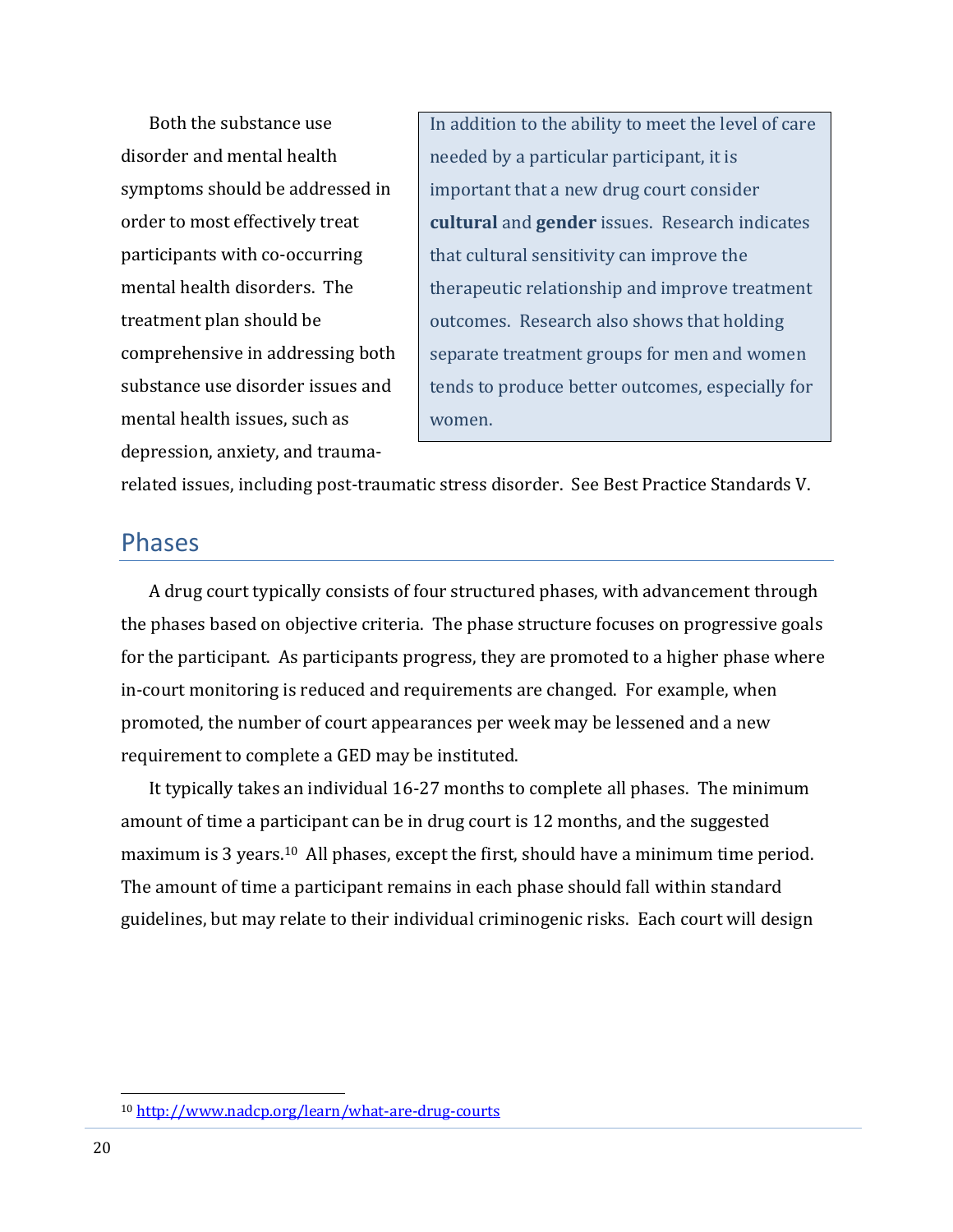their phases to fit local needs and resources, but the following phase structure represents a typical model:



## <span id="page-22-0"></span>Phase I: Assessment & **Stabilization**

The first phase is **Assessment & Stabilization**. The typical duration of Phase I is 30-90 days. The requirements of Phase I are a full assessment by a treatment provider, random and comprehensive drug and alcohol testing multiple times a week, weekly meetings with the probation officer, and attendance at a weekly or bi-weekly court status hearing before the judge. The court-

appearance requirement, and weekly meeting with a probation officer requirement, may vary depending on whether the participant is receiving in-patient treatment.

Criteria to complete Phase I are full compliance with treatment, report from treatment provider that the participant is stable in recovery, and self-help programs are in place.

### <span id="page-22-1"></span>Phase II: Intensive Treatment

The second phase is **Intensive Treatment**. The typical duration of Phase II is 6-9 months. The requirements of Phase II are random and comprehensive drug and alcohol testing multiple times a week, reporting to the probation officer every week or every other week, appearing in court before the judge weekly or every other week, and treatment in accordance with the individualized treatment plan. Often participants in Phase II are in residential treatment, or structured living environments that include treatment.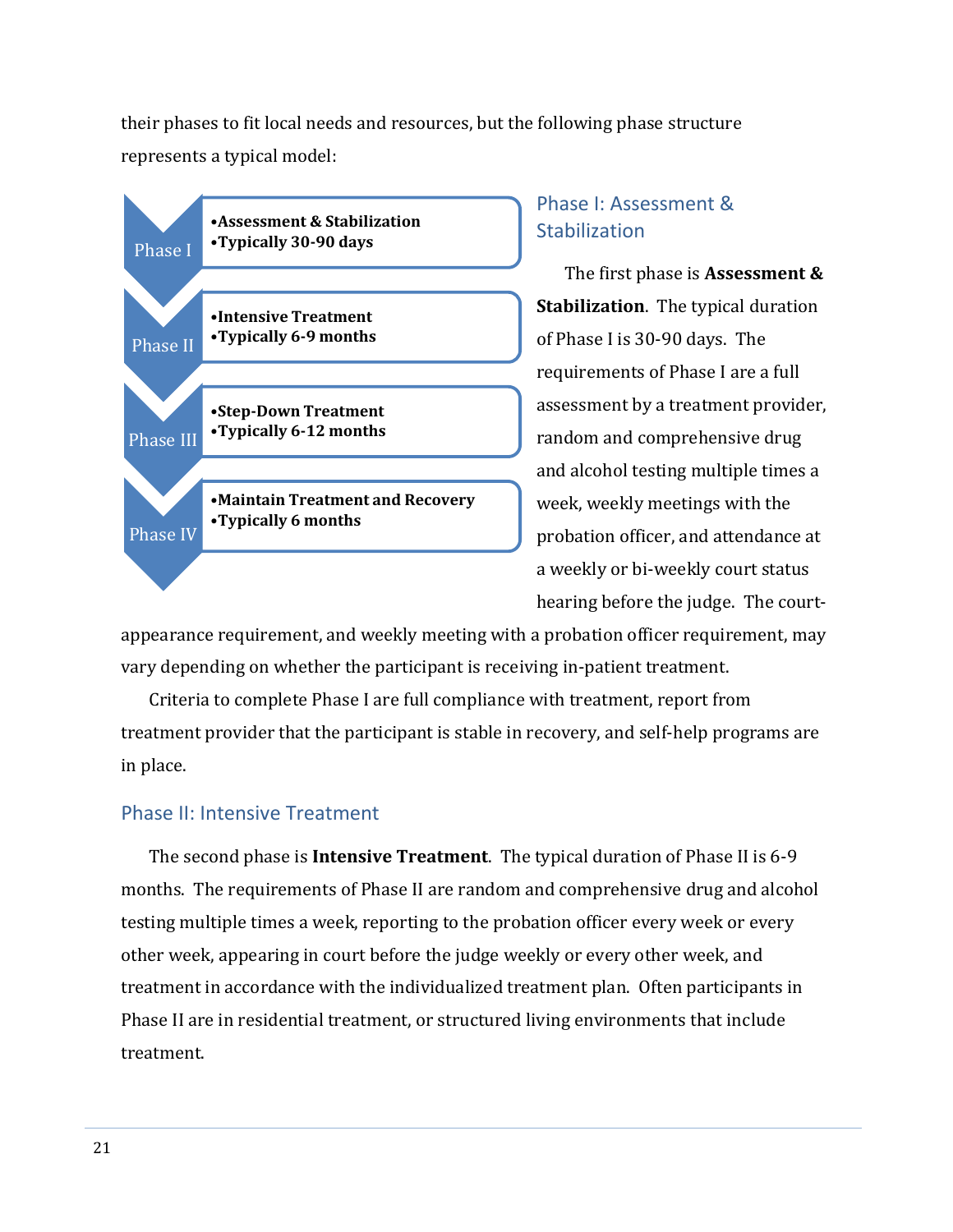Typical criteria to complete Phase II are 90 days of negative drug tests, on-going intensive treatment, and the participant exhibits pro-social and healthy behaviors.

#### <span id="page-23-0"></span>Phase III: Step-Down Treatment

The third phase is **Step-Down Treatment**. The typical duration of Phase III is 6-12 months. The requirements of Phase III usually include random drug testing multiple times a week, reporting to the probation officer less frequently, attending drug court less frequently, and the use of wrap-around services specific to the participant's needs.

Typical criteria to complete Phase III are 9 months of negative drug tests, completion of supervised probation requirements, compliance with treatment, employment or attending school, and a written application letter to the drug court for advancement to Phase IV.

#### <span id="page-23-1"></span>Phase IV: Maintain Treatment and Recovery

The final phase is to **Maintain Treatment and Recovery**. The typical duration of Phase IV is 6 months. Phase IV allows the participant more independence in their access to treatment and wrap-around services, and requires the participant to be more selfsufficient. Typical requirements of Phase IV include random drug testing, reporting to probation less frequently, attending drug court less frequently, and use of wrap-around services. Often, the participant is required to have a hair follicle test to document 90 days of sobriety.

## <span id="page-23-2"></span>Graduation

Completion of Phase IV is graduation from drug court. Once a participant graduates from drug court, probation may be terminated and the graduate is no longer under probation supervision.

Typical requirements to graduate drug court are the following:

- successful completion of all four drug court phases,
- substance free for 12 consecutive months,
- passing a 90-day hair drug test,
- treatment provider approval for graduation,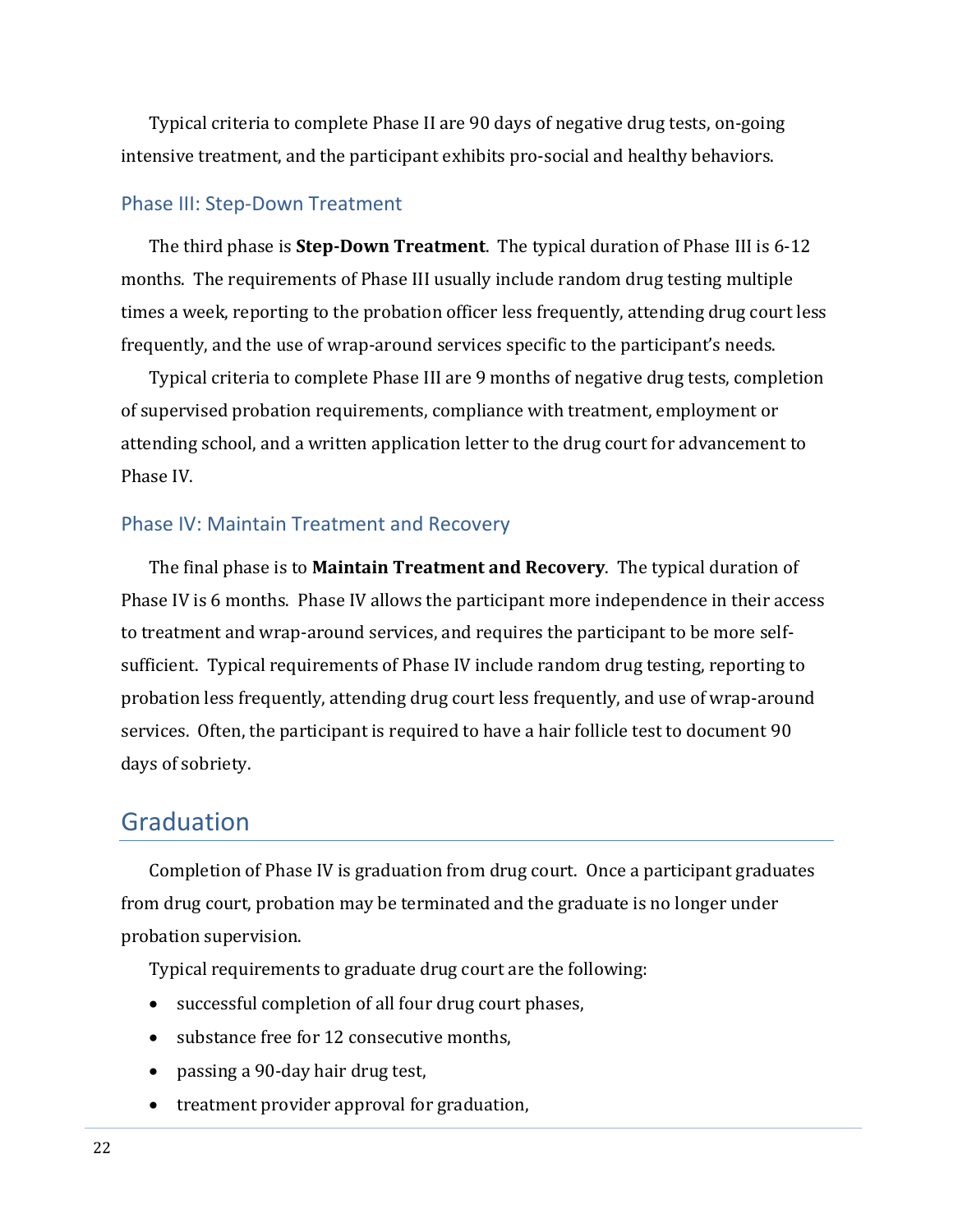- progress toward vocational, educational, and employment goals,
- a written graduation application,
- community service,
- suitable residence.
- a continued care plan, and
- a sponsor.

Certain requirements may be flexible, while others are not. The team must decide in advance which requirements must be met in their entirety and the level of flexibility built into the other requirements.

Graduation is formally recognized with a graduation ceremony during the drug court session. Generally, a certificate of graduation is signed by the judge and awarded to the participant. The drug court team should determine how to hold graduation ceremonies; for instance, whether they will be for individual or multiple participants, and who might be notified of the ceremonies (participants' families, friends, local stakeholders). If the local news media will be invited to the graduation ceremony, the participants must sign a release agreeing to be identified.

## <span id="page-24-0"></span>Incentives and Sanctions

When a participant deserves recognition for compliance or fails to meet expectations, the judge should impose appropriate incentives or sanctions, respectively. Consequences for participants' behavior must be predictable, fair, consistent, and administered in accordance with evidence-based principles of effective behavior modification. See Best Practices Standards IV. Incentives and sanctions are used to address a participant's progress, or lack of progress. A full list of incentives and sanctions is included in the Participant Handbook in Appendix D. Possible incentives and sanctions are listed below.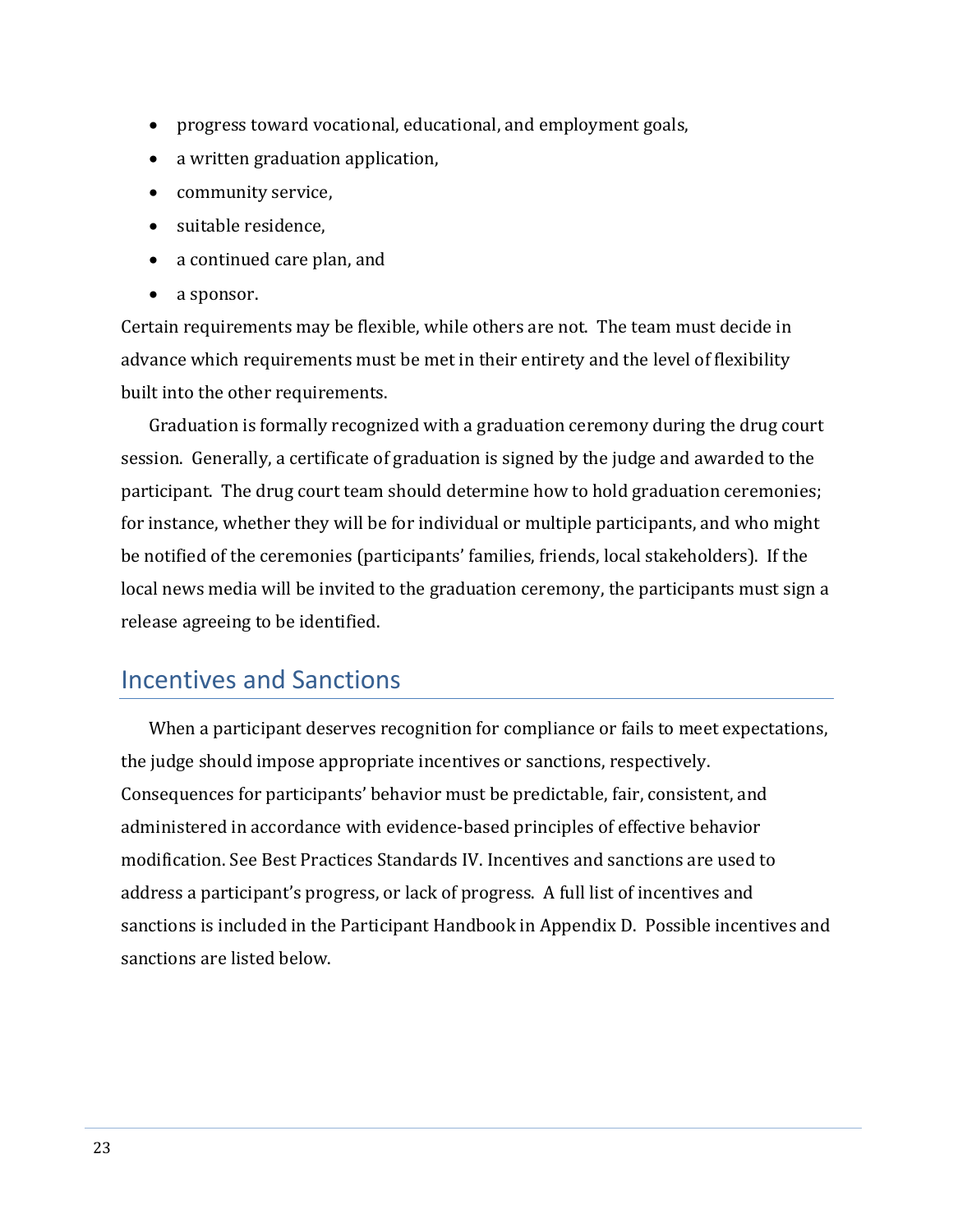The most successful programs utilize a variety of mid-range responses to participants' behaviors.11 Starting in the middle of the incentives and sanctions range allows programs to increase or decrease their responses to violations or achievements.

INCENTIVES - NADCP states that incentives are "critical for producing long-term behavioral improvements." In fact, giving incentives to individuals who are high-risk is especially effective because these participants are desensitized to punishment and are unaccustomed to being rewarded. Incentives do not need to be costly (courtroom applause or verbal praise from the judge) and can be individualized. For example, if a participant enjoys writing, an incentive might be allowing the participant to read a poem he or she wrote.

Drug court teams should determine what specific incentives and sanctions will be given for specific participant behaviors. This encourages fairness among participants and allows participants to predict the consequences of their actions. Making clear what rewards a participant might expect, or the consequences they will face for negative behavior, will help the participants to understand their roles and responsibilities in drug court.

Evidence-based best practices require that the Drug Court utilizes a range of sanctions. "For goals that are difficult for participants to accomplish, such as abstaining from substance use or obtaining employment, the sanctions increase progressively in magnitude over successive infractions. For goals that are relatively easy for participants to accomplish, such as being truthful or attending counseling sessions, higher magnitude sanctions may be administered after only a few infractions." Best Practice Standards IV E.

<sup>11</sup> See *Principles of Evidence-Based Sentencing and Dispositional Reform,* the National Association of Drug Court Professionals (NADCP) [http://www.nadcp.org/sites/default/files/nadcp/NADCP%20Principles%20of%20Evidence](http://www.nadcp.org/sites/default/files/nadcp/NADCP%20Principles%20of%20Evidence-Based%20Sentencing.pdf) [-Based%20Sentencing.pdf.](http://www.nadcp.org/sites/default/files/nadcp/NADCP%20Principles%20of%20Evidence-Based%20Sentencing.pdf)

l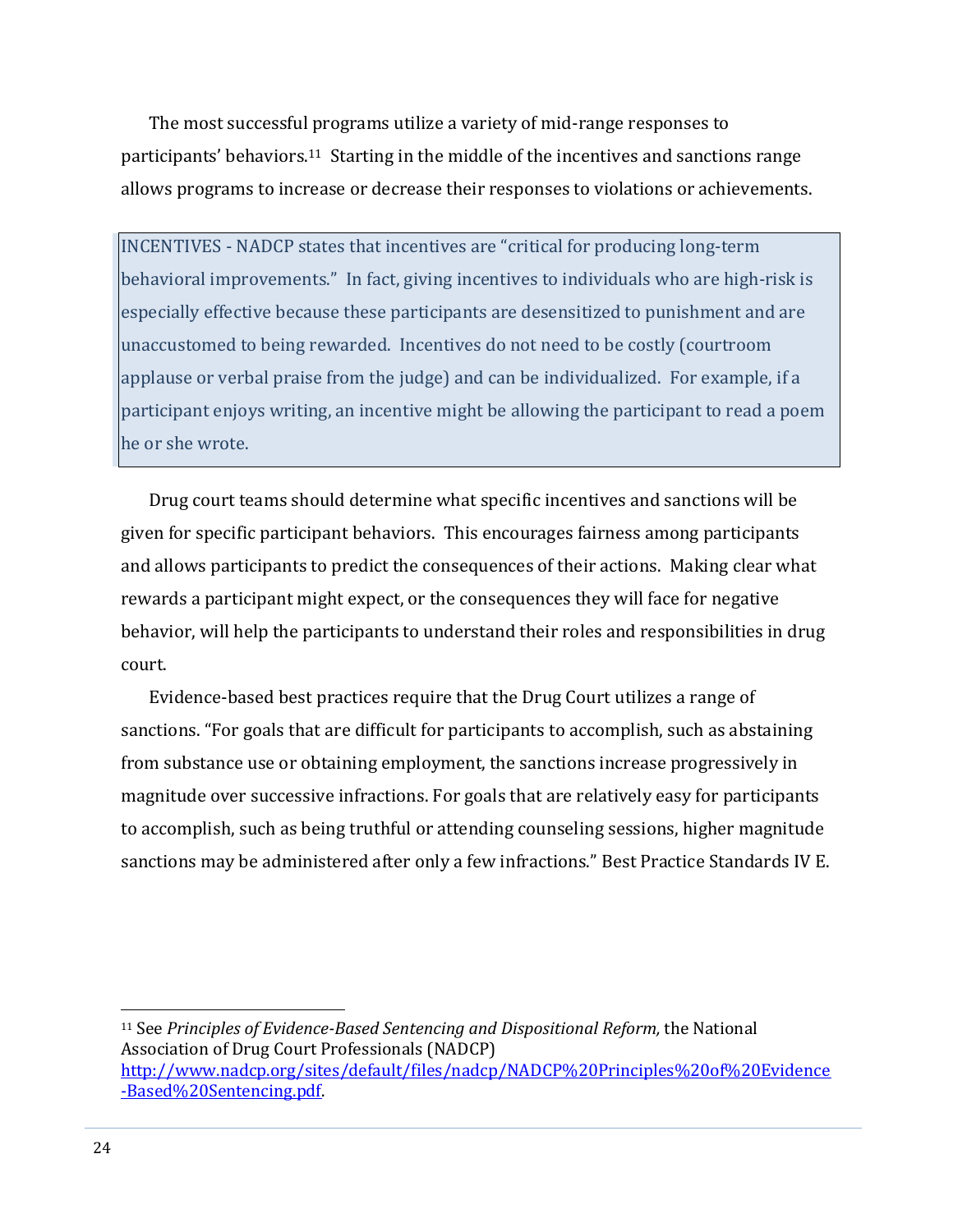| <b>INCENTIVES</b>               | <b>SANCTIONS</b>                |
|---------------------------------|---------------------------------|
| • APPLAUSE                      | • COMMUNITY SERVICE             |
| $\bullet$ BOOKS                 | • COURT APPEARANCES INCREASED   |
| • MBTA PASSES                   | • CURFEW IMPOSED                |
| • COURT APPEARANCES DECREASED   | • DETENTION                     |
| • COURT APPEARANCES ENDED       | • DRUG TESTING INCREASED        |
| • CURFEW EXTENSION              | $\bullet$ ESSAY                 |
| • ENTRY INTO GIFT DRAWING       | • HOME DETENTION                |
| • EARLY GRADUATION              | $\bullet$ JAIL                  |
| • EARLY DISMISSAL FROM REVIEW   | • LETTER OF APOLOGY             |
| <b>HEARING</b>                  | • PHASE DEMOTION                |
| • GIFT CERTIFICATE              | • PHASE TIME EXTENDED           |
| • JUDGE SHAKES HAND             | • PROBATION REPORTING INCREASED |
| • JUDICIAL PRAISE               | • SIT IN CUSTODY IN COURTROOM   |
| • PERMISSION TO TRAVEL          |                                 |
| • PHASE PROMOTION               |                                 |
| • PROBATION REPORTING DECREASED |                                 |

It is important to distinguish incentives and sanctions from therapeutic adjustments. "Participants do not receive punitive sanctions if they are otherwise compliant with their treatment and supervision requirements but are not responding to the treatment interventions. Under such circumstances, the appropriate course of action may be to reassess the individual and adjust the treatment plan accordingly. Adjustments to treatment plans are based on the recommendations of duly trained treatment professionals." Best Practice Standards IV G.

If the judge is considering whether to impose a sanction for an alleged failure, it must be done in the context of a probation violation hearing. The probationer is entitled to notice of the alleged violation, has the right to counsel, and has the opportunity to be heard. The hearing is conducted pursuant to the District/Municipal Court Rules for Violation of Probation Hearings.

Each drug court team must make a decision about use of phase demotions. Phase demotions can be significantly more demoralizing to participants than other sanctions that may be equally effective in correcting the participant's behavior. An important factor that should frame this discussion is the need for consistency among and between participants. Phase requirements and program expectations should be clearly stated in the program contract or handbook, and then adhered to and supported by the team. For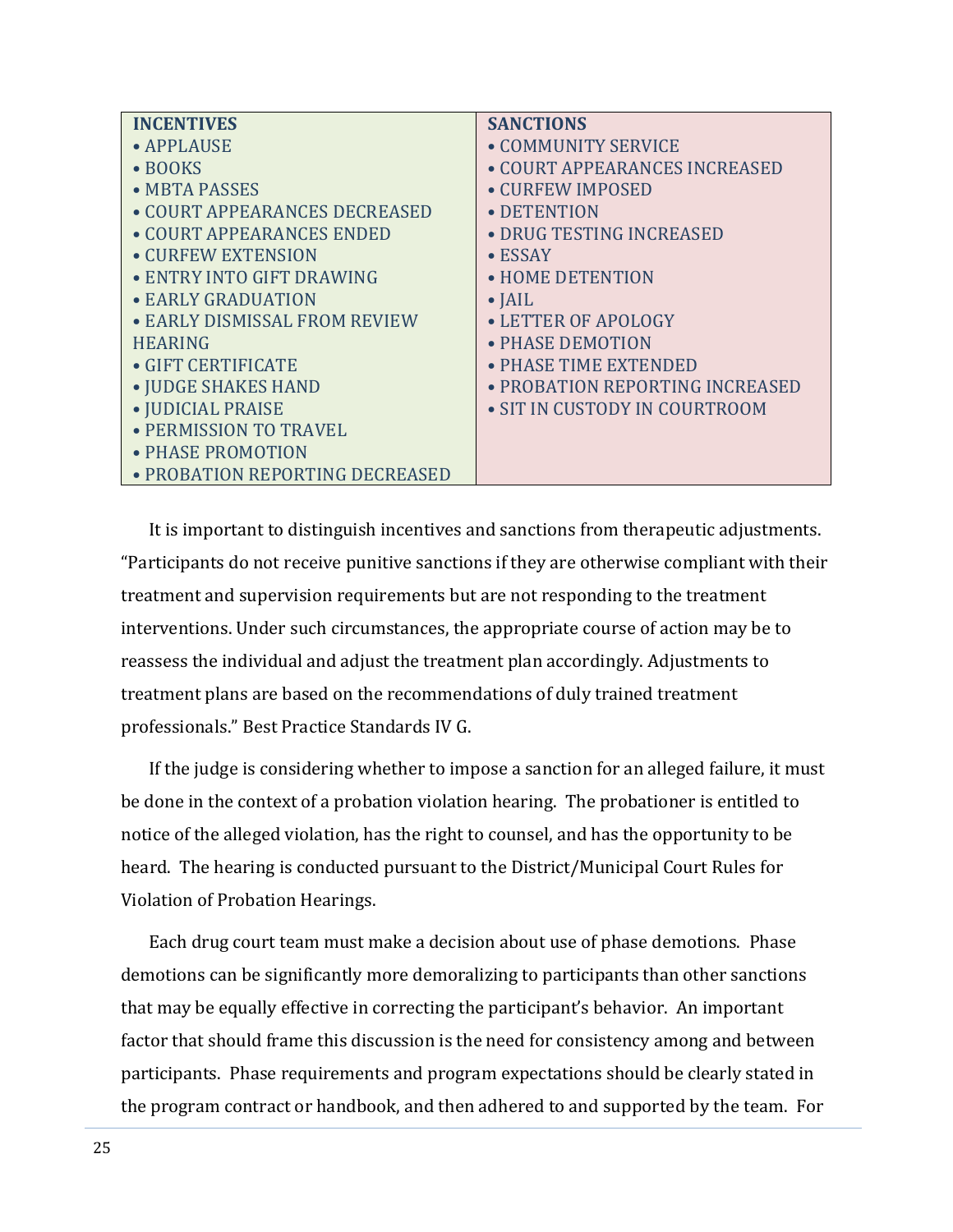example, if the program requires 180 days of sobriety for graduation, allowing a participant with a recent relapse to graduate may create an appearance of unfairness to other participants.

## <span id="page-27-0"></span>Drug Testing

Reliable, regular, and observed drug testing is an essential component of drug court. Drug testing provides an objective means of determining recent use. It also serves as a deterrent to future use, because participants know they could be tested at any time and face consequences for using drugs. Drug testing also identifies participants who remain abstinent and can guide incentives or rewards.

Testing should be conducted on a random basis and at different times of the day or night, including weekends. Less frequent but truly random testing can be more beneficial than daily testing as long as the participant believes that he or she could be tested at any time. Creating a system that ensures the random nature of testing is a recognized best practice. See Best Practice Standards VII.

Depending on regional resources, drug testing can be conducted by the probation department, the sheriffs' offices, the office of community corrections, or a combination of these resources. The collection and custody of drug testing specimens should be performed in accordance with best practice standards.

Prior to their admission into drug court, defendants are informed, that failure to produce a sample and production of a questionable sample, i.e., a sample with low creatinine, will be considered a failure or positive test and that the tests are presumptively valid. If a participant disputes a result and seeks a confirmatory test, the court should have the ability to re-test for confirmation of the original test results. The judge has the option of ordering the participant to pay for the re-test, unless it is negative.

Participants should also be advised that the nonmedically indicated use of intoxicating or addictive substances, including alcohol, marijuana and prescription medication is prohibited, regardless of the licit or illicit status of the substance. Best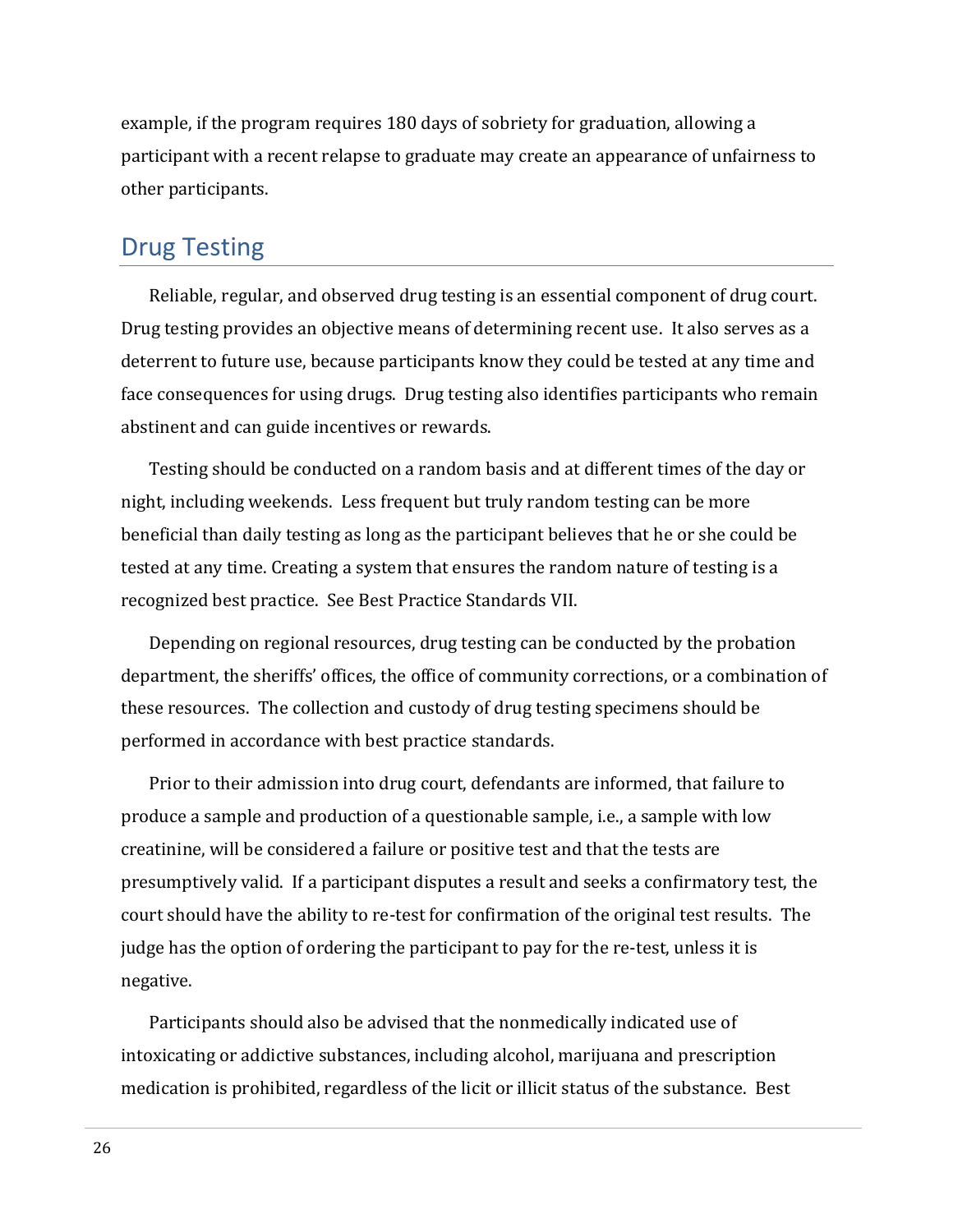Practice Standard IV. F. Drug court participants are required to advise their medical providers that they have a history of substance use disorder and must request that nonaddictive medications be prescribed, if medically appropriate. See sample form at Appendix I. The drug court team should rely on expert medical input to guide these determinations.

## <span id="page-28-0"></span>Reports from Treatment Providers

Successful drug courts rely heavily on the effectiveness of treatment. Cooperation and communication between the court and treatment is essential. The court must receive complete and accurate reports from treatment providers about the compliance and progress of drug court participants. This can take the form of written reports, oral reports to the probation officer, or the attendance of treatment providers at staffings to report directly to the judge and the drug court team. All treatment providers must sign confidentiality waivers, as discussed further in the section on Confidentiality. The court must determine the scope of information the treatment provider must provide to the court. The court may issue a HIPAA Order which will further facilitate the information sharing essential to a successful drug court.

## <span id="page-28-1"></span>**Staffings**

Prior to holding the drug court session, the drug court team holds a "staffing." The staffing is attended by team members. It is a best practice is for the staffing to be led by the judge. Judicial participation, however, is discretionary and not mandatory to drug court. The purpose of the staffing is to update team members on the progress of each participant scheduled to appear that day in court, and to discuss any potential issues.

The drug court team will need to determine which team members will attend each staffing meeting. The probation officer and treatment providers are the primary means of learning about the participant's progress. Treatment performance and compliance with other probation conditions are discussed, which helps to prepare the judge for the court session that immediately follows the staffing. By supporting and reinforcing the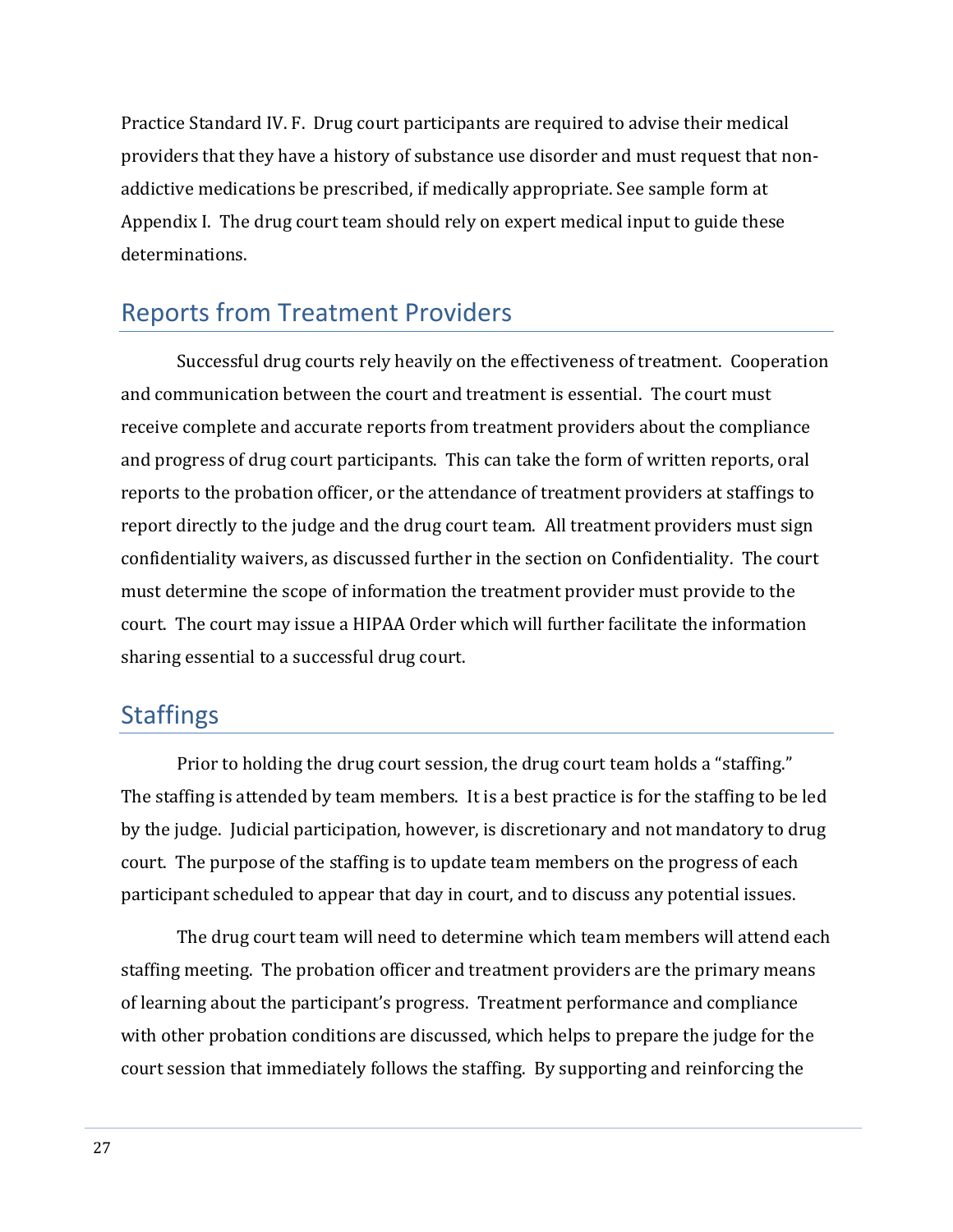goals of the treatment providers, the likelihood of a successful outcome for the participant is enhanced.

If information is provided in the staffing that may support a potential sanction, defense counsel is appointed to represent the probationer. If defense counsel is not present, discussion of that participant is deferred until counsel is available.

Staffings are distinguished from staff meetings. Staff meetings are held on a less frequent basis, usually quarterly or twice a year, and there is no discussion of individual cases. The purpose of the staff meeting is to discuss the drug court program generally, brainstorm about ways to improve, identify upcoming trainings, and to reflect on the progress and direction of the program.

## <span id="page-29-0"></span>Court Session

The drug court session follows the staffing, usually immediately or later the same day. The drug court session is a docket dedicated solely to drug court participants. Cases are scheduled for hearing, and each participant scheduled that day for a hearing will personally appear before the judge. Participants attend the court session as a group and remain in the courtroom as each fellow participant interacts with the judge. This allows participants to see the consequences of others' actions and builds a sense of mutual support among participants. Best practices suggest that the judge should interact with each participant for at least three minutes. In addition, while it may be natural to spend a longer period of time with a participant who is struggling, evidence shows that it is more effective to spend more time praising a participant who has made progress during the week.

Although many programs set rigid guidelines for the frequency of judicial reviews determined by program phase, research indicates that low-risk offenders are successful with fewer judicial reviews than high-risk offenders. The National Association of Drug Court Professionals (NADCP) indicates in their publication, *Principles of Evidence-Based Sentencing and Dispositional Reform,* that high criminogenic risk offenders require "close and continuous monitoring of substance use, criminal activity, and treatment attendance.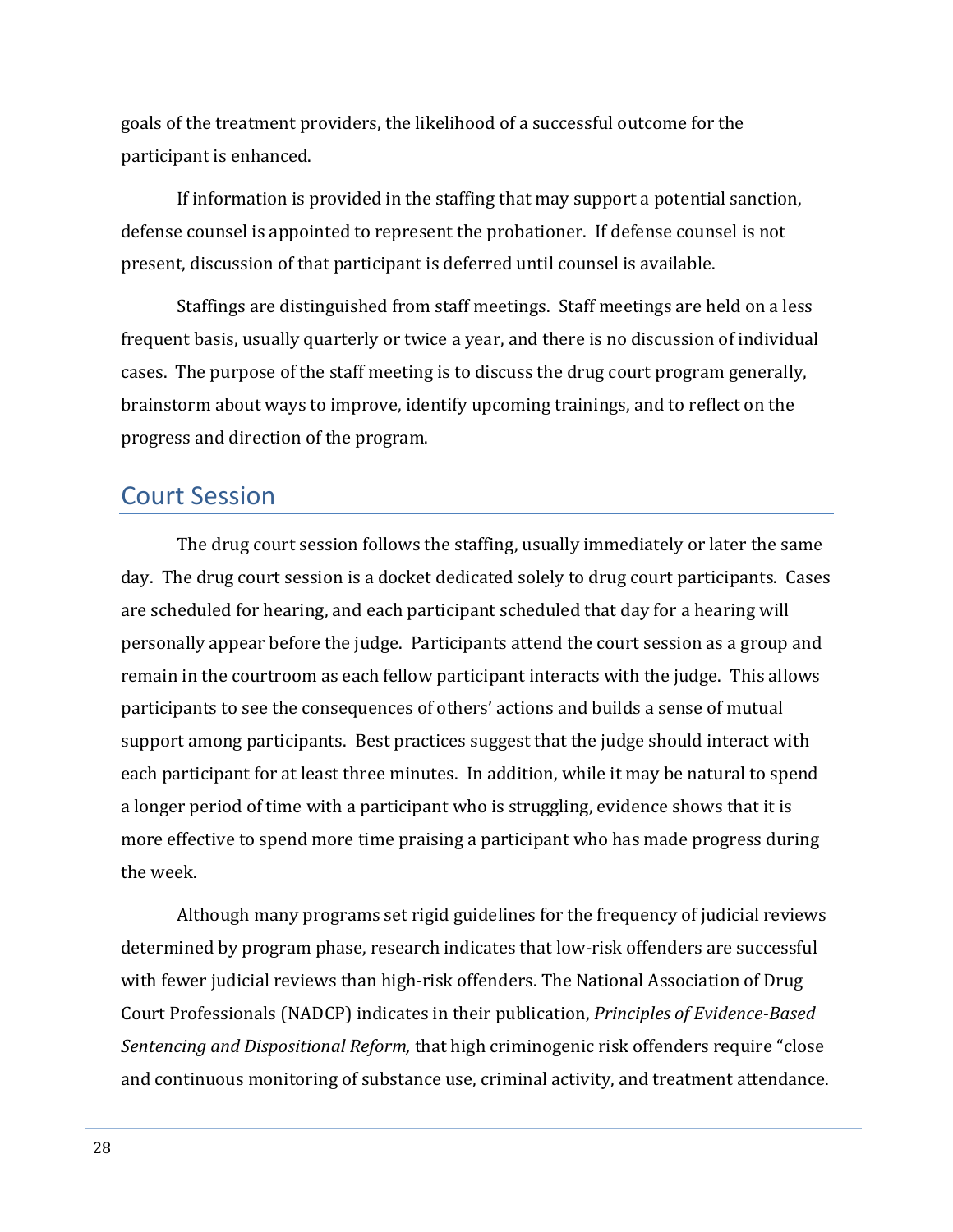In addition, frequent status reviews are required by a criminal justice professional, typically a judge, who has the authority to impose meaningful and substantial rewards for accomplishments and sanctions for infractions." Research shows that holding status reviews for high-risk participants less often than biweekly or monthly will have little effect on improving their behavior or reducing substance use.

## <span id="page-30-0"></span>Continuum of Treatment Services

"The drug court should provide or refer participants for treatment and social services to address conditions that are likely to interfere with their response to substance abuse treatment or other services (responsivity needs), to increase criminal recidivism (criminogenic needs), or to diminish long-term treatment gains (maintenance needs)." Best Practice Standards VI A. "In the first phase of drug court, participants should receive services designed primarily to address responsivity needs, such as housing, mental illness symptoms, withdrawal, and substance-related cravings. In the interim phases, participants receive services designed to resolve criminogenic needs that frequently co-occur with substance use disorder, such as criminal-thinking patterns and family conflict. In the later phases, participants should receive services designed to maintain treatment gains by enhancing their long-term adaptive functioning, such as vocational or educational counseling." Best Practice Standards VI. B.

The continuum of treatment services available to the drug court participants should include a range of treatment services of varying intensity, from acute to stabilization to support services when needed. Not all participants will need residential placements. Other services, including inpatient rehabilitation services, which are shortterm residential treatment (12-30 days); intensive outpatient services, outpatient services, medication assisted treatment, and sober houses are various examples of the continuum of care that may be needed for participants.

In addition to treatment options, drug court participants are supported by additional services that further sobriety. Such services include mental health, health and dental services, housing assistance, self-help groups, workforce development, education, job readiness and training programs, employment search, family therapy, parenting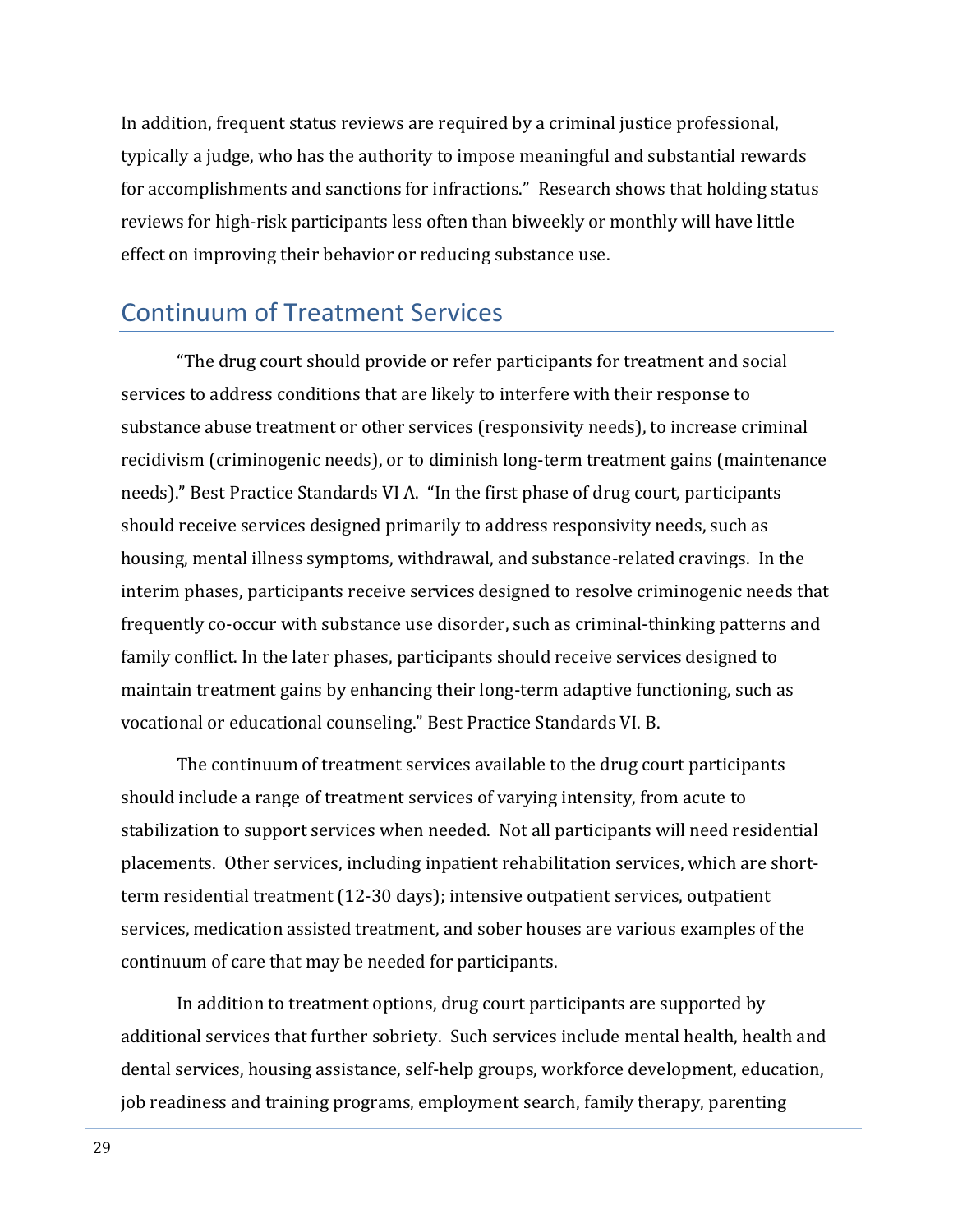education, therapy for children, phone counseling, recovery support network, community groups, and recovery coaches. See Best Practice Standards VI

## <span id="page-31-0"></span>Program Monitoring, Data Collection, and Evaluation

Evaluation is a critical component of the drug court concept. The quality of the evaluation depends upon accurate and thorough data collection throughout the duration of the drug court. It is important to think ahead about how to evaluate the effectiveness and performance of the drug court program. See Best Practice Standards X.

There are generally two types of evaluations that might take place in a drug court. The first is called a process evaluation, which tells the team what is, or is not, working in the program's day-to-day operations. For instance, the court may examine its screening process to ensure that potential participants are being screened quickly and efficiently. Or, the court may review its drug testing protocol to ensure that participants are being tested frequently and randomly, and that accurate test results are available in a timely manner.

The second type of evaluation is an outcome evaluation, which measures the effectiveness of the program. Such an evaluation might look at the graduation rate in the program, and the recidivism rate of both successful and unsuccessful participants. A comparison group of similar offenders handled by traditional methods will be beneficial to have for baseline information and comparison.

Data can be used by drug courts over time to ensure that evidence-based practices are utilized by each agency involved in the drug court.

Recommendations that establish data tracking and capturing methods will be available from the Center of Excellence. The Center of Excellence will identify metrics necessary to generate both process and outcome evaluations, and will provide courts with guidance on how to utilize MassCourts for these purposes.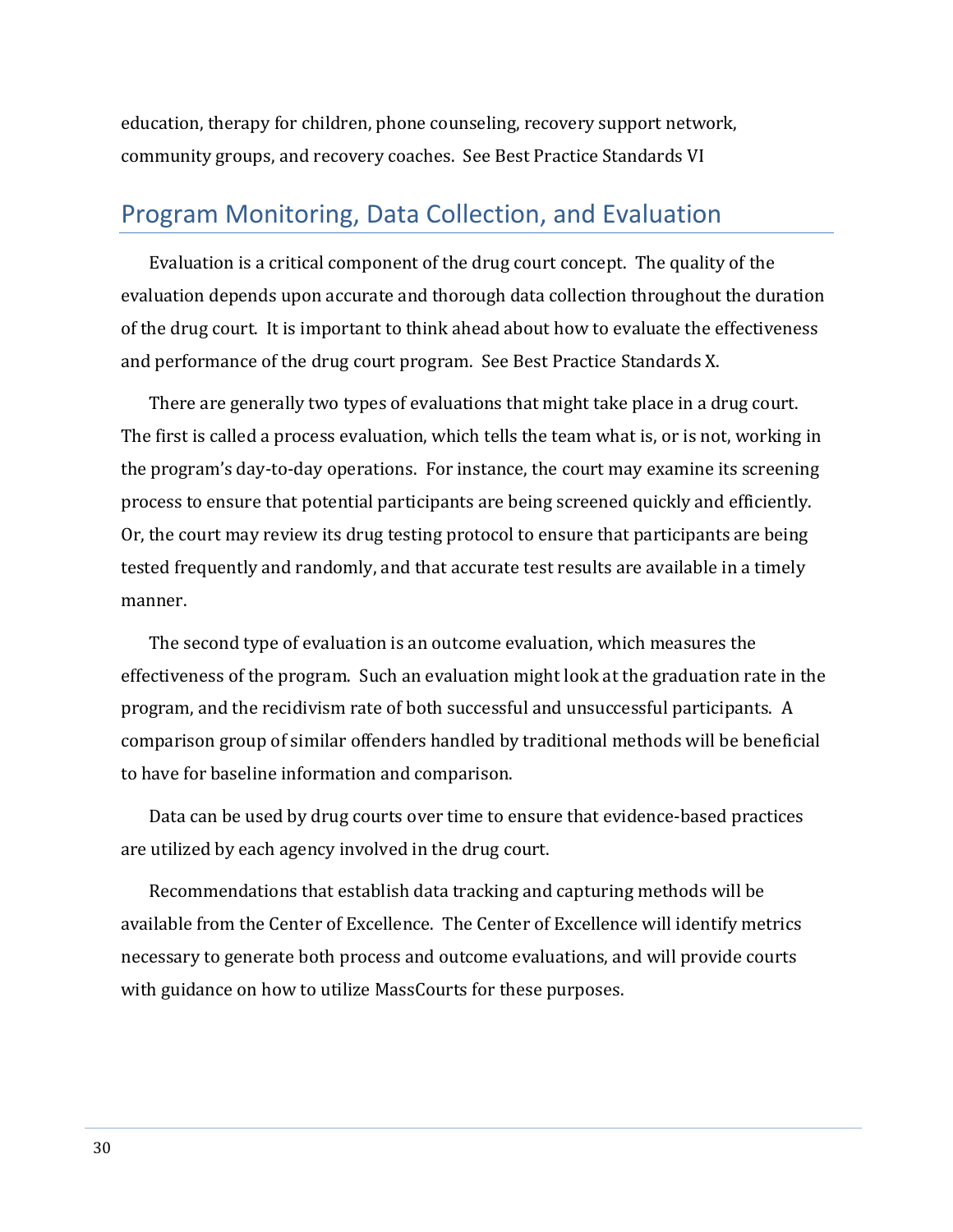## <span id="page-32-0"></span>Confidentiality

In general, confidentiality in drug court is addressed by three federal statues: the Health Insurance Portability and Accountability Act (HIPAA), 42 CFR Part 2, and 42 USC 290(dd). It is recommended that a drug court engage in two best practices to address confidentiality considerations:

- 1) Before a defendant is admitted into drug court, the court should require the execution of a consent form by the participant that meets HIPAA requirements. See Appendix H for a sample consent form.
- 2) When a defendant is admitted into drug court, the court should issue an order requiring treatment providers to disclose relevant treatment to the drug court team. See Appendix G for a sample order.

#### <span id="page-32-1"></span>HIPAA

HIPAA was enacted to improve health care by establishing standards for the electronic transmission of certain health records. It prohibits certain entities from disclosing a patient's health information without proper consent or authorization. HIPAA does not apply to the courts, law enforcement, or probation officers.<sup>12</sup>

HIPAA also does not apply to correctional facilities or law enforcement having lawful custody of an inmate or detainee if the protected health information (PHI) is necessary to provide healthcare to the individual, to protect the individual, other inmates, security officers or employees, or for the federal administration, maintenance of safety and security of the facility including law enforcement.<sup>13</sup>

That said, HIPAA may apply to the treatment providers who are members of the team. Treatment providers who fall within HIPAA cannot discuss any patient health information, which includes "any individually identifiable health information; broadly

l

<sup>12</sup> Marlowe, Douglas B. and Hon. William Meyer (ret.), *The Drug Court Judicial Benchbook*, National Drug Court Institute, § 9.5, © 2011, citing the National GAINS Center. <sup>13</sup> Id., citing 45 C.F.R. § 165.512(d)(5).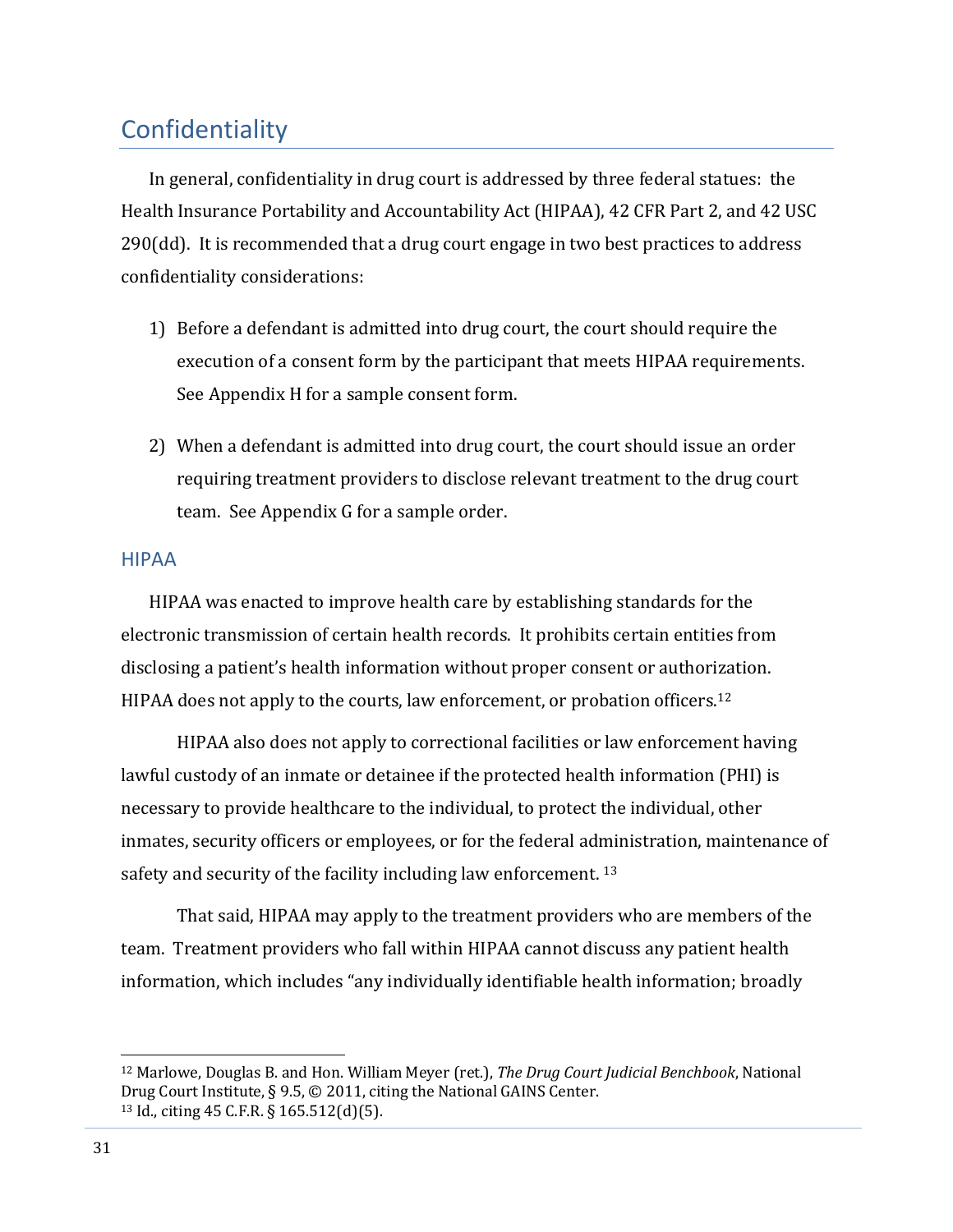defined to include any part of a medical record or payment history" unless consent is given or pursuant to court order.

### <span id="page-33-0"></span>HIPAA Order

Federal regulations permit a HIPAA-covered entity to disclose any protected health information in the course of a judicial proceeding in response to an order of court and only to the extent that the PHI is expressly authorized by such an order.14 The court can issue an order requiring that treatment providers disclose relevant treatment information about a drug court participant to the drug court team. Although not required by the rule, the order should acknowledge that disclosure of the information will be used by members of the drug court team for drug court purposes, that no redisclosure will occur, and that the order expires upon the participant's termination or graduation from the drug court program. Finally, any order should provide that the disclosure should be the "minimum necessary to accomplish the intended use, disclosure, or request."15 Thus, the court should limit the disclosure to whether the individual attended treatment, participated in treatment, prognosis, and any information the treatment provider believes is necessary to put the drug court participant's compliance with treatment in context. A sample order is contained in Appendix G.

### <span id="page-33-1"></span>42 CFR Part 2

42 CFR Part 2, prohibits the release of identification and alcohol or other drug-use information from any program that is assisted or regulated by the federal government.  $16$ The programs covered by 42 CFR Part 2 must (1) involve substance abuse education, treatment, or prevention, and (2) be regulated or assisted by the federal government.<sup>17</sup> This is a very broad definition, as the first part includes not only diagnosis and treatment, but also referral for treatment. Thus, a court employee who administers an alcohol or

<sup>15</sup> Id., citing 45 C.F.R. § 164.502(b), 164.514(d). Technically, the "minimum necessary" requirement does not apply when the participant has consented to disclosure, but the better practice in drug courts is that the standard applies regardless of the existence of consent. <sup>16</sup> Marlowe, Douglas B., *The Drug Court Judicial Benchbook*, National Drug Court Institute, § 9.5, ©

 $\overline{a}$ 

<sup>14</sup> Id., citing 45 C.F.R. § 165.512(e)(1).

<sup>2011.</sup>

<sup>17</sup> Id. § 9.6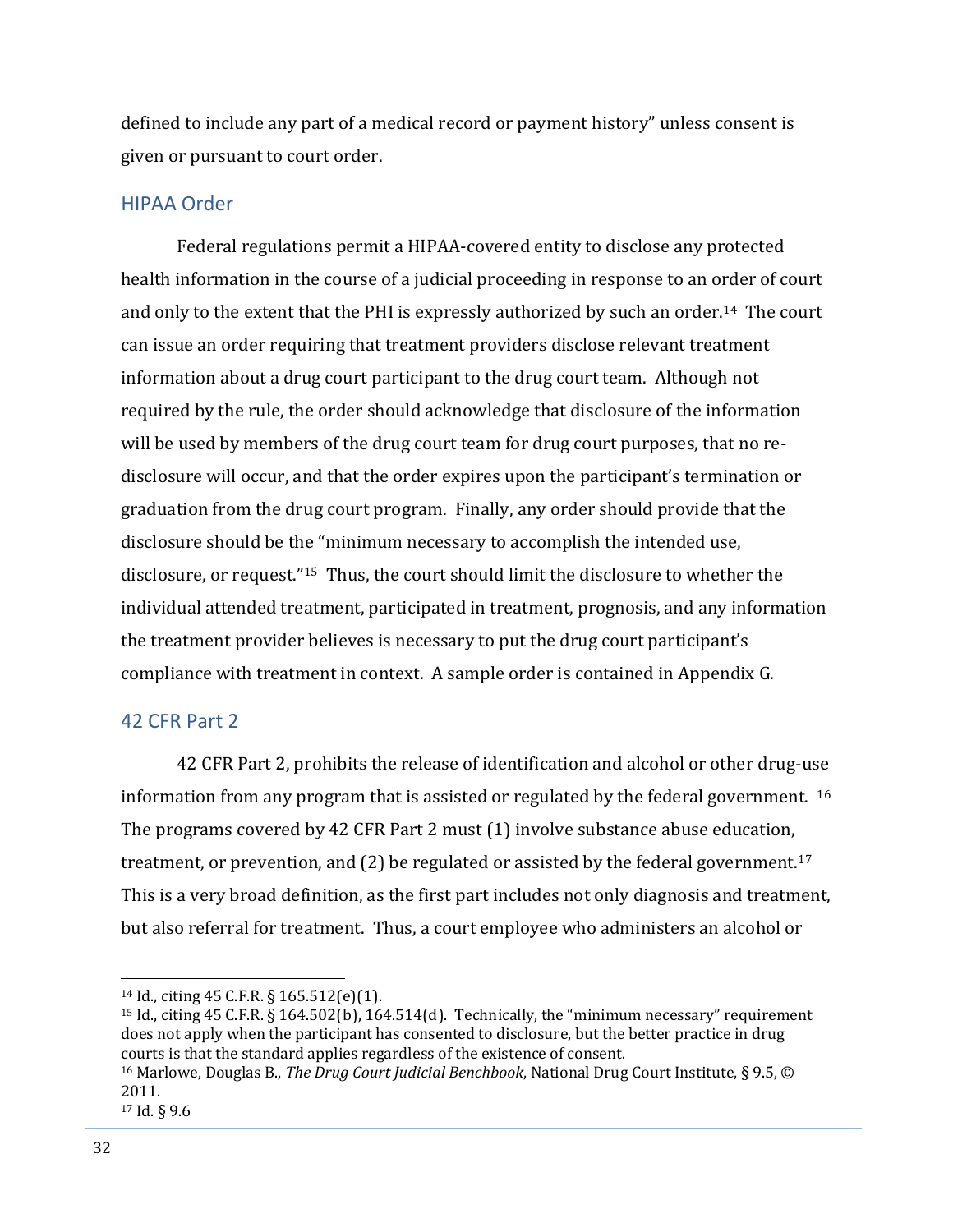other drug screening and assessment or a judge who orders substance abuse treatment as a condition of probation or drug court participation arguably brings the court within the ambit of the federal definition of the program.<sup>18</sup>

The second part of the definition is also broad, as it covers both direct and indirect funding and assistance. The regulations include (1) any entity being a recipient of any federal funds, including funds not used for alcohol or other drug diagnosis, treatment, or referral; (2) activities conducted by a state or local governmental unit, which through revenue sharing or otherwise receives federal funds that could be (but are not necessarily) spent on a substance abuse program; or (3) a program that receives tax exempt status or the program has donors who receive income tax deductions for contributions to the program.19 Thus, any state or local court system would almost certainly qualify as being a recipient of federal assistance.<sup>20</sup>

Regardless of whether the drug court meets the two tier qualification for being a federally assisted program, the drug court judge is going to be the recipient of treatment information protected by federal confidentiality laws.21 When a court receives information protected by the federal confidentiality laws, the court is prohibited from redisclosing such information, absent proper consent or those limited authorized disclosures permitted without consent.<sup>22</sup>

l

<sup>18</sup> Id., citing Jeffrey Tauber et al., Nat'l Drug Court Inst., *Federal Confidentiality Laws and How They Affect Drug Court Practitioners 6* (1999).

<sup>19</sup> Marlowe, Douglas B., *The Drug Court Judicial Benchbook*, National Drug Court Institute, § 9.6, © 2011.

<sup>&</sup>lt;sup>20</sup> Id. § 9.6, n.19, noting that not all courts have read the regulations in such an expansive manner. See e.g., *Ex parte Execution*, 773 So.2d 431, 431 (Ala. 2000) (holding that the treatment program must receive the federal funds, and not just the University of Alabama at Birmingham). See also *United States v. Zamora*, 408 F. Supp. 2d 295, 295 (S.D. Tex. 2006) (relying on the 42 C.R.R. § 2.12(e)(2) exception and stating that the treatment program itself not the hospital must receive direct federal assistance and noting emergency room exception); *Ctr. For Legal Advocacy v. Earnest*, 320 F.3d 1107, 1111-1112 (19<sup>th</sup> Cir. 2003) (holding, consistent with amendment to federal regulations, that referrals to substance abuse treatment providers by emergency rooms does not make emergency rooms a program unless the ER's primary function is AOD treatment or the ER holds itself out to the public as providing such services).

<sup>21</sup> Id., citing Tauber, et al., supra note 13, at 8.

<sup>22</sup> Id., citing 42 C.F.R. § 2.32, 2.35; see Legal Action Cntr., supra note \_\_\_\_, at 35-36, 135-136.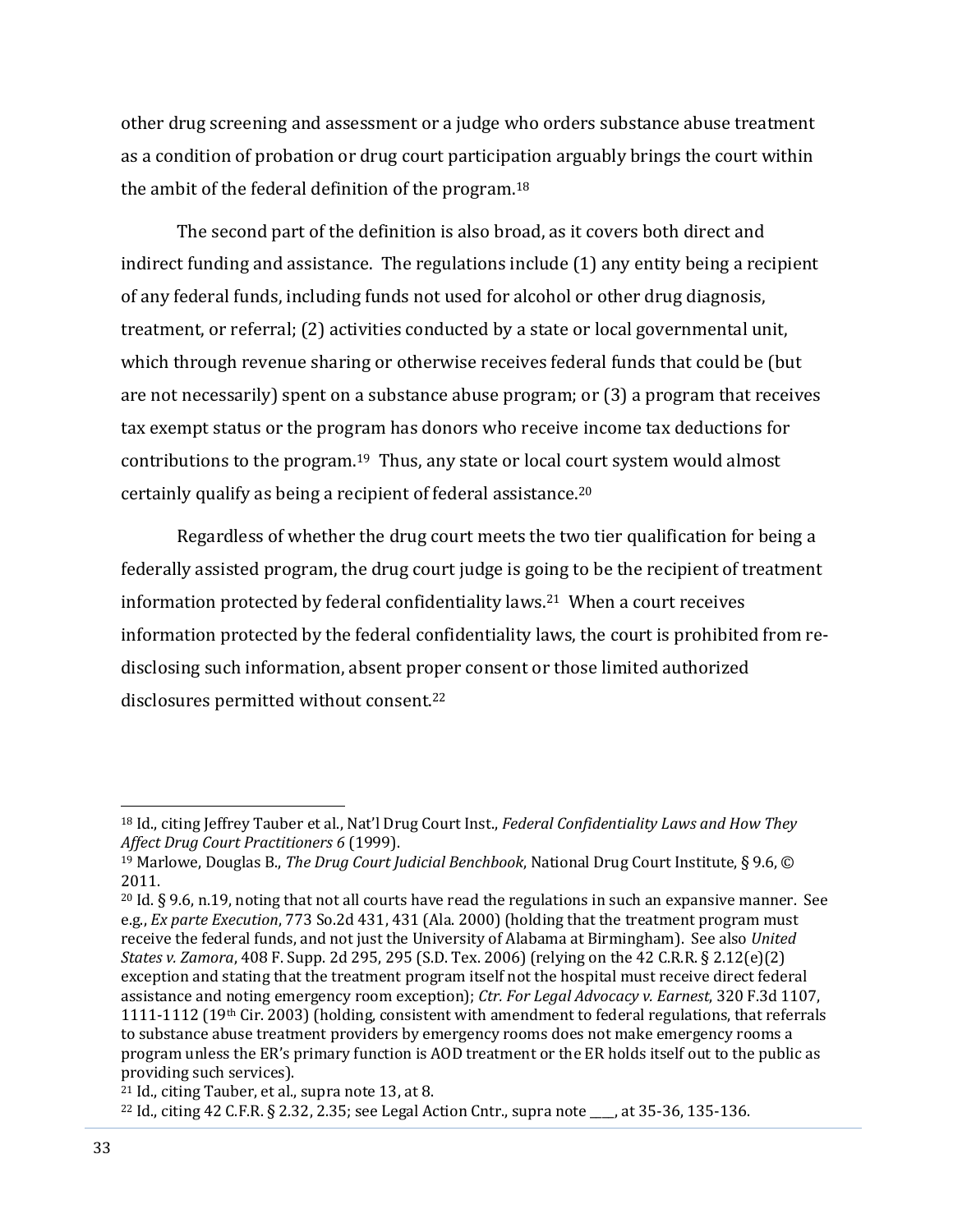#### <span id="page-35-0"></span>42 USC 290(dd)

42 USC 290(dd) states that, "records of the identity, diagnosis, prognosis, or treatment of any patient which are maintained in connection with the performance of any program or activity relating to substance abuse education, prevention, training, treatment, rehabilitation, or research, which is conducted, regulated, or directly or indirectly assisted by any department or agency of the United States shall . . . be confidential." There are two exceptions to this code and those apply, "within the Uniformed Services or within those components of the Department of Veterans Affairs furnishing health care to veterans; or between such components and the Uniformed Services."

Specifically, the law prohibits the sharing of substance abuse treatment records and pertains to "any program or activity relating to substance abuse education, prevention, training, treatment, rehabilitation or research which is directly or indirectly assisted by any department or agency of the United States," which is interpreted to include any state or local court system. While drug test results are not protected unless used for diagnosis or treatment, because of the therapeutic use of drug testing results in drug courts, these records should be considered protected under federal confidentiality laws.

#### <span id="page-35-1"></span>Consent Form

Because it is important that the court and treatment providers maintain ongoing communication and exchanges of information regarding drug court participants, those participants are required to sign a valid consent form, allowing the disclosure of their treatment information. (Appendix H) There are two requirements for a valid consent form: advisement of the participant's rights under the law, and the actual consent. The consent form must reflect the name of the drug court participant, the name of the person(s) permitted to disclose information, the name of the program disclosing information, the purpose of the disclosure, and what kind of information may be disclosed.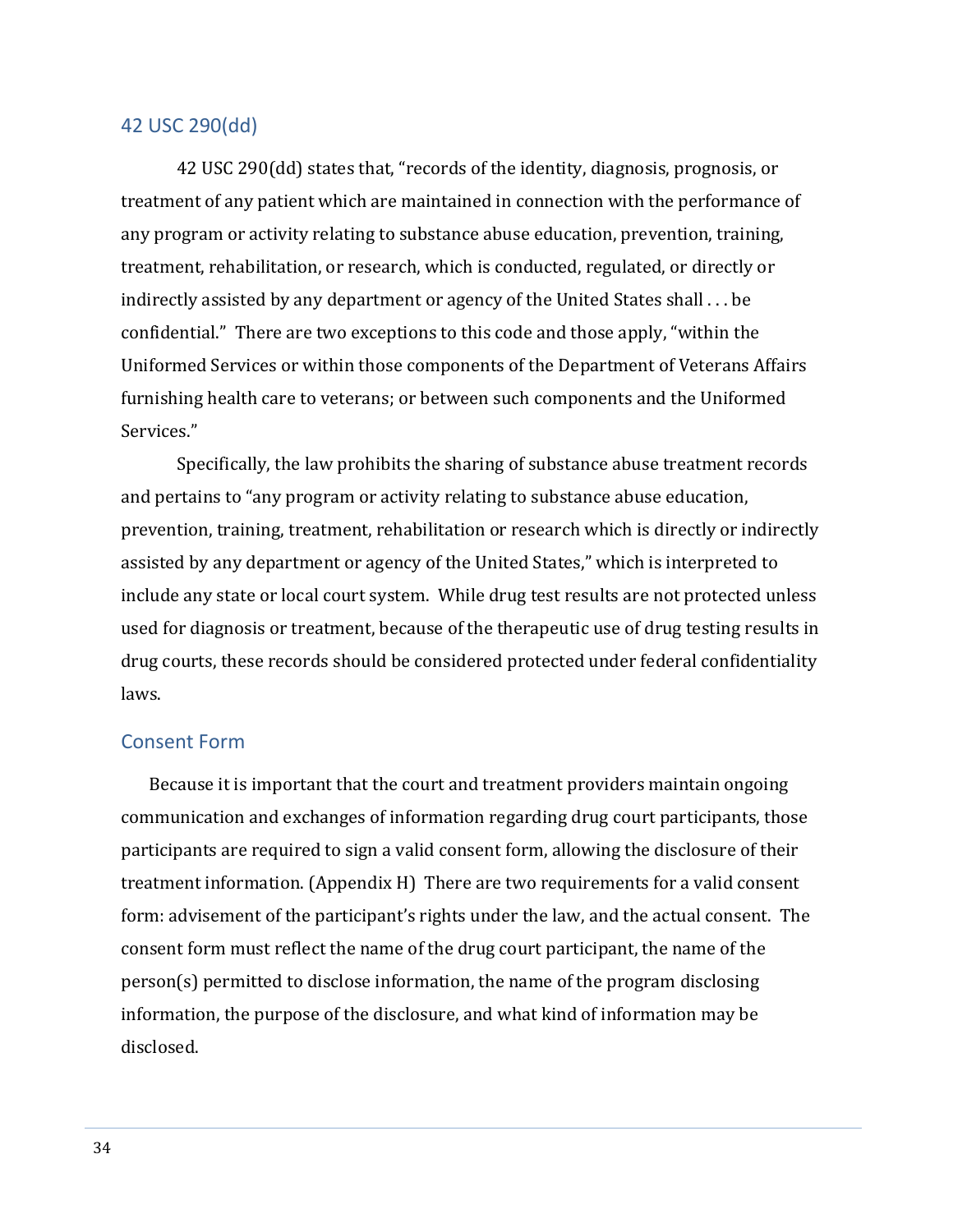If a consent form is not signed, failure of team members to follow these three laws can result in hefty fines, loss of all federal funding, loss of state licenses, and criminal charges. In addition, the consent form should include a statement concerning how the staffing will be conducted. The participant's written consent to a discussion of his or her progress within the staffing and a waiver of his or her right to be present at staffing should be obtained.

## <span id="page-36-0"></span>After Drug Court

Graduation from drug court is not graduation from the challenges of a substance use disorder, which can be a chronic and relapsing condition. While substance use management continues after graduation, the tools learned in the drug court need to be utilized every day if long-term sobriety is to be achieved.<sup>23</sup>

Some participants struggle to maintain their sobriety after court supervision and accountability abruptly end at graduation. As a result, some drug courts choose to begin an alumni group as an option for participants who could benefit from continued support from the court and other drug court participants.

Due to worry over support and accountability diminishing, some participants relapse shortly before graduation as a means to remain in the program. Thus, some programs institute step-down groups. These are groups in which participants can receive support prior to graduation. Participants may join when promoted to the final phase of the program or at a designated time before their scheduled graduation (for example, during their last three months of participation). Some courts require participation in an alumni or step-down group, while other programs make participation optional.

Alumni programs can engage in a variety of activities, including planning sober social events, publishing newsletters, participating in subsequent drug court graduations, and developing 12-step meetings for the court's alumni.

l

<sup>23</sup> Herrera, Ismael*, Lee County Drug Court Launches Alumni Group*, Copyright ©2015 - 20th Judicial Circuit of Florida. <http://www.ca.cjis20.org/home/main/articledisplay.asp?Article=59567.htm&Display=mobile>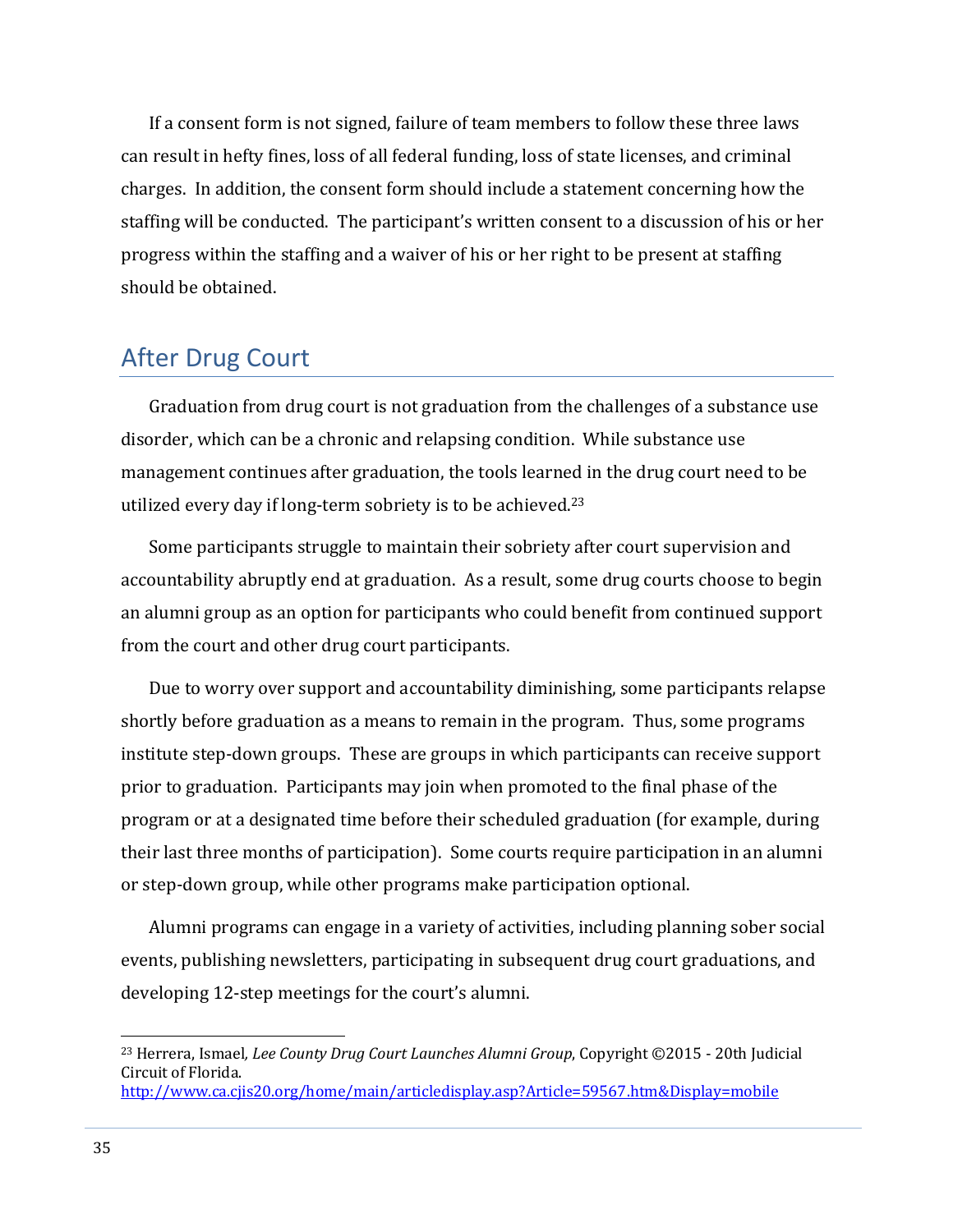Some programs engage alumni as mentors for current participants. These mentors provide a support system for new participants as they navigate drug court. Drug court mentors provide support and encouragement to new participants, provide transportation for participants, attend graduation ceremonies, plan sober social activities, and sometimes serve as sponsors in 12-step groups.

The Office of Justice Programs Drug Court Clearinghouse and Technical Assistance Project at American University prepared a comprehensive report on Drug Court Alumni strategies. The report, entitled, *Good Beginnings: Development and Maintenance of Drug Court Alumni Groups*, can be accessed the through the American University website at http://www1.spa.american.edu/justice/documents/247.pdf.

## <span id="page-37-0"></span>Drug Court Certification Process

## <span id="page-37-1"></span>The Center of Excellence for Specialty Courts

In 2014, the Trial Court, working in partnership with the DPH-BSAS and DMH, contracted with the University of Massachusetts Medical School's Program of Law and Psychiatry to create the Center of Excellence for Specialty Courts. The Center of Excellence is organized around five core areas: research, evaluation, training, legal research and support, and outreach. The Center of Excellence will perform the following core functions:

- Perform a range of long-term projects, analyze data, and guide policy change and improvement.
- Assist the Trial Court evaluation teams in conducting evaluations of specialty courts to improve operations and to comply with evidence-based best practices.
- Research developments in case law and federal and state legislation relevant to specialty courts, and provide analysis of the impact of any legal developments on the operations of specialty courts in Massachusetts.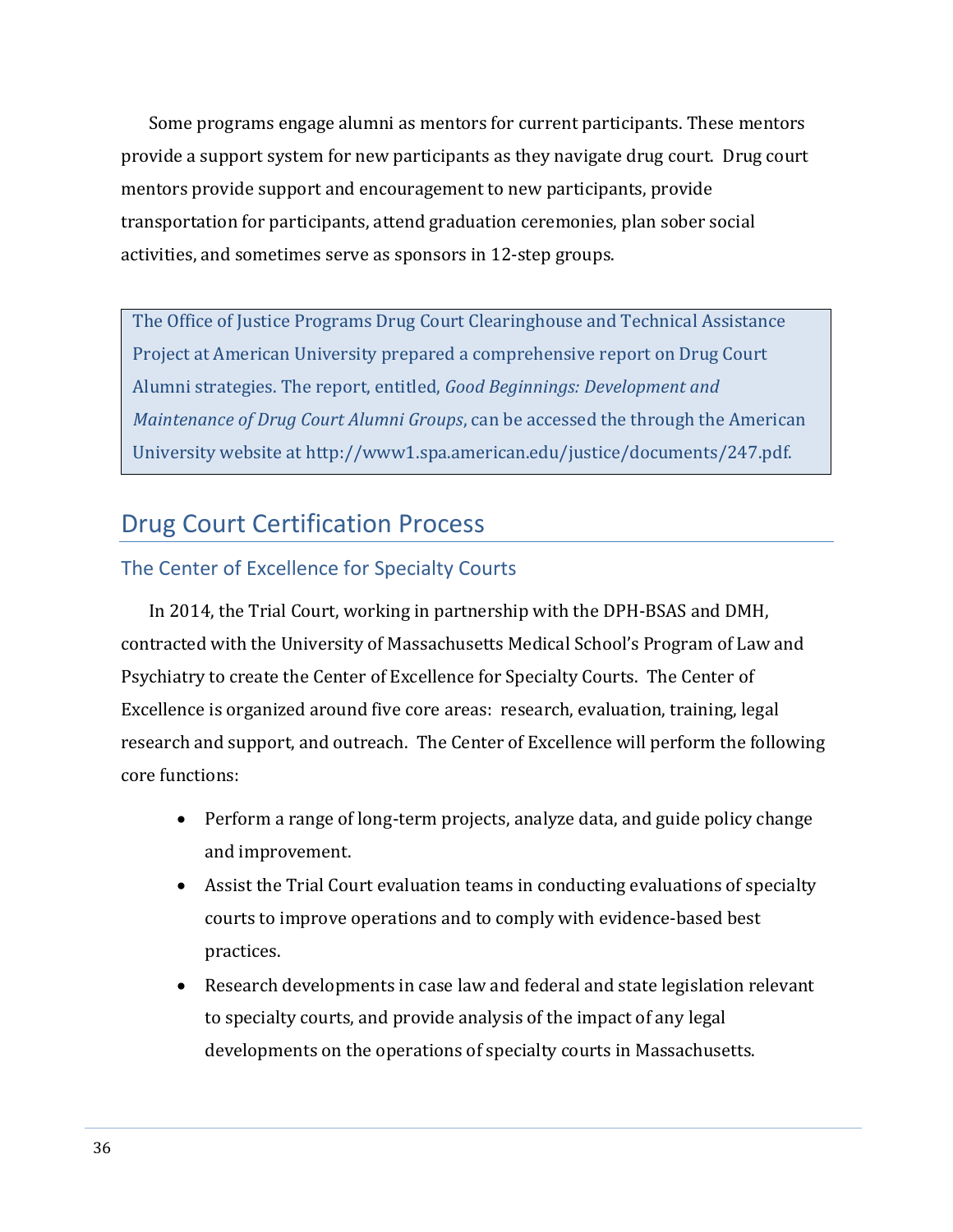Remain informed on current substance use, mental health, and social science research that impacts specialty courts, and provide information and analysis of how such research impacts special court operations in Massachusetts.

The mission of the Massachusetts Center of Excellence for Specialty Courts is comprised of the following:

- Standardize positive outcomes for those participating in specialty court programs.
- Act as a groundbreaking laboratory of data and ideas.
- Provide technical assistance to judges, probation officers, and other specialty court team members.
- Foster collaboration across state agencies to coordinate resources in more efficient and effective ways.

## <span id="page-38-0"></span>Adult Drug Court Certification Process

The purpose of the drug court certification process is to support adult drug courts throughout Massachusetts in utilizing nationally-recognized best practices for program operation. The certification process goals are 1) to educate drug courts on national best practices, 2) ensure that drug court participants are enrolled in effective drug courts, and 3) ensure that drug court operations are consistent with providing participants with all constitutionally protected rights. The Center of Excellence will coordinate and provide trainings, and may act as a liaison for the drug court to enroll in national trainings. The Center of Excellence will also serve as a resource to applicant drug courts in the creation of policies and procedures, mission statements, and the development of other documents or procedures specific to that drug court which are necessary for certification. In addition, the certification process will include the varied and innovative approaches to drug courts, and will foster and support drug courts designed to address specific community needs consistent with evidence-based practices.

The adult drug court certification process begins with an application submitted by the drug court team to the Center of Excellence. The application must be submitted at the direction of the departmental Chief Justice.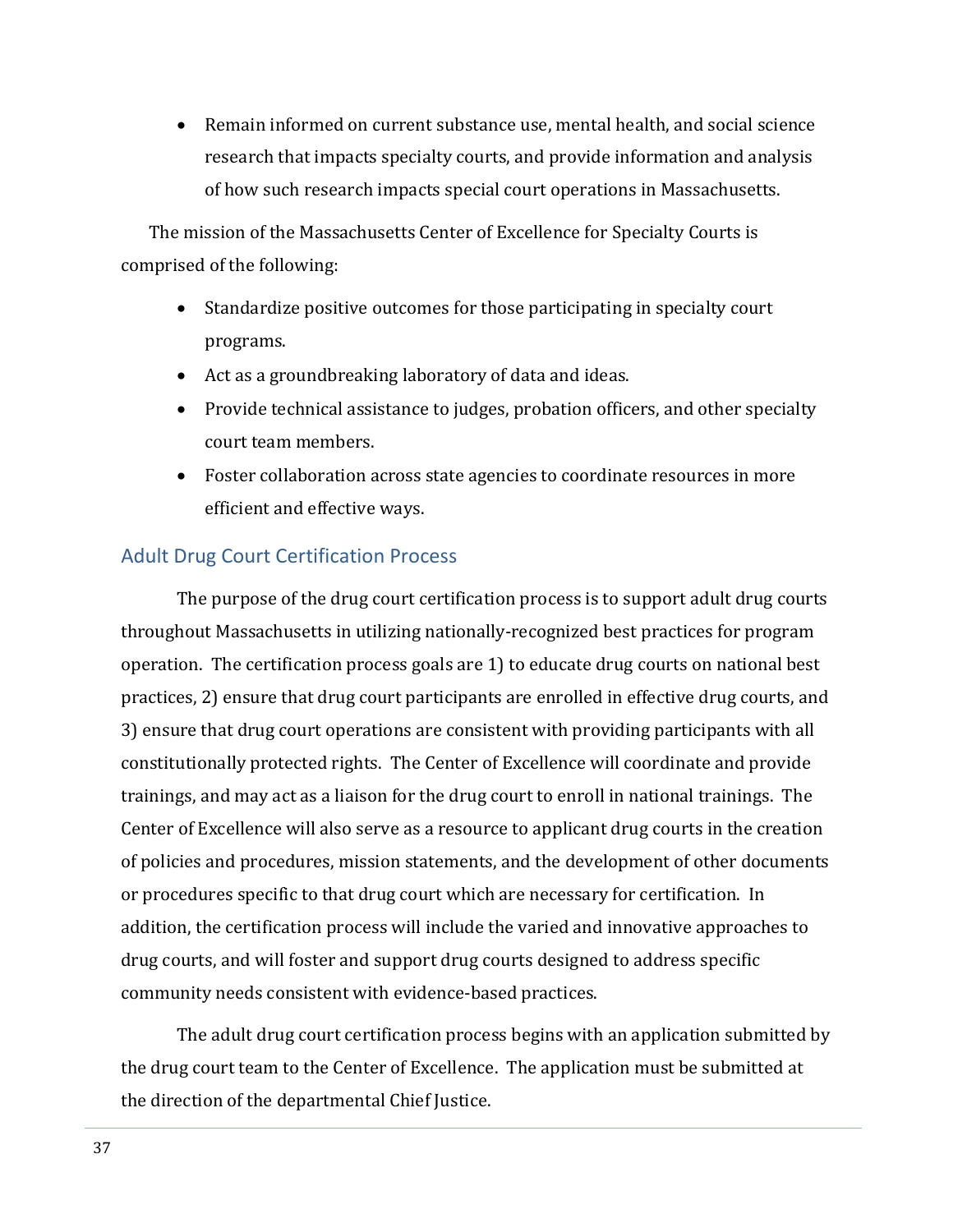Once the Center of Excellence possesses a completed application, the certification process will begin with a document review, conducted by the certification team. The Trial Court will establish a certification team consisting of at least one judge, one probation officer, and a treatment provider or specialty court clinician. The document review will include the drug court's policy and procedures manual, its mission statement, the participant handbook, a list of drug court team members, and copies of any team members' drug court training certificates.

After the document review, the certification team will conduct a site visit to see the drug court in operation and to meet the members of the drug court team. The certification team may engage in additional conversations with the presiding justice or other drug court team members after the site visit.

The certification team will then write a report to the departmental Chief Justice. If the report recommends certification, the departmental Chief Justice will review and forward the report to the Chief Justice of the Trial Court. The Chief Justice of the Trial Court will review the report and recommendation of the certification team and make the final certification determination. A copy of the certification issued by the Chief Justice of the Trial Court will be provided to the drug court Presiding Justice and the departmental Chief Justice. Certifications will remain active for 3 years.

If the certification team is unable to recommend certification, it will transmit a report to the departmental Chief Justice. This report will outline the steps recommended to achieve certification. The report will include an action plan for the Center of Excellence to assist the drug court in meeting this goal, and a time frame after which the certification team will reconsider the drug court for certification. The departmental Chief Justice will be responsible for monitoring the adoption of the certification recommendations put forth by the certification team.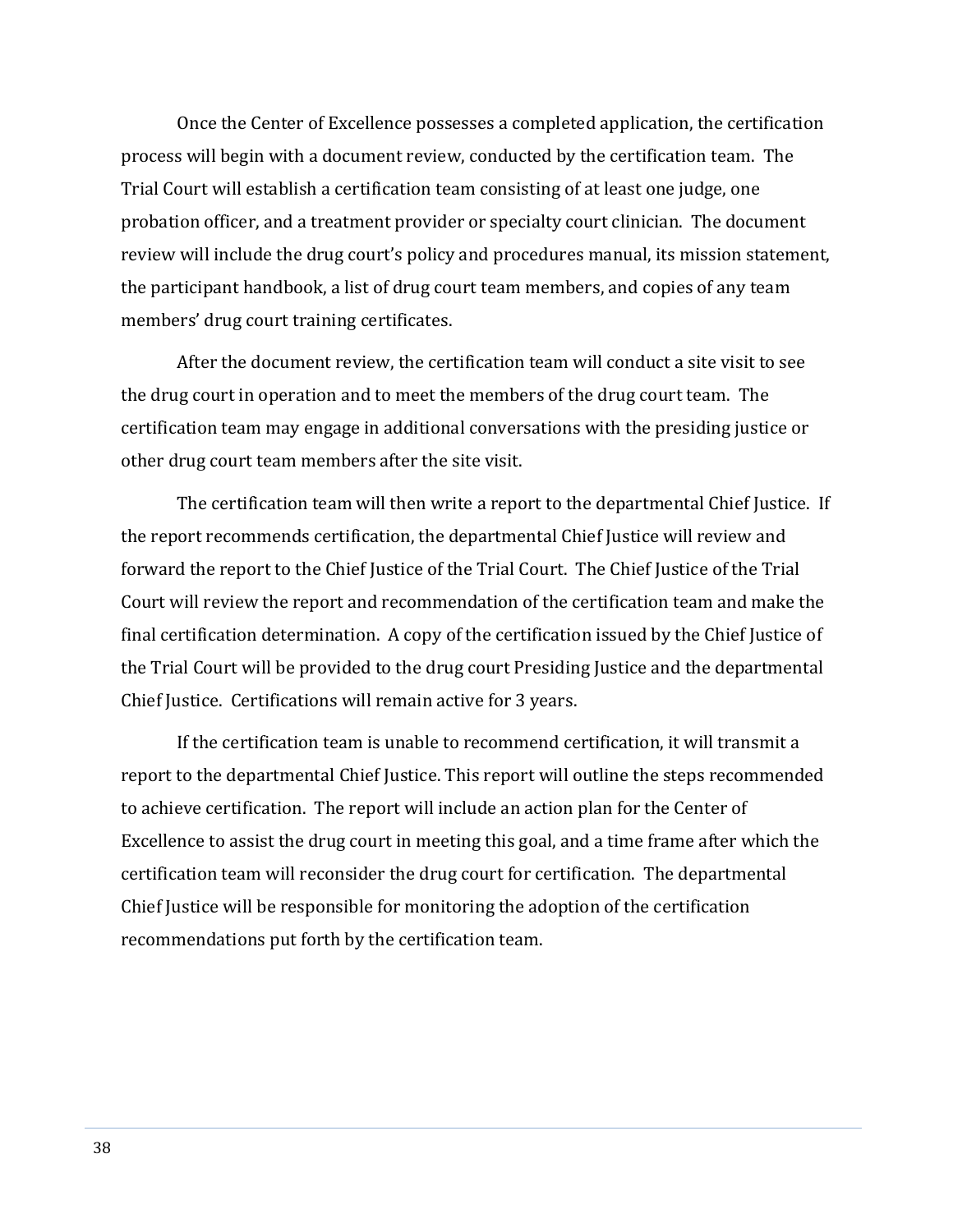## <span id="page-40-0"></span>Appendices

## <span id="page-40-1"></span>Appendix A: Specialty Courts Mission

The Mission of the Specialty Courts is to:

Provide innovative judicial processes, practices, and collaborations that increase public safety by reducing recidivism for targeted populations for whom tradition deterrence methods have not been effective.

#### Trial Court Policy for Specialty Court Sessions

The Massachusetts Trial Court is committed to establishing new specialty court sessions (also known as problem-solving court sessions) and to enhancing existing drug and other specialty court sessions. By using evidence-based best practices, these court sessions target individuals with underlying medical, mental health, substance use disorders and other issues that contribute to these individuals coming before the courts with greater frequency. The goal of specialty court sessions is to reduce recidivism and to improve public safety.

A hallmark of a specialty court session is the integration of treatment and services with judicial case oversight and intensive court supervision. By providing focused case management with consistent accountability to the court, specialty court sessions promote improved outcomes which reduce recidivism and enhance public safety. We are fortunate that peer-reviewed, evidence-based practices necessary for maximum efficacy of specialty court sessions have been adopted in Massachusetts and are designed to protect all due process, equal protection, and constitutional rights of defendants in the existing specialty court sessions. The objective of our specialty courts is to operate in accordance with proven evidence-based practices.

The following policy is promulgated to provide direction and guidance to those courts within the departments of the Trial Court that currently operate specialty court sessions and for those courts that seek to establish specialty court sessions. The policy is intended to ensure effective and efficient programs and services, while allowing for innovation and flexibility in the operation of specialty court sessions. Because the goals, as well as the evidence-based practices, are vastly different for the various specialty court sessions, specific policies and procedures applicable to each type of specialty court session will be established in separate operating guidelines.

I. Establishment of New Specialty Court Session.

A new specialty court session may be initiated by the Chief Justice of the Trial Court, the Chief Justice of a department, or upon the submission of a written plan by a first justice of a court after consultation with the clerk/register/clerk-magistrate, chief probation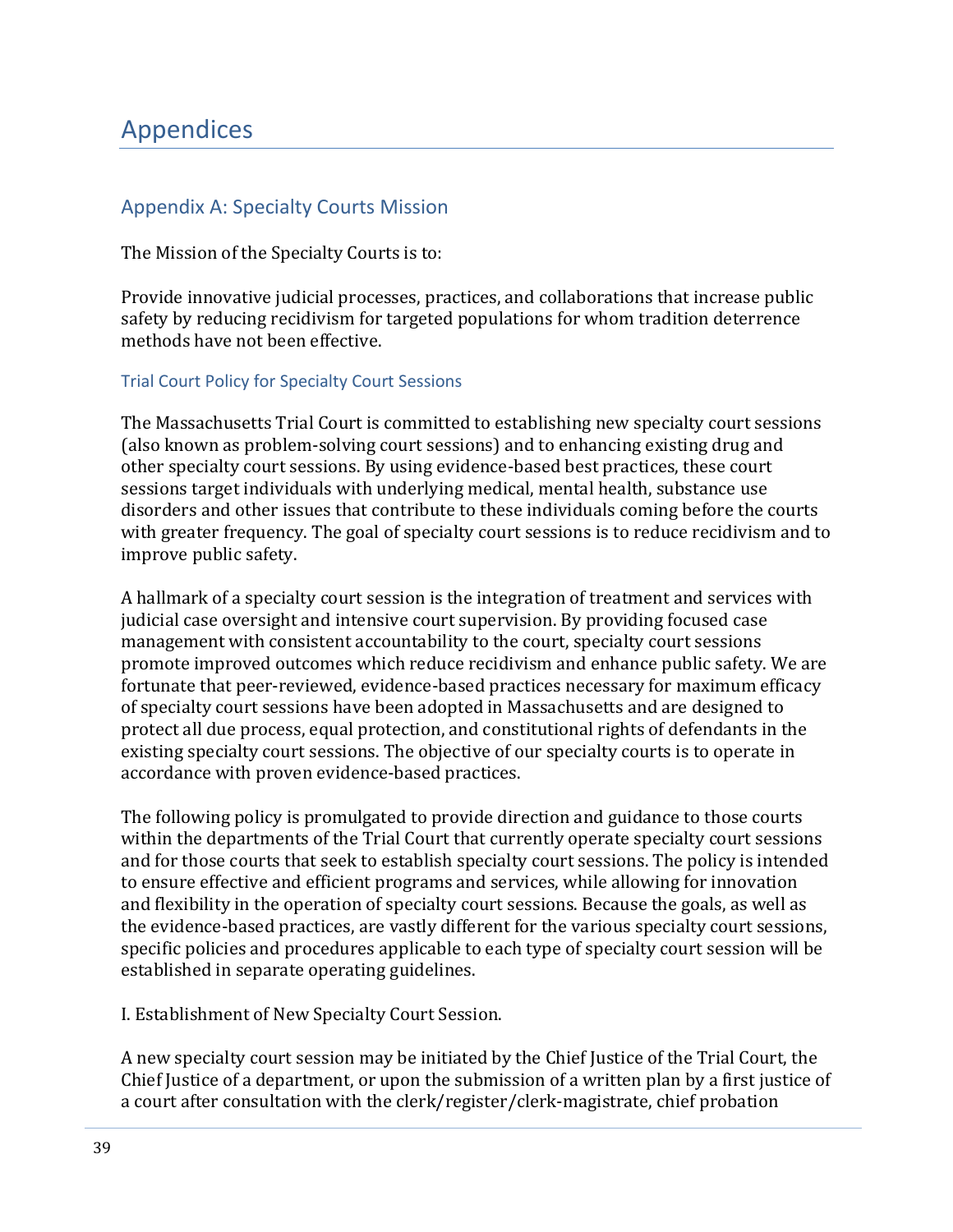officer and chief court officer. The written plan shall include the following information and must be approved by the Chief Justice of the Department.

A. Describe the particular need for and the anticipated benefits of the proposed specialty court session, including the support within the community of the following: potential treatment and service providers and clinicians; justice partners, such as prosecutors, defense counsel and law enforcement; and court personnel, such as clerk magistrates, case managers, probation officers and judges.

B. Describe with specificity the operational needs and the resources available to the particular court, identifying community services and treatment resources, and any issues of court staffing, workload and court security.

C. Describe the specific procedures and protocols to be followed for participant eligibility and screening, specialty court session operations, and probation supervision.

D. Describe the training needs prior to the establishment of a specialty court session, and how these needs will be met.

E. Describe any foreseeable concerns relating to the collection and submission of statistical data and case information.

F. Describe any foreseeable operational issues, and how they will be resolved prior to the establishment and implementation of a specialty court session in the particular court.

G. Describe the targeted outcomes for the specialty court and how those results will be documented, measured and evaluated.

II. Interdepartmental Transfers.

Where appropriate, a Trial Court justice at a court that does not maintain a specialty court session, in consultation with the presiding justice of the specialty court session, may seek approval by his/her departmental Chief Justice for an interdepartmental transfer of a case to a specialty court session in accordance with existing transfer procedures.

III. Data Collection and Privacy/Confidentiality Rights.

In order to evaluate the effectiveness of specialty court sessions and to provide data necessary for future planning purposes, the Executive Office of the Trial Court, in consultation with the departmental Chief Justices and the Commissioner of Probation, shall establish and maintain uniform means of collecting and analyzing data and statistics on cases handled in specialty court sessions. All data gathering and statistical analysis shall be conducted and maintained in a manner and format that complies with existing law and which does not compromise the privacy and confidentiality rights of individual participants.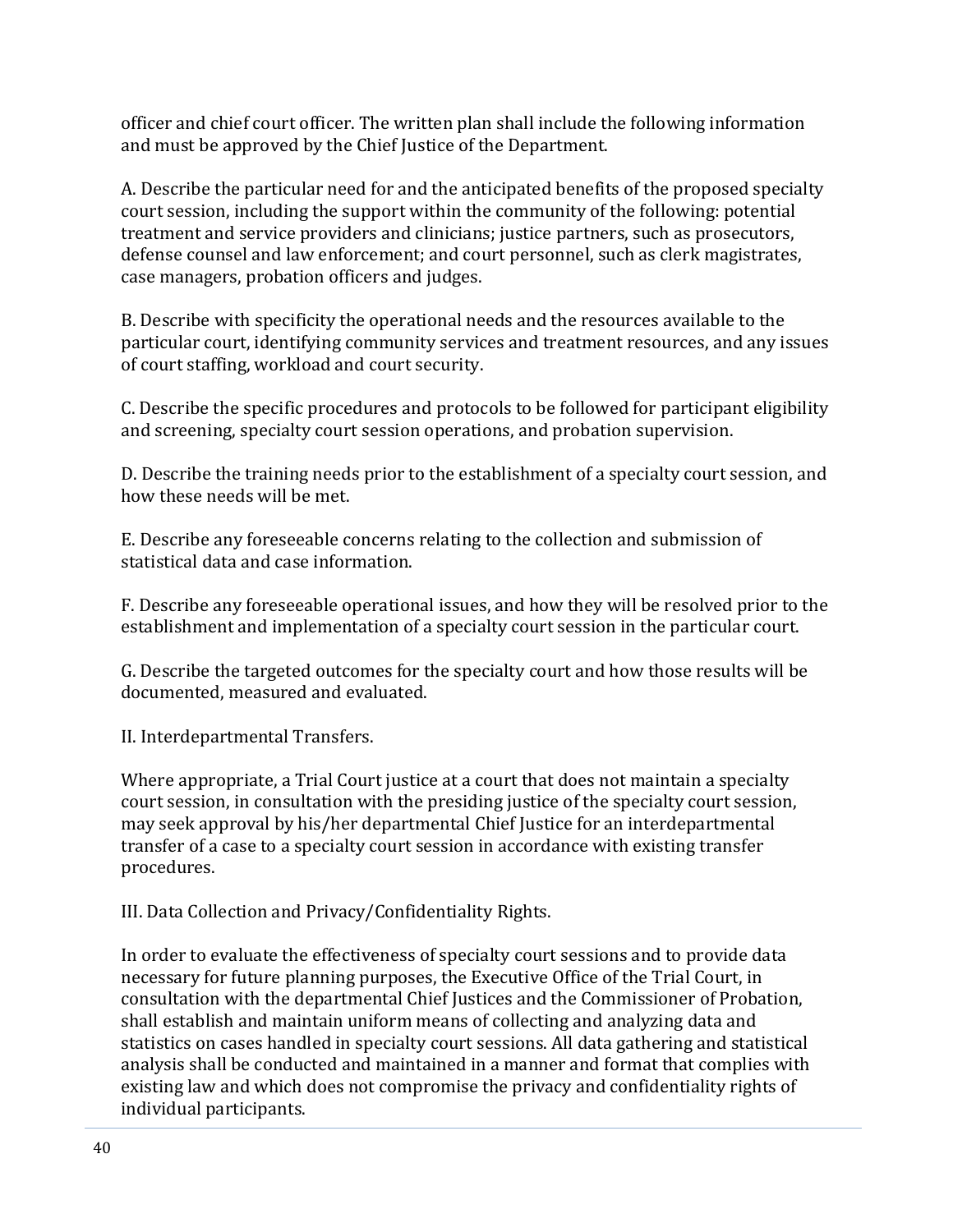## IV. Grant Funding.

In accordance with the Trial Court's grant policy, a justice of a specialty court session shall obtain the prior authorization of that court's departmental Chief Justice before seeking funding or other assistance from any federal, state, municipal, non-profit or other agency, organization or corporation. In addition, said justice shall notify the Grants Manager of the Executive Office of the Trial Court of any such efforts to obtain outside funding and shall comply with the Trial Court grant policy.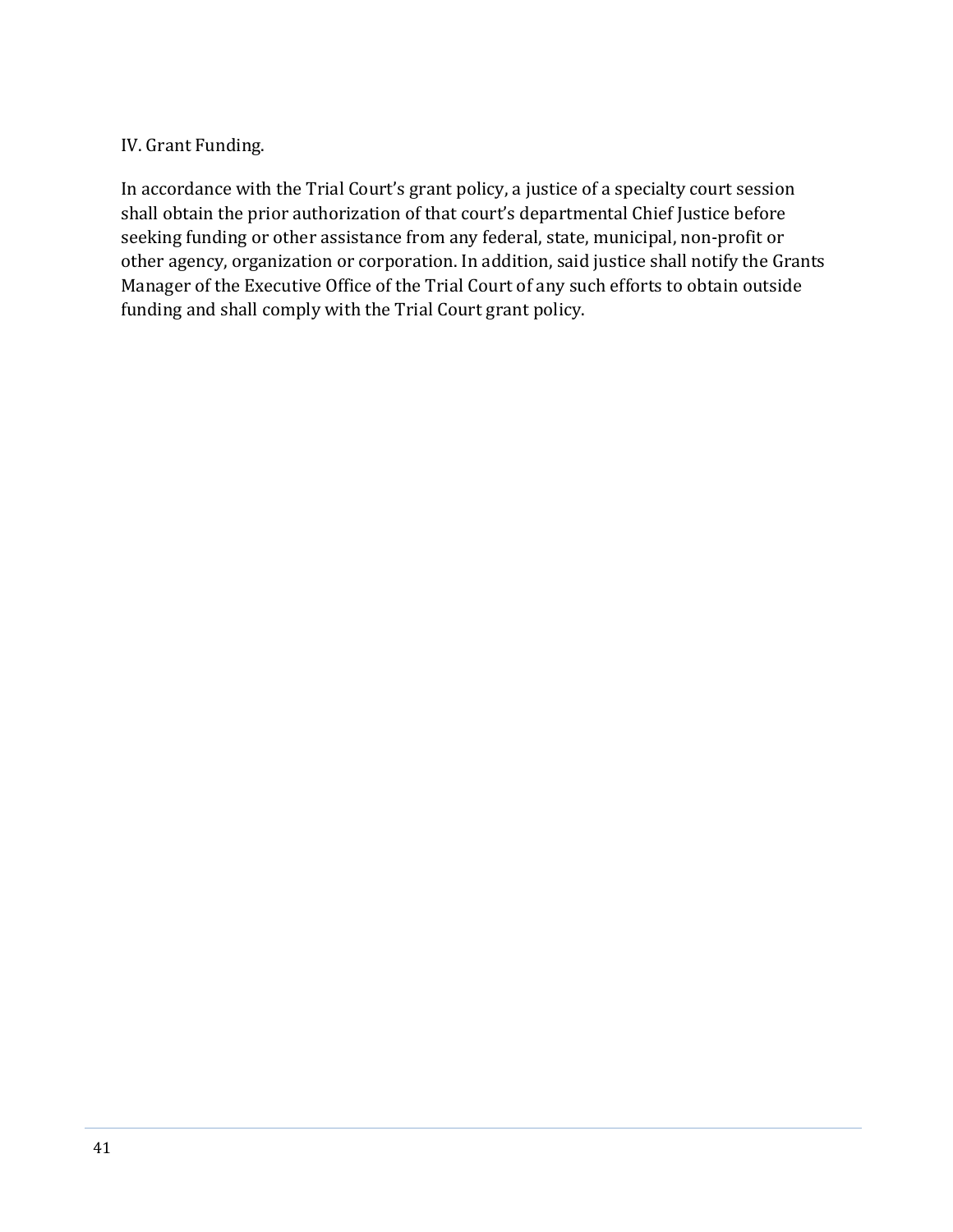## <span id="page-43-0"></span>Appendix B: Sample Drug Court Mission Statement

The mission of the (city/town/region) \_\_\_\_\_\_\_\_\_\_\_\_\_\_\_\_ Drug Court is to promote public safety and the quality of life for the probationer and the community by providing structure and support for sobriety and recovery for court-involved individuals. The aim is to assist participants in regaining health, finding and enjoying new friends, repairing damaged family relationships, and meeting their responsibilities to their families, friends, community, the Court and themselves.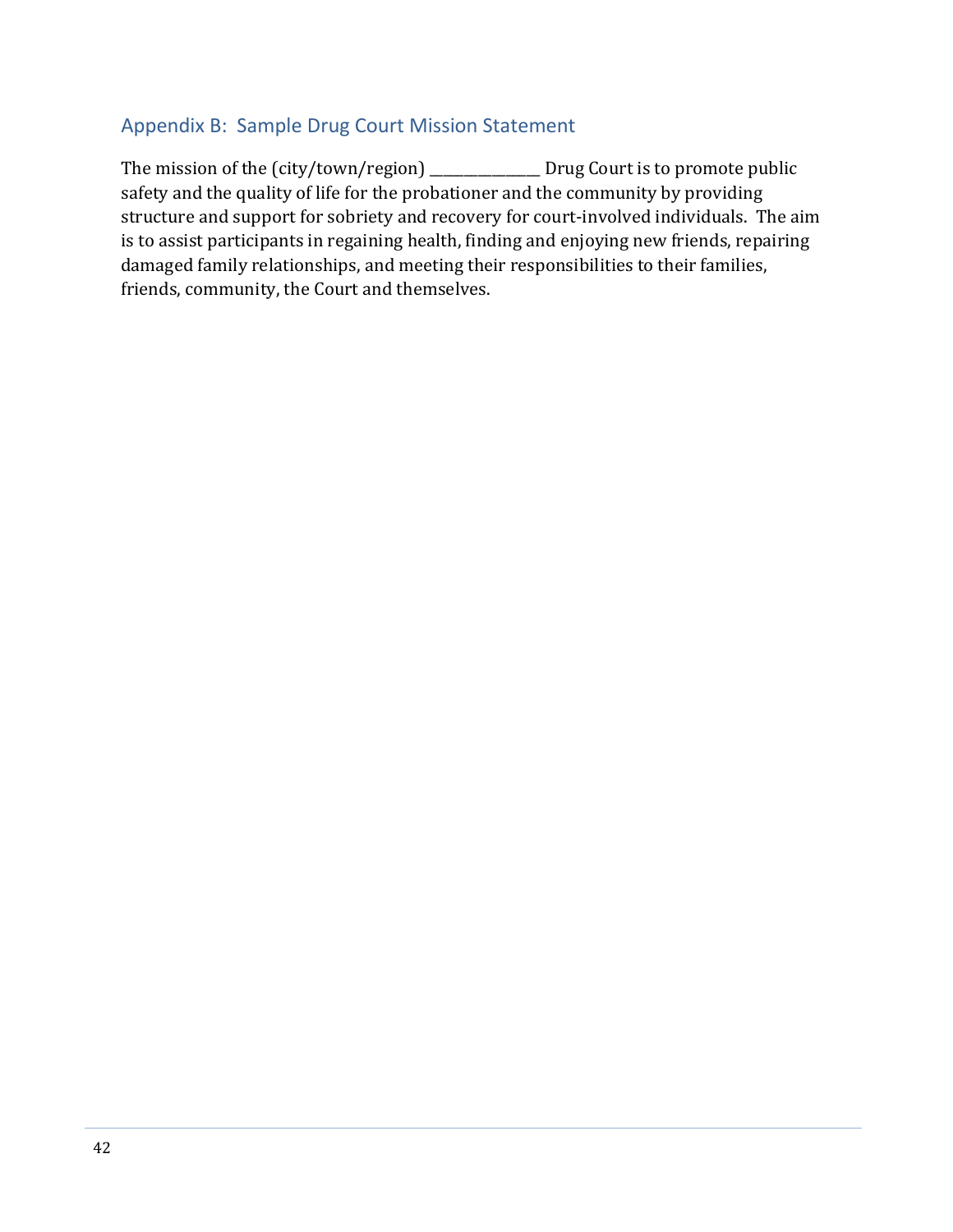<span id="page-44-0"></span>Appendix C: Sample Memorandum of Understanding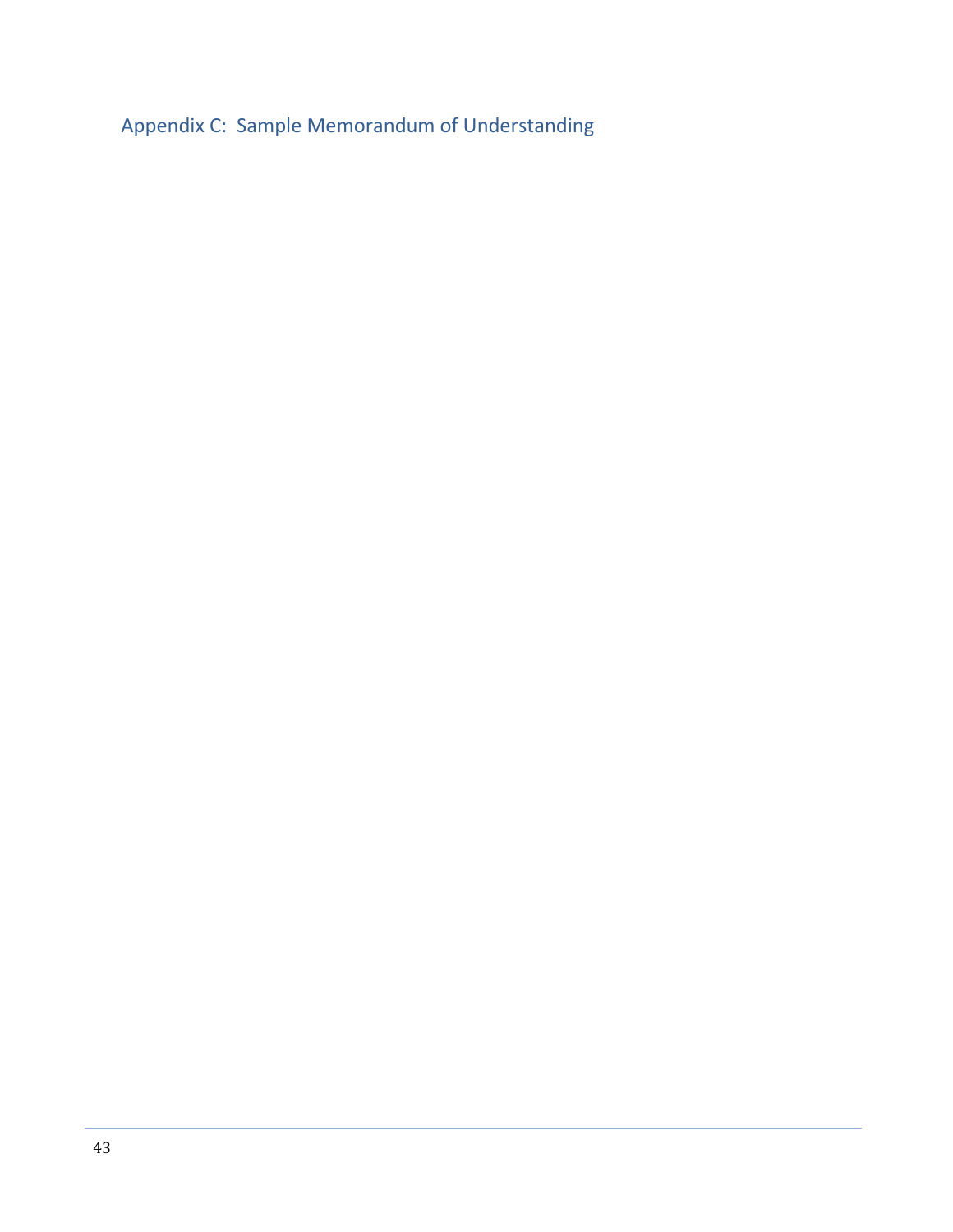## <span id="page-45-0"></span>Appendix D: Sample Participant Handbook

#### **The Franklin County Substance Abuse Intervention Project known as Drug Court**

The Substance Abuse Intervention Project is a special session of the Greenfield District Court and the Orange District Court that promotes sobriety and recovery for individuals where substance abuse is a central factor in their court involvement.

| <b>Greenfield District Court</b>         | Orange District Court          |
|------------------------------------------|--------------------------------|
| 425 Main Street                          | One Court Square               |
| Greenfield, MA 01301                     | Orange, MA 01364               |
| For more information, contact:           | For more information contact:  |
| John Jones                               | Stephen Wheeler                |
| <b>Assistant Chief Probation Officer</b> | <b>Chief Probation Officer</b> |
| 413-774-5531, ext. 274                   | 978-544-8281, ext. 234         |

Conditions of probation are established in the docket, the probation order, and the drug court order. If there is a conflict between those orders and this Handbook, a probationer must comply with the Court's orders.

This handbook is subject to change.

#### **September 2013**

Table of Contents

Entering Drug Court 1

Prescription Medication Requirements 4

Personal Behavior Rules 4

Greenfield Drug Court Overview and Requirements 5

Orange Drug Court Overview and Requirements 7

Phase I – Assessment Period 9

Phase II 10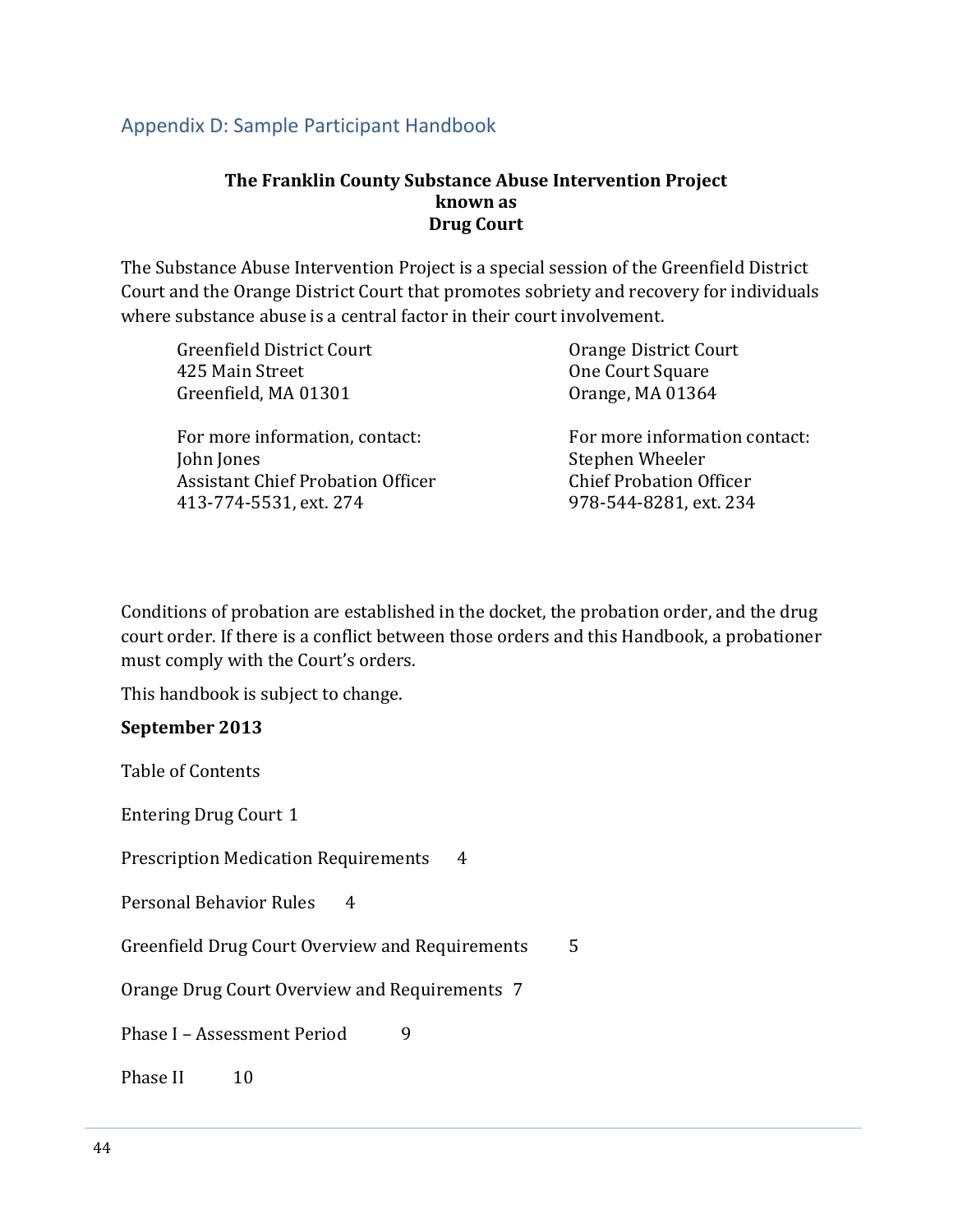Phase III 11

Phase IV 12

Phase V 13

Graduation 14

#### Addenda:

Court Order 15 Release of Substance Abuse Records Form19 Consent Form for Release of Confidential Information 21 Drug Court Confidential Medical Disclosure 22

## **REMEMBER:**

### **THIS IS ABOUT YOU.**

**It is not about the person sitting next to you.**

**THIS IS ABOUT YOUR PROGRESS.**

**Each Drug Court participant comes with different strengths and needs.**

**Rewards and sanctions are matched to each person's strengths and needs.**

**You will undermine your own success if you waste energy comparing yourself to others.**

## **BE ENCOURAGED BY YOUR OWN SUCCESS!**

### **Mission Statement**

The mission of the Franklin County Substance Abuse Intervention Project (Drug Court) is to promote public safety and the quality of life for the probationer and the community by providing structure and support for sobriety and recovery for court-involved individuals. The aim is to assist participants in regaining health, finding and enjoying new friends, repairing damaged family relationships, and meeting their responsibilities to their families, friends, community, the Court, and themselves.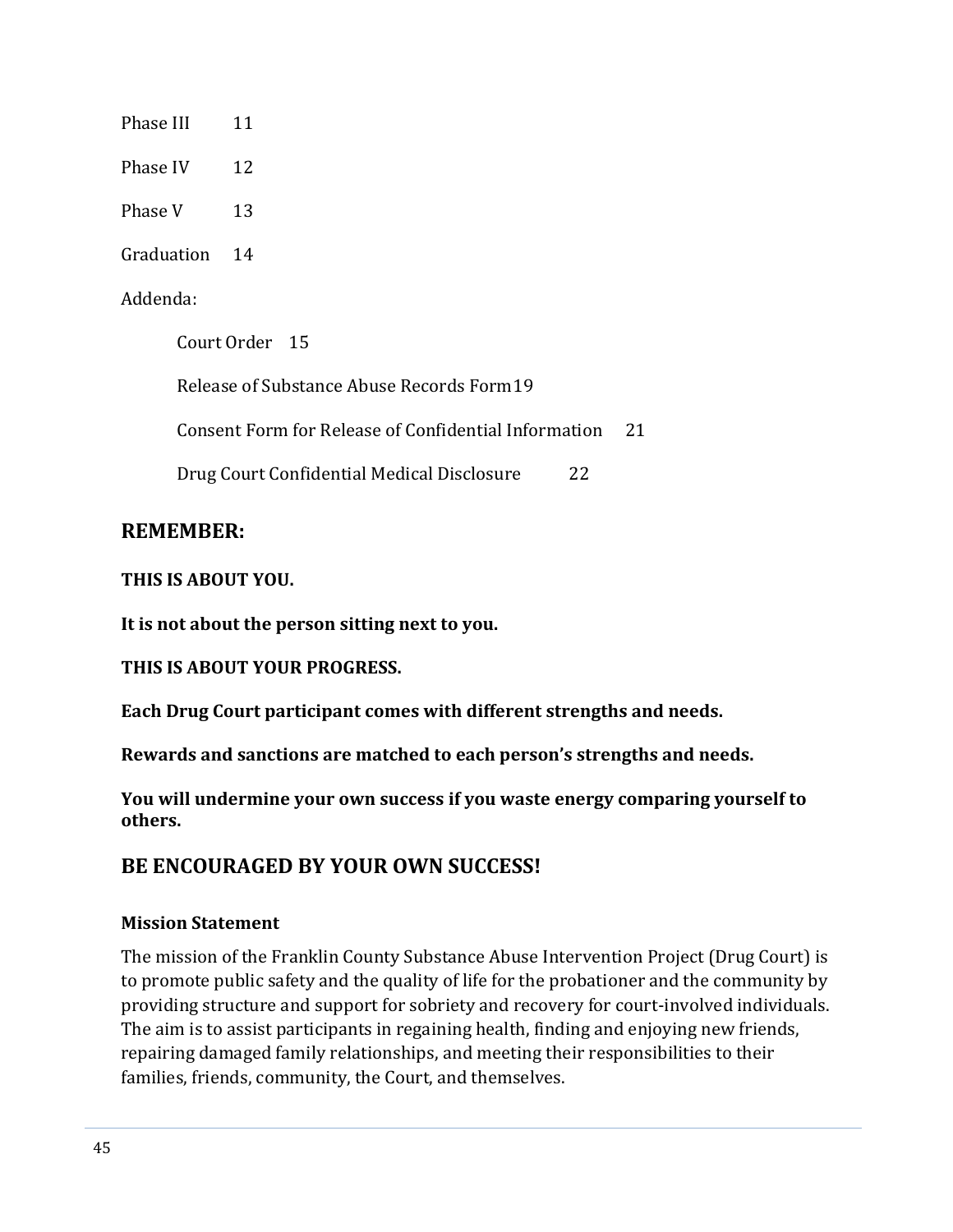## **Entering Drug Court**

The Substance Abuse Intervention Project is a special session of the Greenfield and Orange district courts. An overview of requirements can be found on pages 5-6 for Greenfield and pages 7-8 for Orange.

## **Referral**

Referrals to Drug Court come from attorneys and probation officers from the Greenfield District Court, Orange District Court, Franklin Superior Court and Franklin Probate and Family Court.

## **Eligibility**

Typically, the Case Management Team reviews an individual's criminal record and history of substance abuse and treatment to determine if he or she is likely to benefit from the Drug Court program. The Team may include a judge, probation officer, court administrator, treatment provider, defense attorney, prosecutor, and representative of the sheriff's department.

You may benefit from the program if:

- ∙ You have an identified substance abuse or alcohol problem.
- ∙ You have no pending trials for matters of a serious nature.
- ∙ You are motivated for treatment.
- ∙ You are able and willing to participate in all aspects of the program.

If admitted to Drug Court you are required to review with your attorney and then sign both the Drug Court Order which contains the core requirements of the program and to sign consent forms for the release of confidential information. A copy of the Order and Release of Information forms is located from pages 15-20. Upon acceptance, you enter Phase I (also known as the assessment phase). You will be responsible for knowing the contents of this manual.

## **Program Progress**

Participants who do well regain some of their health, find and enjoy new friends, repair damaged family relationships, and meet their responsibilities to their families, friends, community, the Court, and themselves. The journey is not always smooth, however, and the judge may impose sanctions when a participant fails to adhere to the program's requirements.

The program's basic requirements are as follows:

- ∙ Be honest in all matters pertaining to the program;
- ∙ Comply with all laws and court orders;
- ∙ Comply with phase requirements;
- ∙ Comply with testing requirements; cooperate with home and work visits;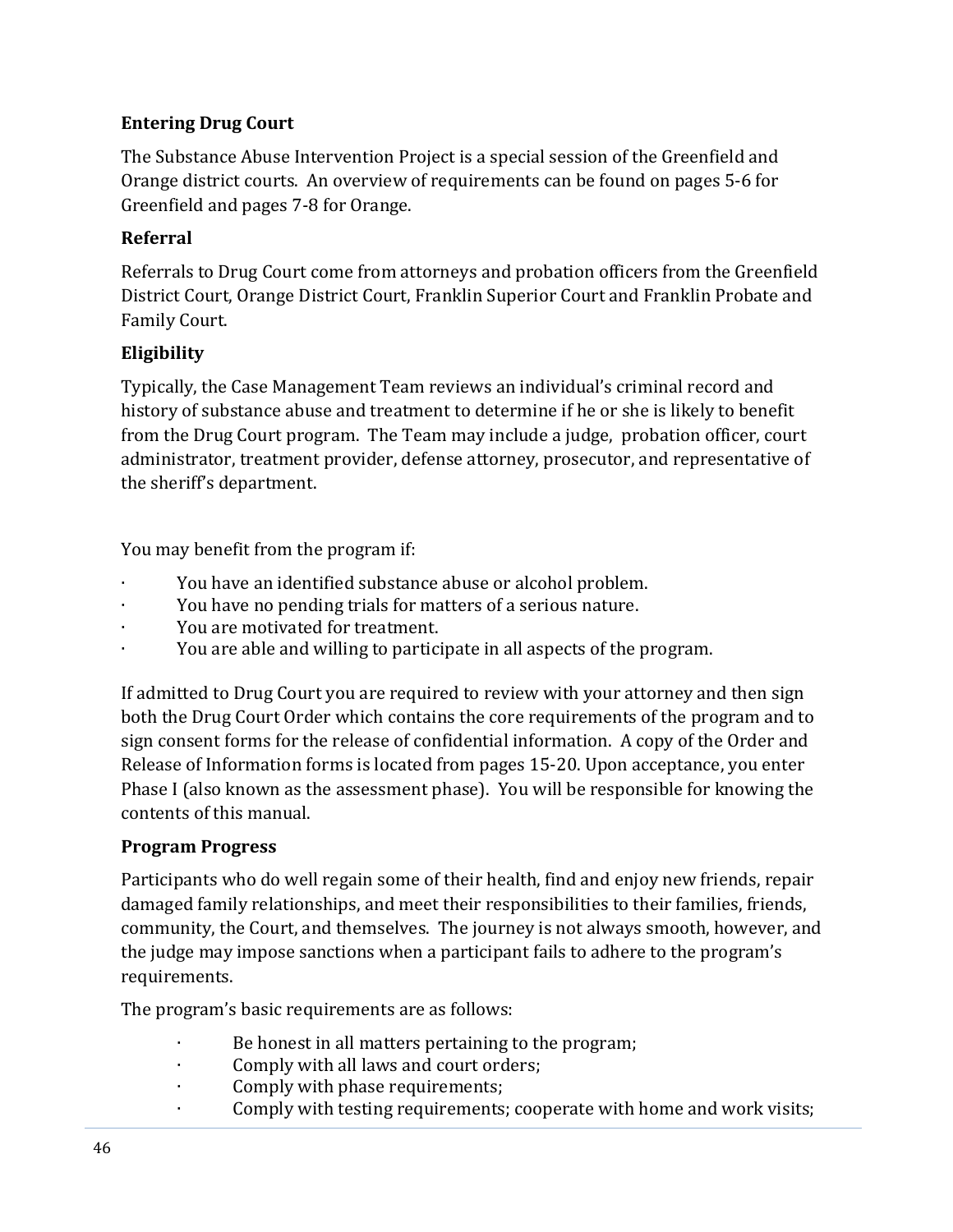- ∙ Be on time for all court, counseling, medical and employment appointments;
- ∙ Do not consume alcohol (including over-the-counter products containing alcohol);
- ∙ Do not have alcoholic beverages in your residence;
- ∙ Do not use illicit drugs;
- ∙ Do not use over-the-counter products containing alcohol unless approved in advance by probation; (Check every label.)
- ∙ Do not use prescribed drugs (except in an emergency) until approved by probation;
- ∙ Do not use prescribed drugs except as prescribed by a physician who has been made aware of your addiction and participation in Drug Court;
- ∙ Do not enter a business where alcoholic beverages are the primary product for sale;
- ∙ Do pay court assessments and perform community service as ordered.

Sanctions include, among other things:

- ∙ Admonishment by the Judge;
- ∙ Additional self-help meetings or exercises;
- ∙ Additional written reflections on self-help meetings;
- ∙ Additional drug or alcohol testing;
- ∙ Community service;
- ∙ Reading, research, or essay writing;
- ∙ Day in the Dock;
- ∙ Immediate detention;
- ∙ Financial penalties;
- ∙ Return to an earlier phase;
- ∙ Extension of probation;
- ∙ Additional supervision (including electronic monitoring);
- ∙ Termination from Drug Court;
- ∙ Incarceration.

If the Judge believes a participant is not responding to his or her treatment plan, that plan may be modified, even in the absence of a violation of probation. A modification may include any condition aimed at assisting you with recovery including, for example:

- ∙ Individual counseling;
- ∙ Additional individual counseling;
- ∙ An intensive outpatient program;
- ∙ Residential treatment;
- ∙ Other counseling groups or programs as recommended.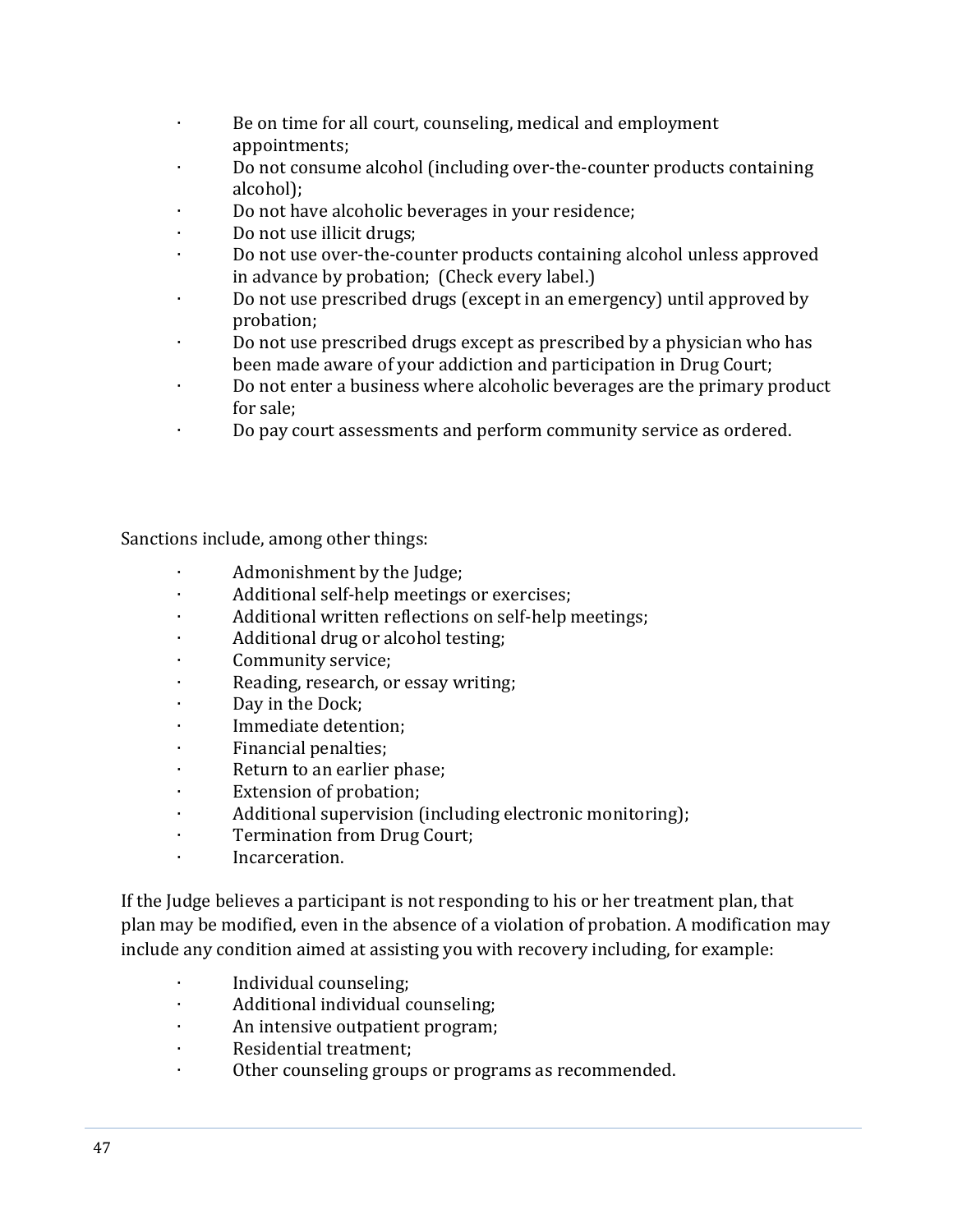Recognition for successes and progress may include:

- ∙ A positive report from the probation officer to the Judge in the court session;
- ∙ A positive report from the treatment provider to the Judge in the court session;
- ∙ Praise from the Judge;
- ∙ A lifesaver from the Judge;
- ∙ An incentive from the Judge;
- ∙ Applause from drug court participants and staff;
- ∙ Movement from one phase to the next;
- ∙ A decrease in weekly requirements;
- ∙ Graduation, with a diploma;
- The possibility of an early termination of probation or reduction in supervision.

### **Prescription Medication Requirements**

Drug Court participants are required to inform their physicians that they are in Drug Court and that they have an addiction.

If your doctor prescribes a medication in response to an illness or injury, you must notify your probation officer and the Drug Court's treatment representative immediately and bring in documentation of any medication prescribed. You must sign a release allowing Drug Court staff to talk with your physician about your use of the medication.

You will fill prescriptions at only one pharmacy. Upon request you must bring your medication to your probation officer. You must obtain permission from your probation officer before refilling any prescription. Any unused medication must be turned in to your probation officer.

You must see your own doctor for all your medical needs. The Emergency Room should be used for life-threatening situations only.

If you have a chronic condition that requires ongoing use of certain medications, such as narcotic pain medication, and the Case Management Team becomes concerned about your dependence on that medication, the Team may determine that you are not eligible to continue with the Drug Court Program.

### **Personal Behavior Rules**

There are expectations about how participants behave in Drug Court and in all meetings that are part of the program, including treatment groups. These expectations include the following:

- ∙ Turn off all cell phones, pagers and other electronics;
- ∙ Refrain from using profanity or obscene language;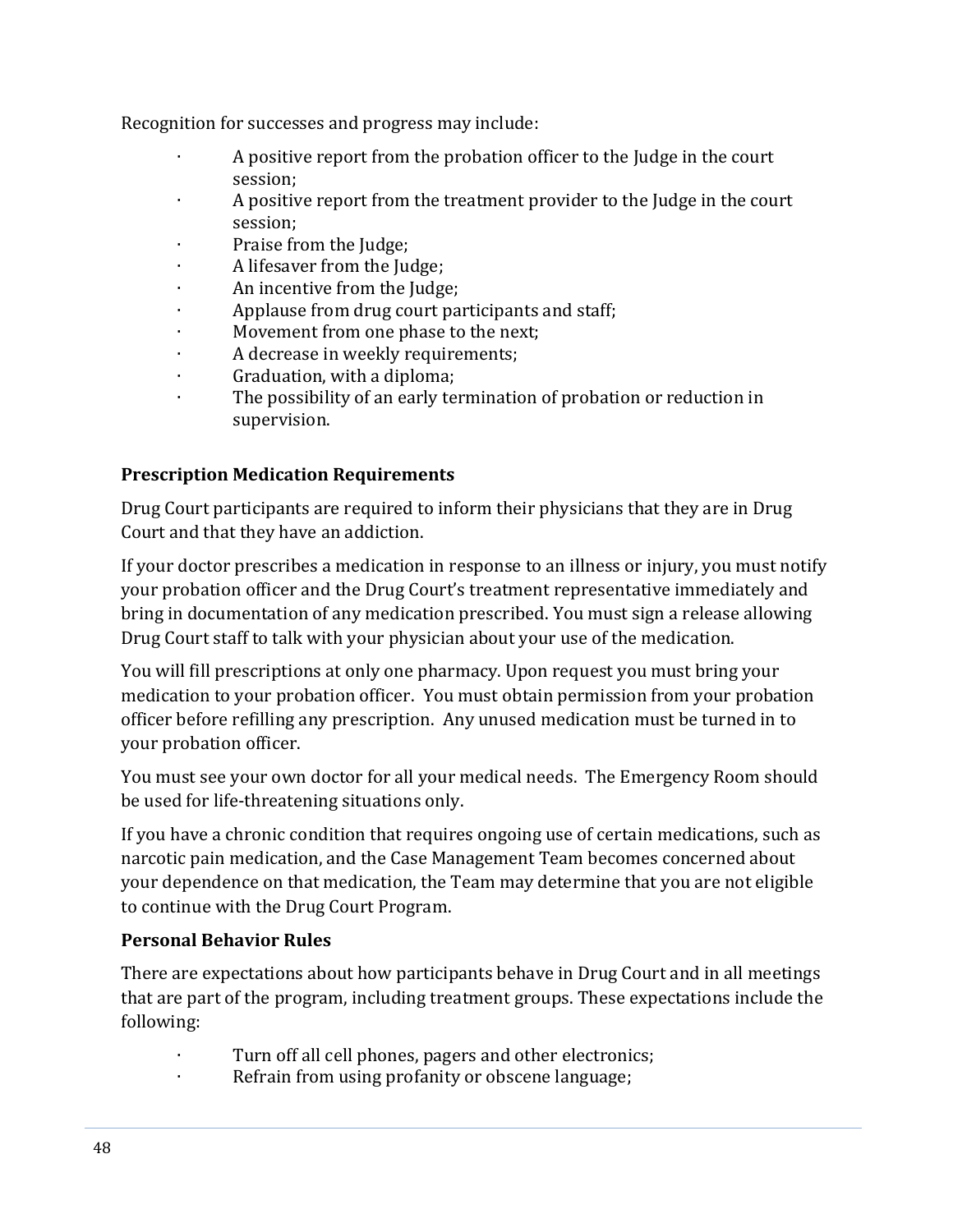- Show respect for the Court by wearing clean clothing. At a minimum, this means no hats, tank tops, shorts, or clothing bearing drug or alcohol related themes.
- ∙ Do not form private relationships with one another while in drug court.

This includes sexual relationships and, more generally, conversations containing material you would not be willing to share in group.

#### **Greenfield Drug Court Overview and Requirements**

The Drug Court Program involves five steps towards recovery, beginning with an assessment period during Phase I and ending with graduation at the end of Phase V. The program takes a minimum of 13 months to complete successfully. Whether it will take longer depends upon you. You will participate in the following:

## **Weekly Court Session - Greenfield District Court - Wednesdays at 2:00 p.m.**

This is a public court session. Unless excused, you must attend the whole session (which usually lasts less than one hour). You will bring an A.A. attendance card, a treatment verification slip and, during Phase I, an AA reflection sheet.

The Judge calls each person to the front individually. Usually individuals closest to graduation are called first. A probation officer gives a report about that person's attendance at self-help meetings and about results of drug screens that week. A treatment liaison gives a summary of that individual's treatment attendance, attitude and participation. Then the Judge has a brief conversation with that participant.

### **Self-Help Meetings (A.A., N.A., Smart Recovery)**

Participants in Drug Court attend a minimum of 5 self-help meetings per week. You may be required to attend more meetings if the Judge determines it will be in your best interest. You will have the person leading each meeting sign a verification card, and then you will bring the card to each Drug Court session. If you are excused from a treatment session, you must attend and verify a sixth self-help meeting.

During the first phase, participants write reflections about each self-help meeting they attended and submit the reflections to the Judge at each court session.

#### **Treatment**

All Drug Court participants are required to engage in a substance abuse evaluation through the court-approved clinic program treatment (ServiceNet) to determine what treatment will be most appropriate. Treatment may include individual counseling with a substance abuse counselor, the Partial Hospitalization Program, the Howard Street After-Care Program, and Court Clinic programs through ServiceNet, Clinical and Support Options (CSO) or other approved programs.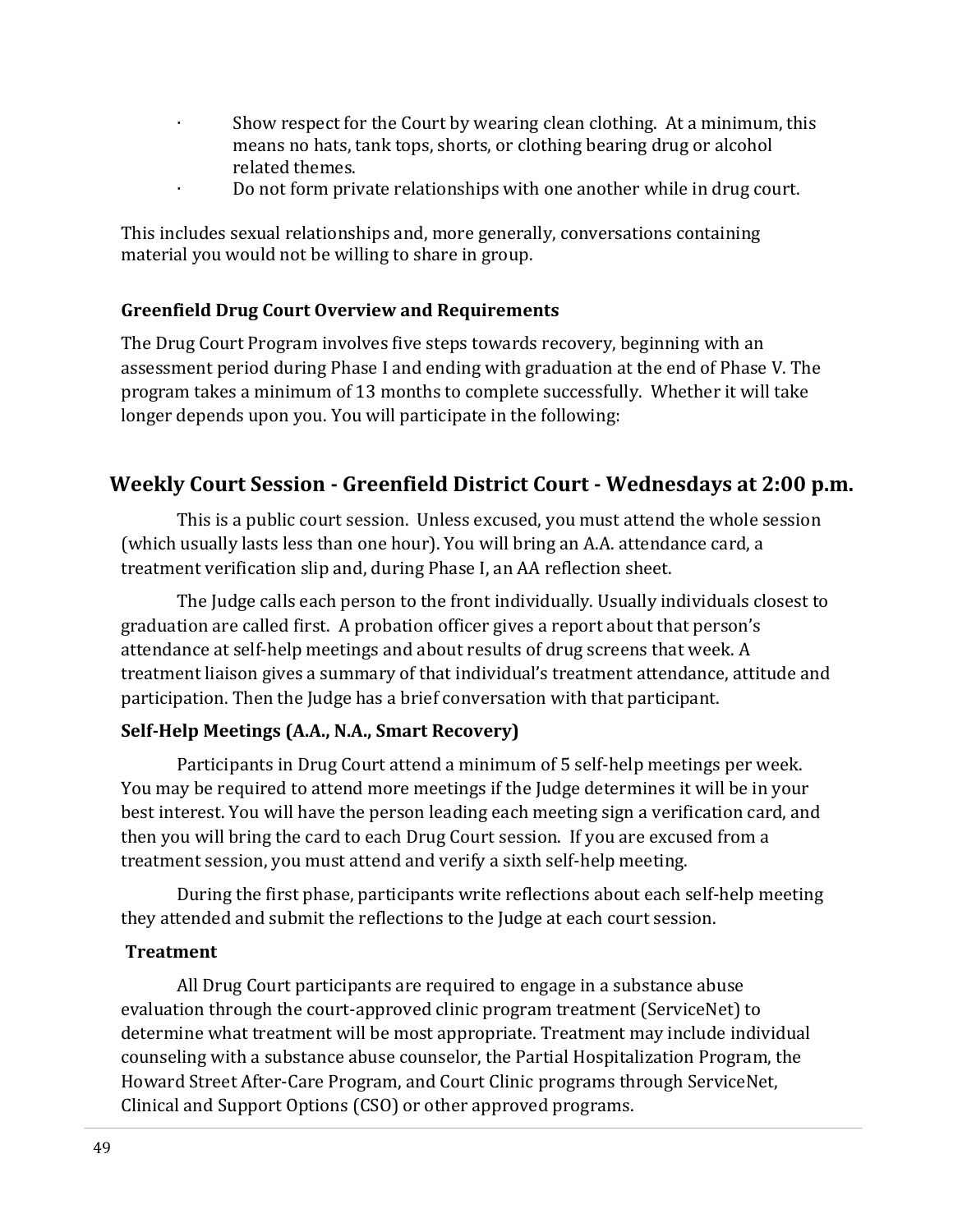To arrange the initial evaluation the participant must contact the Intake Coordinator at ServiceNet at the beginning of Phase I at (413) 772-2935, then push 3 for Intake when prompted. Make sure to specify that you are a participant in Drug Court and need an assessment with Helen Lincoln-White or her designee.

As you move from one phase to another, you will complete a phase plan with the assistance of the ServiceNet treatment provider. The provider may also assist you in preparing to write the essay required to move from one phase to another.

### **Random Screens through the Franklin County Sheriff's Department**

Every Drug Court participant in Greenfield is assigned a color. Every morning (including weekends and holidays) a tape recording accessed at the number below announces what color will be screened that day. The message is available from about 6 a.m. until 12 noon.

Telephone number to call for recorded message: (413) 774-2296.

If your color is to be screened that day, you must report to the Franklin County House of Correction that day during the hours listed below.

| Where: | <b>Franklin County House of Correction</b> |
|--------|--------------------------------------------|
|        | 160 Elm Street                             |
|        | Greenfield, MA                             |

When: Every day (seven days a week including holidays) 8 a.m. until 12 noon

Failure to call in time to arrive for testing, to report for testing, or to complete a test could result in the issuance of a notice of violation of probation and in the imposition of a Drug Court sanction. The probation department may conduct additional random tests at other times than those indicated on the recorded message.

## **Orange Drug Court Overview and Requirements**

The Drug Court Program involves five steps towards recovery, beginning with an assessment period during Phase I and ending with graduation at the end of Phase V. The program takes a minimum of 13 months to complete successfully. Whether it will take longer depends upon you. You will participate in the following:

### **Weekly Court Session: Orange District Court - Tuesdays at 8:30 a.m.**

Drug court participants report to Probation at 8:30 a.m. This is a public court session. Unless excused, you must attend the whole session (which lasts less than one hour). You will bring an A.A. attendance card and a treatment verification slip, and, during Phase I, an AA reflection sheet.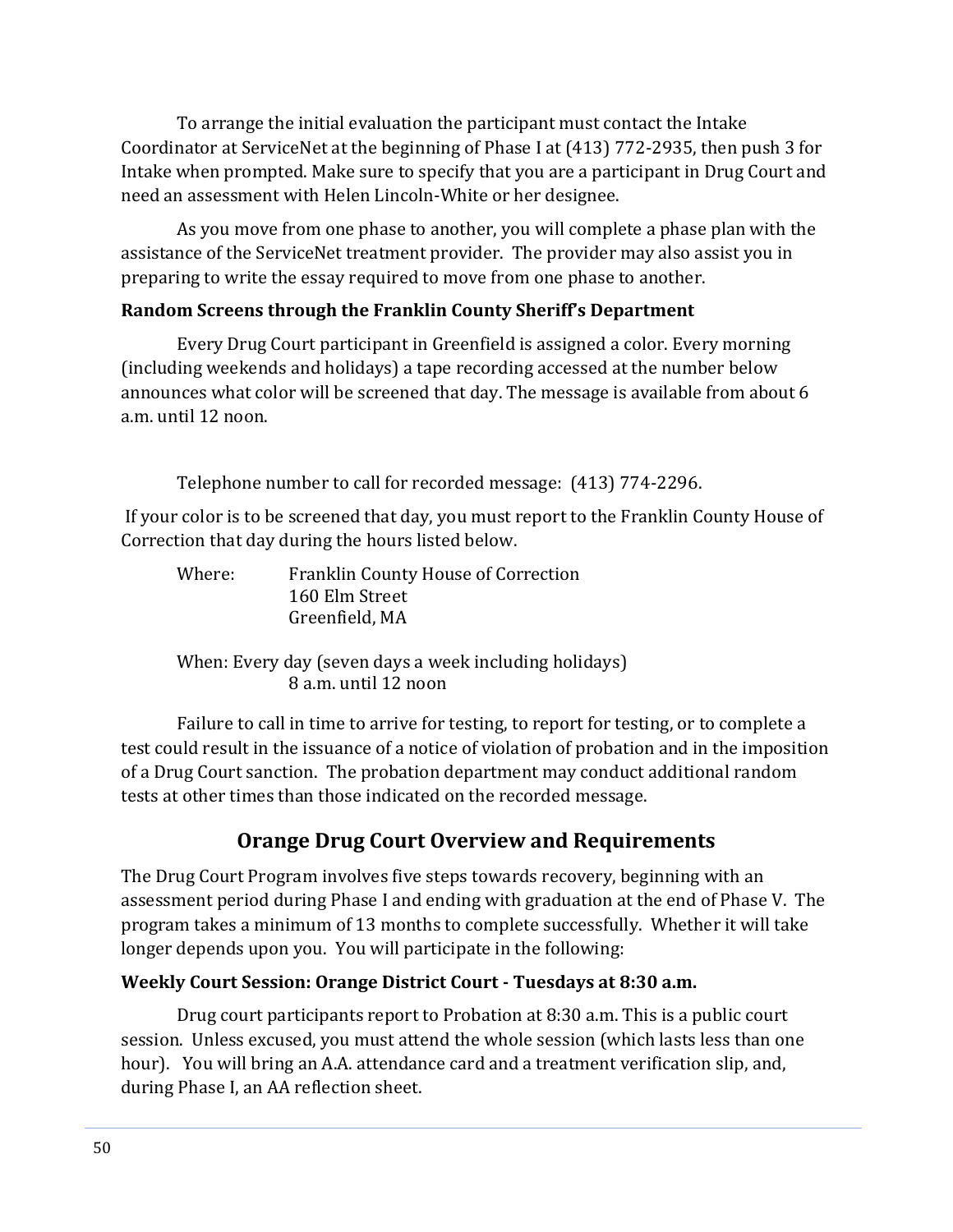The Judge calls each person to the front individually. Usually individuals closest to graduation are called first. A probation officer gives a report about that person's attendance at self-help meetings and about results of drug screens that week. A treatment liaison gives a summary of that individual's treatment attendance, attitude and participation. Then the Judge has a brief conversation with that participant.

### **Self-Help Meetings (A.A., N.A., Smart Recovery)**

Participants in Drug Court attend a minimum of 5 self-help meetings per week. You may be required to attend more meetings if the Judge determines it will be in your best interest. You will have the person leading each meeting sign a verification card, and then you will bring the card to each Drug Court session. If you are excused from a treatment session, you must attend and verify a sixth self-help meeting.

#### **Treatment**

All Drug Court participants are required to engage in treatment and must participate in a Substance Abuse evaluation through the court-approved clinic program to determine what treatment will be most appropriate. Treatment may include individual counseling with a substance abuse counselor, the Partial Hospitalization Program, the Howard Street After-Care Program, and Court Clinic programs through CHD, Clinical and Support Options (CSO) or other appropriate programs.

To arrange the initial evaluation the participant must contact the CHD Intake Coordinator at the beginning of Phase I at (800) 232-0510. Make sure to specify that you are a participant in Drug Court and that you need an assessment.

As you move from one phase to another, you will complete a phase plan with the assistance of the CHD treatment provider or coordinator. The provider may also assist you in preparing to write the essay required to move from one phase to another.

#### **Random Screens**

Every Drug Court participant in Orange is required to be available for a drug screen every day of the week including weekends and holidays. Every morning after 8:30 a.m. you must call the number below. A recorded message will instruct you if you must report to the Orange District Court for a screen that day.

Telephone number to call: (978) 544-8281 extension 228

On Monday through Friday, if you are required to report for a screen, you must do so between 8:30 A.M. and 1:00 P.M. or 2:00 P.M. and 3:00 P.M.

On Saturdays, Sundays and holidays, if you are required to report for a screen, you must do so between 10:00 A.M. and 12:00 Noon.

Failure to report for testing, or to complete a test will be considered a failed test which may result in the issuance of a warrant for your arrest, a notice of violation of probation and in the imposition of a Drug Court sanction. The probation department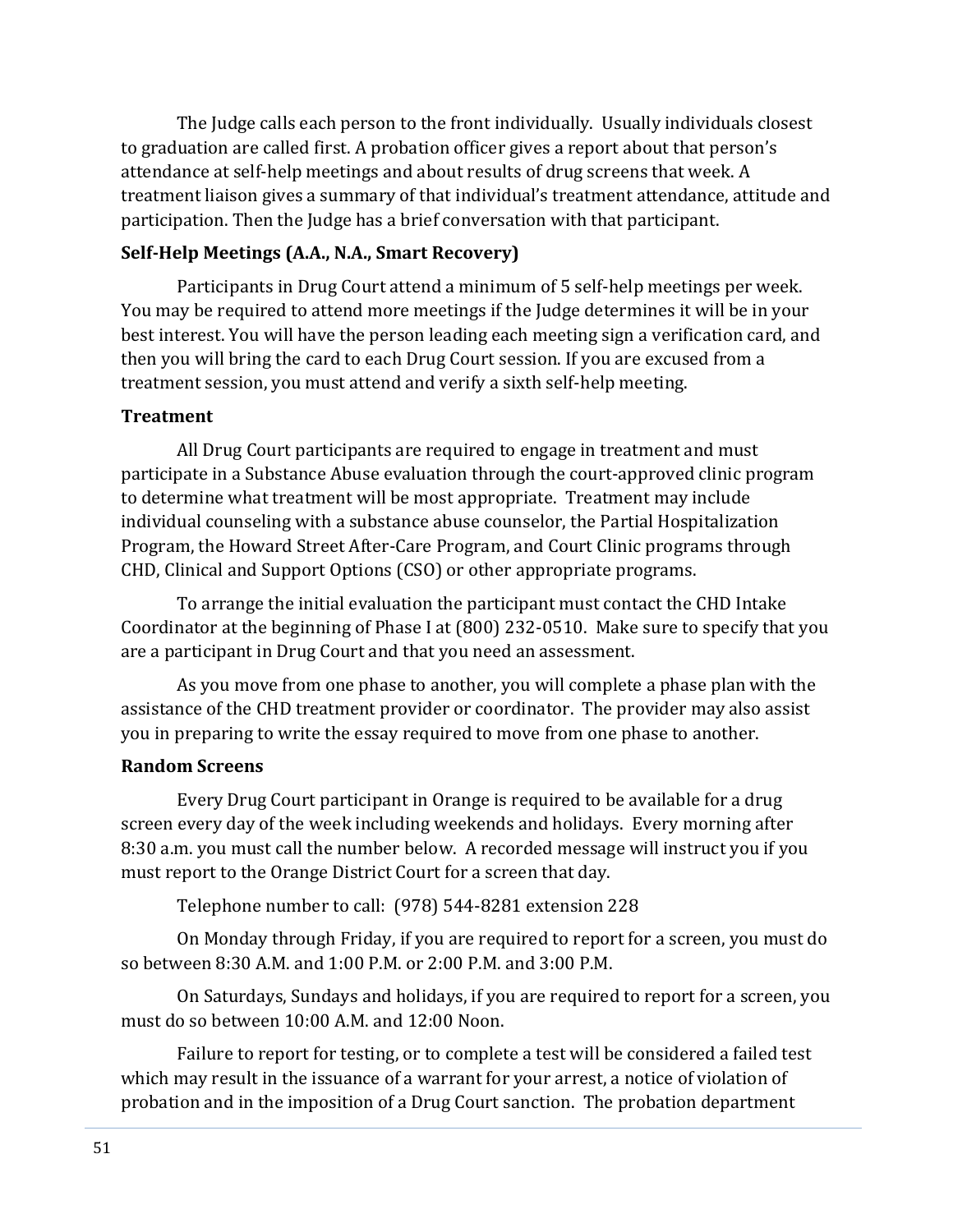may conduct additional random tests at other times than those indicated on the recorded message.

## **Phase I -Assessment Period**

The assessment period is at least five weeks long, during which time you are expected first and foremost to be honest, to comply with all Drug Court obligations and to stay clean and sober.

During the weekly public court session, the Judge calls up each person individually and hears a report from the probation officer and treatment provider about that person's week. When it is your turn, the Judge will review your progress, inquire about your situation, offer encouragement and congratulations for successes and sanctions or interventions for failures. You will stay for the whole meeting. When you have been able to comply with Drug Court requirements for five weeks successfully, you may move to Phase II.

Getting clean and sober is tough. You will have to make real changes in your lifestyle and behavior. It is hard to give up old habits and old "friends" and build new ways. Honesty is a critical ingredient to getting clean and sober. Being able to ask for help is important because most people find they are not able to do it on their own.

Bring your self-help meeting card, AA reflections sheet and treatment verification with you to each Drug Court session.

Phase I Requirements

- ∙ BE HONEST.
- ∙ Familiarize yourself with this handbook.
- ∙ Schedule a substance abuse evaluation with Helen Lincoln-White. Intake number is 413-772-2935, then push 3 for Intake.
- ∙ Sign releases so Drug Court personnel can communicate with therapists and doctors.
- ∙ Attend the weekly Drug Court session. (In Greenfield, arrive by 2:00 p.m. on Wednesdays. In Orange, arrive by 8:30 a.m. on Tuesdays.)
- ∙ Attend 5 self-help meetings each week. Have your card signed at each meeting, and bring your card to the Drug Court session.
- Write reflections about each AA meeting you attend using the form provided at Drug Court. Bring the week's reflection sheet to each Drug Court session.
- ∙ Attend an approved treatment program, and have the counselor verify your attendance on the form provided at Drug Court. Bring your verification to each Drug Court session.
- ∙ Develop a personal Relapse Prevention Plan. Submit to random screens.
- ∙ One week in advance of moving to Phase II, submit a brief statement about what changes you have made to your lifestyle and behavior.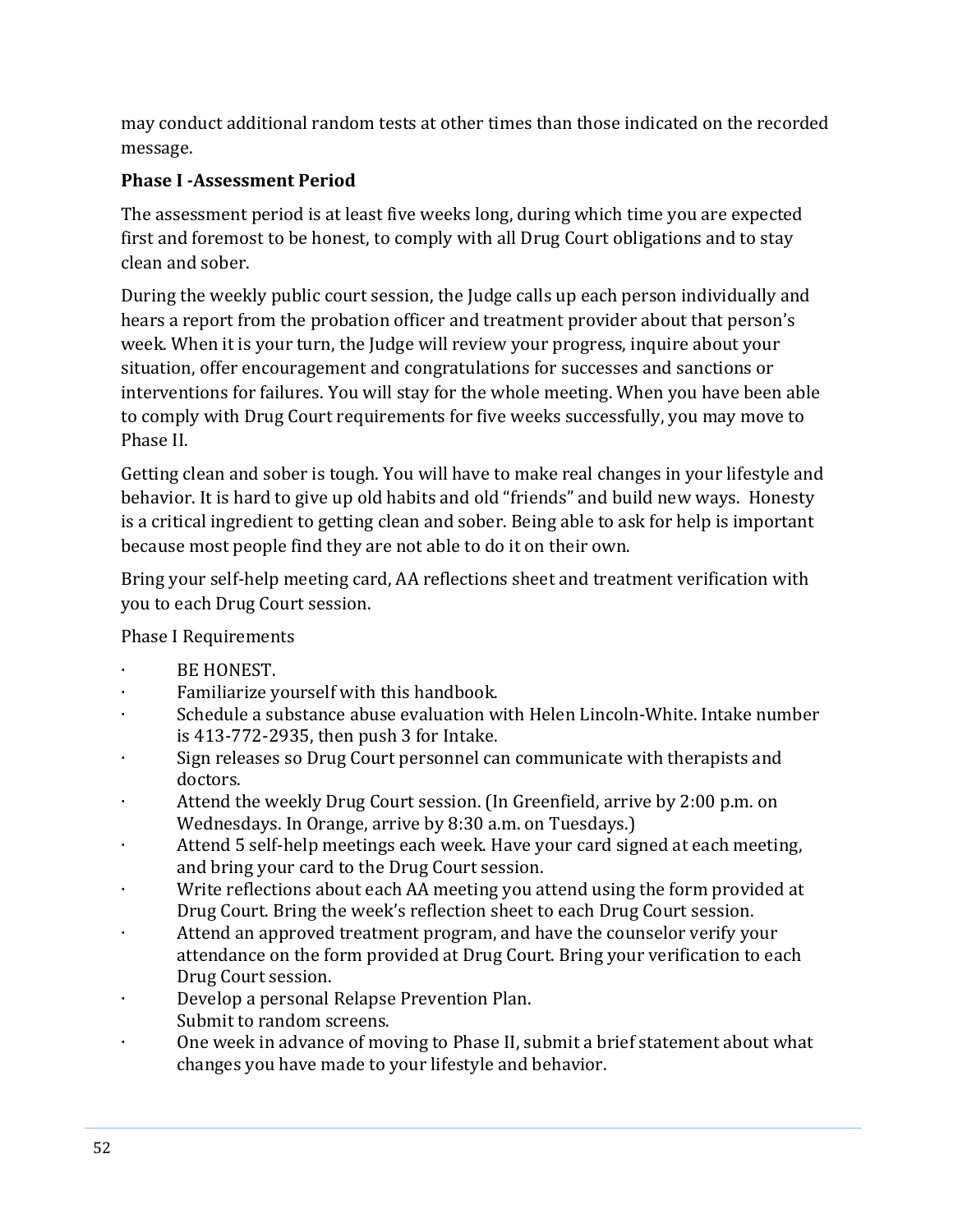## **Phase II**

During Phase II, you can expect that your life will continue to change in many ways. The Judge may want to know how you are adjusting to the schedule and routines of Drug Court. You will begin to meet people who are in recovery through AA, NA and/or Smart Recovery groups, and the Judge will encourage you to take advantage of contacts you make there. You will be encouraged to get a temporary sponsor. In treatment, you can expect to focus on early relapse prevention. Before you move to the next phase, you will reflect on the changes you are experiencing and will be asked to write an essay about those changes. The essay must be submitted the week before you move to the next phase.

Generally an individual completes Phase II after 12 weeks of successful sobriety.

Phase II Requirements

- ∙ BE HONEST.
- ∙ Attend the weekly Drug Court session.
- ∙ Attend 5 self-help meetings each week. Have your card signed at each meeting, and bring your card to the Drug Court session.
- ∙ Attend an approved treatment program and have the counselor verify your attendance on the form provided at Drug Court. Bring your verification to each Drug Court session.
- ∙ Submit to random screens.
- ∙ Get a primary care physician and schedule a physical exam.
- ∙ If not already done, complete a psychological assessment and engage in individual or family counseling if recommended and ordered by the Judge.
- ∙ Revise your Relapse Prevention Plan as necessary.
- ∙ One week in advance of moving to Phase III, submit a brief statement on how being honest with yourself and others has changed you, your living situation or your relationship with others.

## **Phase III**

The move to Phase III recognizes that you have completed the milestone of (at least) 90 days clean and sober. Experience has shown that many individuals at this stage of recovery still need external structure and reporting to continue with their sobriety.

During Phase III, you will begin to develop your own individual structure for staying clean and sober. Toward the end of Phase III, the Judge will ask you to put together a Phase IV Plan with a treatment provider that describes what that structure is. The Phase IV Plan covers your personal plans and goals for treatment, peer support, education, work, housing, health and recreation while you are in Phase IV.

Phase III Requirements

∙ BE HONEST.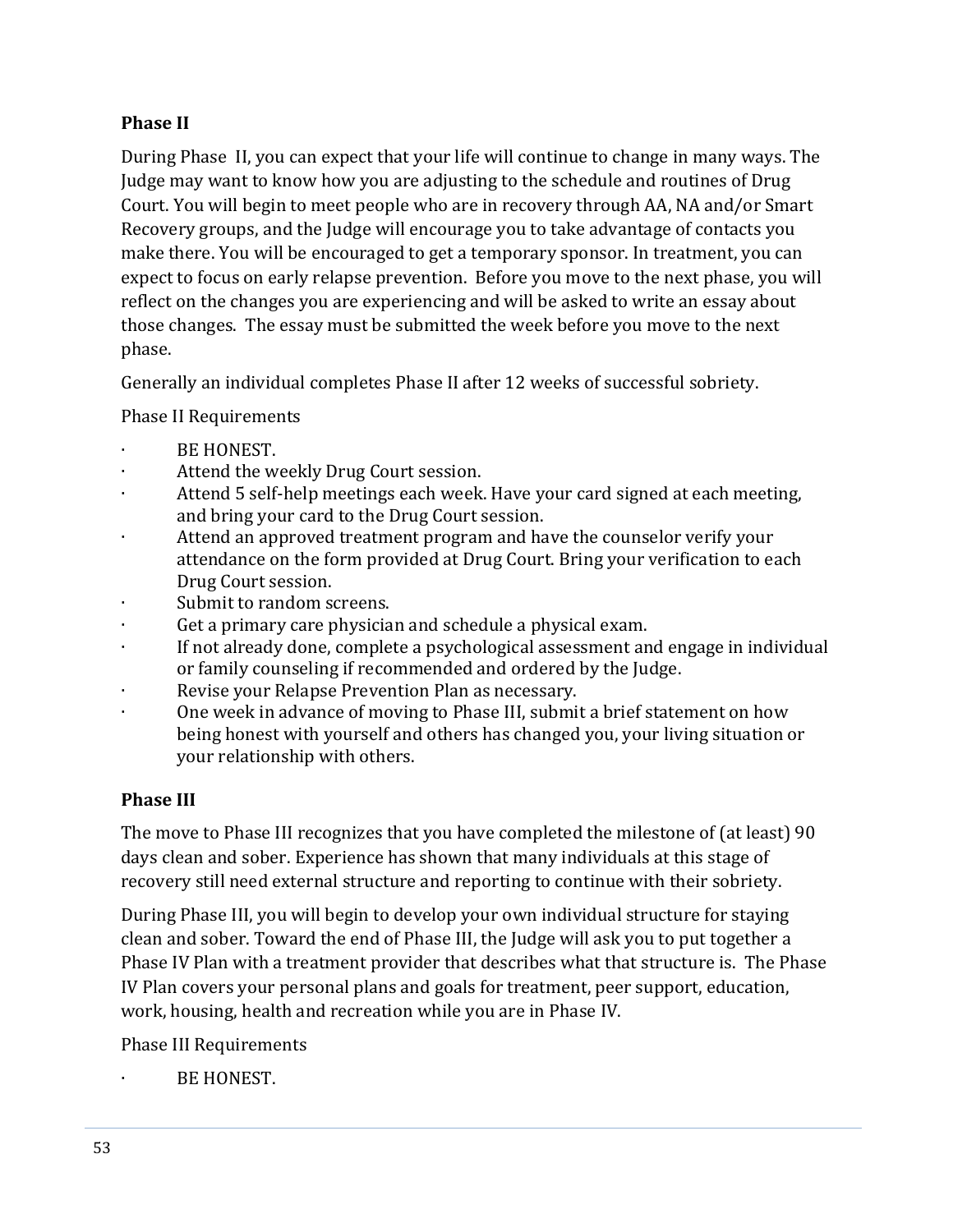- ∙ Attend the weekly Drug Court session. (Arrive by 2:00 p.m. on Wednesdays in Greenfield. In Orange, arrive by 8:30 a.m. on Tuesdays.)
- ∙ Attend 5 self-help meetings per week. Have your card signed at each meeting, and bring your card to the Drug Court Session.
- ∙ Attend an approved treatment program and have the counselor verify your attendance on the form provided at Drug Court. Bring your verification to each Drug Court session.
- ∙ Submit to random screens.
- ∙ Review your Relapse Prevention Plan and modify it as needed.
- ∙ Behave in a way that serves as a good role model to new participants.
- ∙ Get a sponsor.
- ∙ One week in advance of moving to the next phase, submit a Phase IV Plan.
- ∙ One week in advance of moving to the next phase, submit a brief statement on how you stay clean and sober when stressed; provide an example of a situation where in the past you might have turned to substances.

## **Phase IV**

During Phase IV, you will continue to meet the same requirements as earlier phases, except that you will come to Drug Court every other week. Most participants begin to work on achieving some of their Phase IV Plan goals in addition to maintaining their sobriety. In Phase IV Drug Court participants are expected to be in stable substance-free housing.

Toward the end of Phase IV, the Judge will ask you to work on a Phase V Plan with a service provider, which covers the same categories as the Phase IV Plan. The Phase V Plan will reflect your long-range life goals and strategies for recovery during Phase V and for the time beyond graduation from Drug Court.

In general, individuals move to Phase V after 12 weeks of continuous sobriety in Phase IV.

### Phase IV Requirements

- ∙ BE HONEST.
- ∙ Attend the Drug Court session every other week.
- ∙ Attend 5 self-help meetings each week. Have your card signed at each meeting, and bring your card to the Drug Court session.
- ∙ Stay in touch with your sponsor regularly and consider doing the Steps.
- ∙ Attend an approved treatment program and have the counselor verify your attendance on the form provided at Drug Court. Bring your verification to each Drug Court session.
- ∙ Submit to random screens.
- ∙ Review your Relapse Prevention Plan and modify it as needed.
- ∙ Behave in a way that serves as a good role model to new participants.
- ∙ Be in stable substance-free housing.
- ∙ One week in advance of moving to the next phase, submit a Phase V Plan.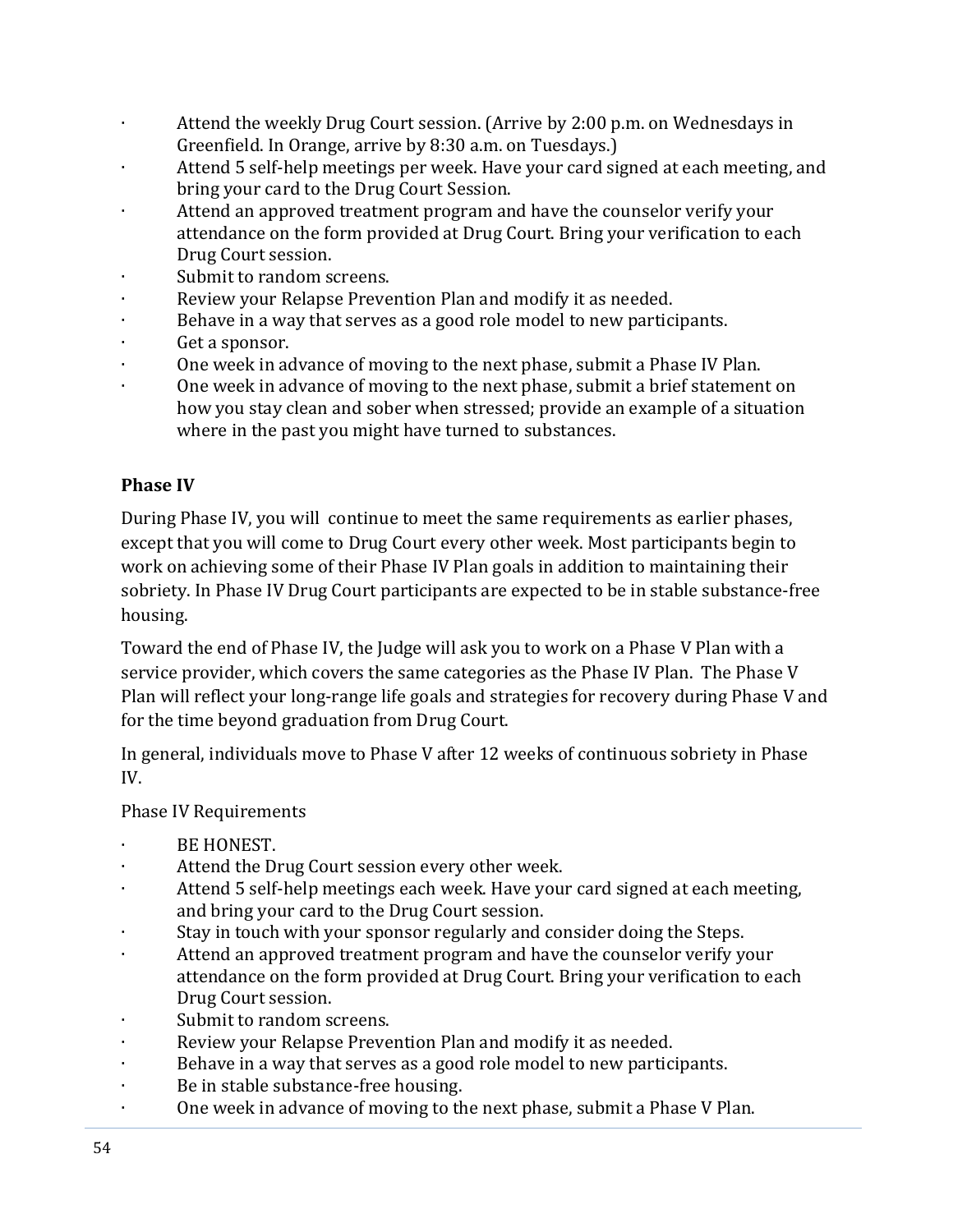∙ One week before moving to the next phase, submit a brief statement about what your plans are for maintaining your sobriety after your probation is terminated and outlining any changes you believe would help you maintain your sobriety over the long term. Describe whether you have felt this secure in your sobriety in the past and what you must do to make your current success last.

## **Phase V**

Phase V offers a safety net for you as you continue to strengthen your recovery. You still will be required to fulfill your treatment, peer support and screening obligations, but you will attend the Drug Court session once every four weeks. Participants must meet their Drug Court commitments successfully in Phase V for 12 consecutive weeks in order to graduate from the Program.

Phase V Requirements

- ∙ BE HONEST.
- ∙ Attend the Drug Court session every fourth week.
- ∙ Attend 5 self-help meetings each week. Have your card signed at each meeting, and bring your card to the Drug Court session.
- ∙ Attend an approved treatment program and have the counselor verify your attendance on the form provided at Drug Court. Bring your verification to each Drug Court session.
- ∙ Submit to random screens.
- ∙ Maintain an active relationship with your sponsor.
- ∙ Review your Relapse Prevention Plan and make modifications as necessary.
- ∙ Behave in a way that serves as a good role model to new participants.
- ∙ Find employment, enroll in an educational program or demonstrate a structure to your life that allows you to be productive and healthy.
- ∙ One week in advance of graduation, submit an essay describing the qualities and benefits that you have gained through your recovery and whether and how you might help others do the same. You may also comment in a separate statement about positive and negative aspects of the Drug Court Program from your perspective.

### **Graduation**

To graduate, you must have two consecutive phases of sobriety.

Before you graduate, you may be asked to come to a case conference meeting to give the Case Management Team your ideas about the Drug Court experience. Are there ways that it could be improved? What was helpful for you? What was not?

Graduation from Drug Court does not necessarily end your probation period, so check with your probation officer to see what orders (such as drug screens) are still in place for you once you graduate.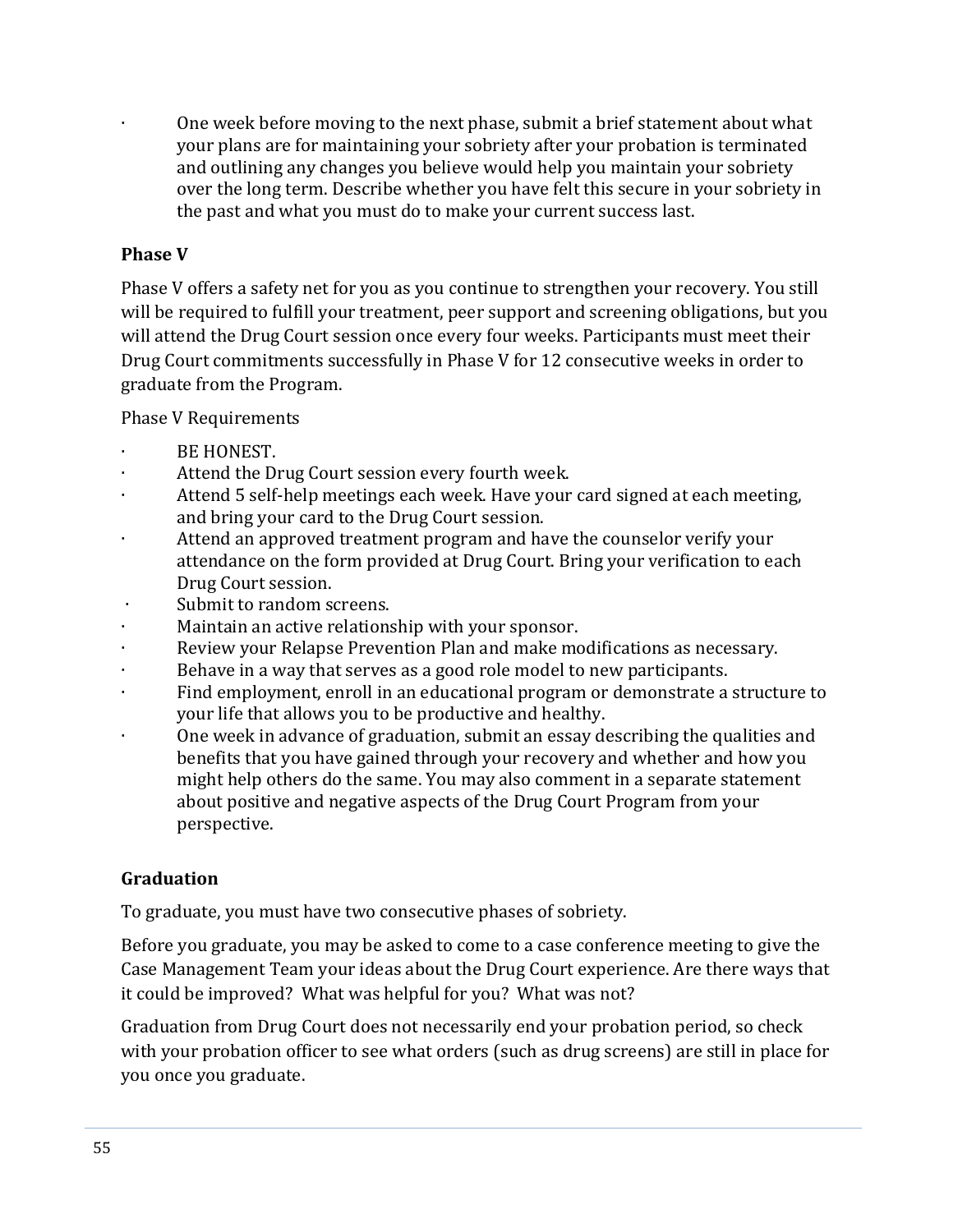Graduation is held during the Drug Court session. You may invite others to be present to watch your graduation which marks an ending and a beginning. All graduates of the Substance Abuse Intervention Program have demonstrated courage, persistence, growth and grit. By your success, you will give hope to those who are following behind you. You are encouraged to return on occasion to give hope and inspiration to others going through the program.

Graduating from the Drug Court signifies that you have gained proficiency in recognizing triggers that lead to your abuse of substances and in finding and using available tools and resources to avoid a relapse.

Continued success is assured if you continue to use what you have put together during Drug Court by making use of the resources and skills that have enabled you to reach this point.

You remain in charge of and responsible for your own future.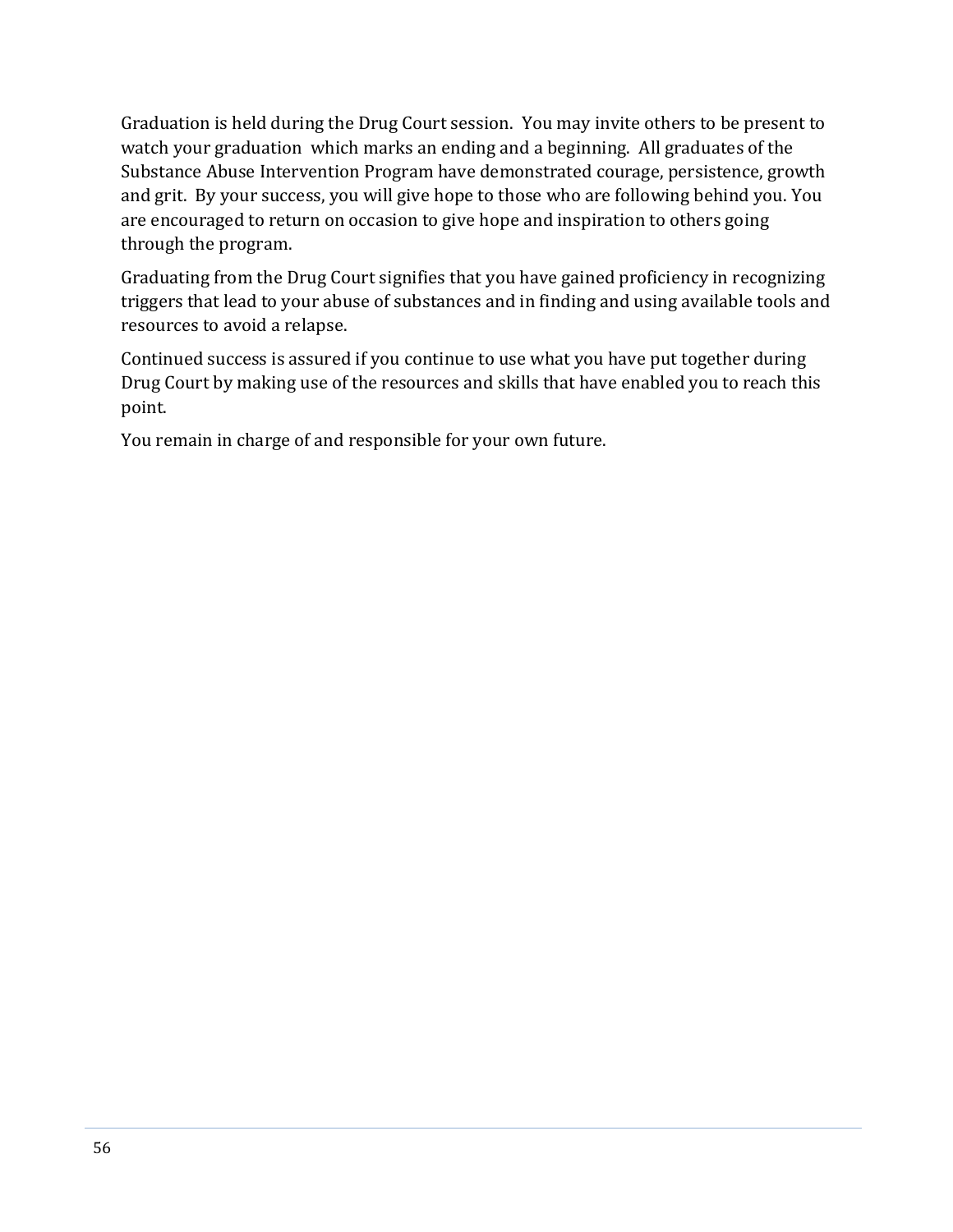## <span id="page-58-0"></span>Appendix E: Drug Court Order of Special Conditions

### COMMONWEALTH OF MASSACHUSETTS

FRANKLIN, SS. Trial Court of the Commonwealth District Court Department Orange Division Complaint No.

#### COMMONWEALTH OF MASSACHUSETTS

v.

Order Of Special Conditions Relating To

The Franklin County Substance Abuse Intervention Program

("Drug Court")

As you have agreed to enter the Franklin County Substance Abuse Court Intervention Program (hereinafter, "Drug Court"), IT IS ORDERED that you comply with the following special conditions of probation:

- 1. Be honest in all matters pertaining to the Drug Court program.
- 2. Comply with all phase requirements.
- 3. Do not consume alcohol or alcoholic beverages; do not have alcoholic beverages in your residence; do not enter a business where alcoholic beverages are the primary product for sale.
- 4. Do not use prescription drugs except when taken according to directions and pursuant to a valid prescription from a medical practitioner.
	- A. Do not accept a prescription for a narcotic without first advising the prescribing physician of your addiction history, your participation in Drug Court, and your treatment program.
	- B. Fill prescriptions at only one pharmacy.
	- C. Do not use prescribed drugs until approved by probation unless it is a verified emergency.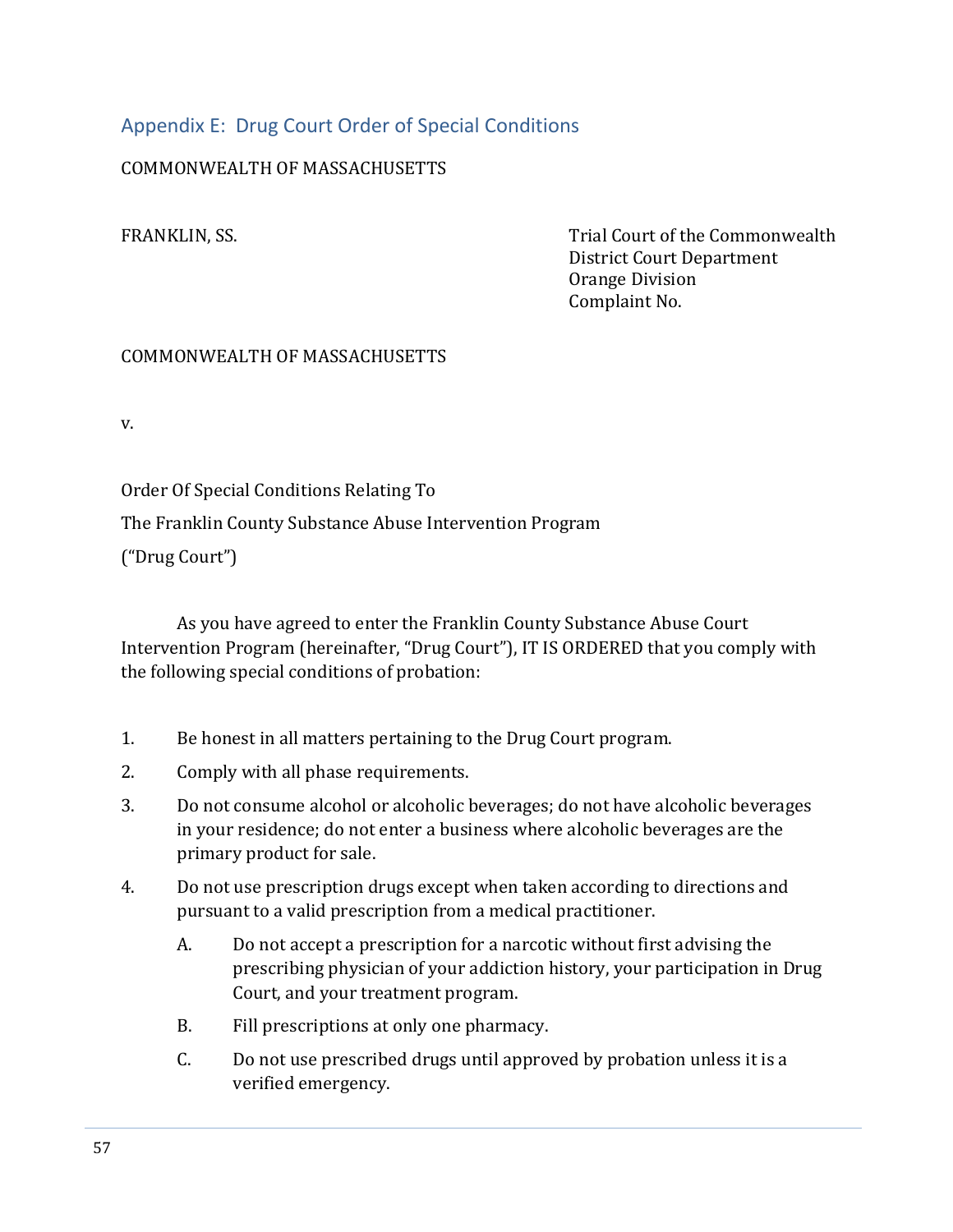- D. Provide a copy of every new prescription to your probation officer no later than the day after it is written; if the courthouse is closed then on the next day it is open.
- E. Immediately produce all prescription drug containers and drugs for inspection upon request.
- F. Do not use non-prescription drugs or products which might interfere with the accuracy of a drug screen.
- G. Sign any releases needed to confirm your compliance with this order.
- 5. Do not use over-the-counter products which contain alcohol unless approved in advance by probation. (Check every label.)
- 6. Submit to drug and alcohol screens including random testing as directed. Failure to screen will be viewed as a positive test result.
- 7. Cooperate with home and work visits.
- 8. Comply with all conditions of Drug Court. You shall:
	- A. Comply with orders for placement and treatment in a non-residential or residential program ordered by the Court.
	- B. Participate in self-help programs approved by your probation officer at least five (5) times each week unless ordered otherwise by the Court.
	- C. Produce proof of participation in required self-help programs at the Drug Court session and when ordered to do so by your probation officer.
	- D. Attend group therapy or counseling meetings and/or individual therapy or counseling sessions as ordered at a place determined by the treatment provider.
	- E. Verify attendance at required group therapy or counseling meetings and/or individual therapy or counseling sessions when you appear at the Drug Court session and as ordered by your probation officer.
	- F. Be on time for all court, counseling, medical and employment appointments.
	- G. Obtain a sponsor.
	- H. Comply with such other conditions as may be required from time to time by this Court, the treatment provider, or your probation officer.
	- I. Appear at each session of the Drug Court unless excused in advance by the Court.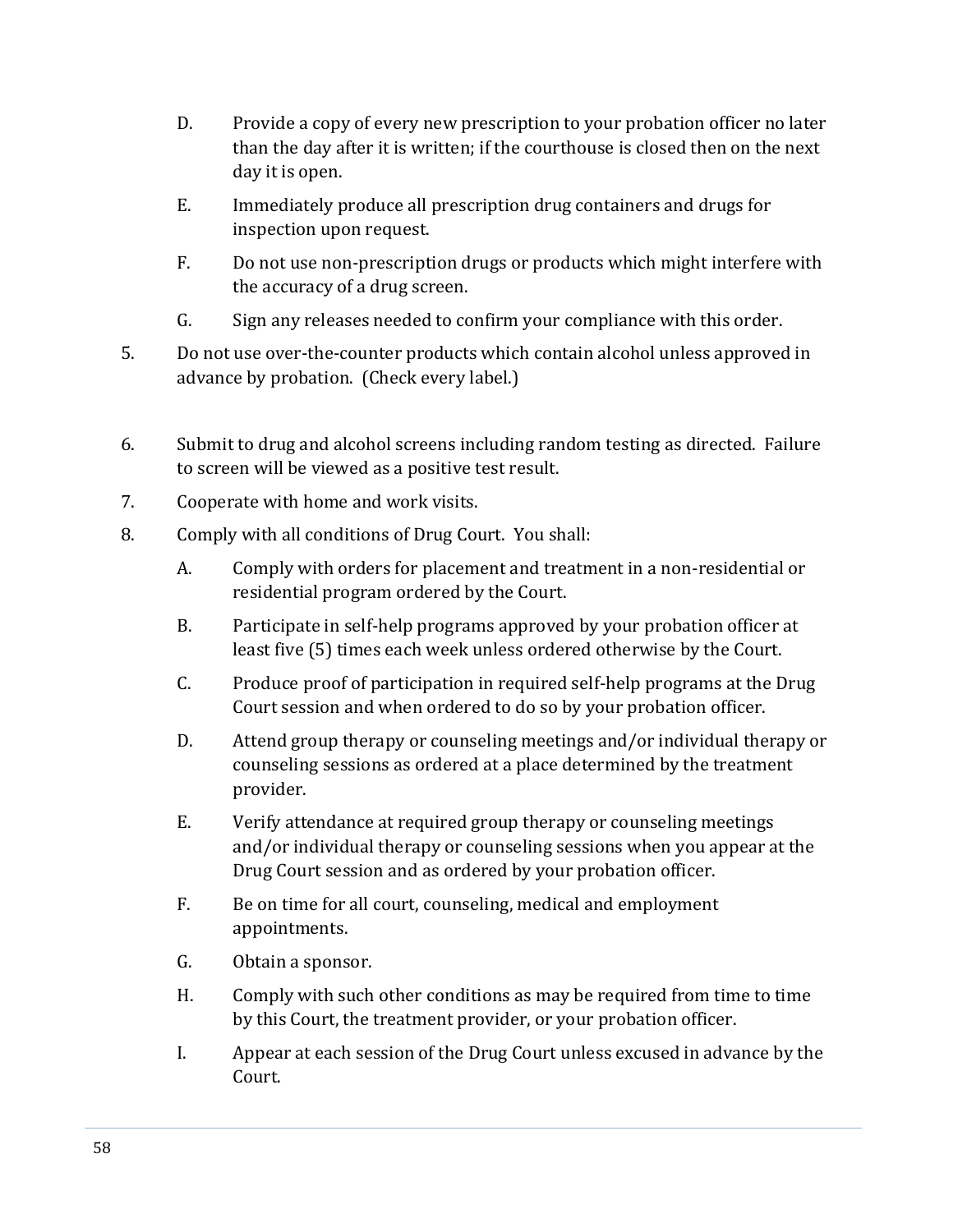- J. Comply with all conditions of probation imposed by this and any Court including the payment of money and performance of community service.
- K. Satisfy the Court that you have gained control of your addiction or of your abuse of substances including alcohol and drugs, that you are employed if employable or have otherwise created a stable environment for yourself, and that you have a plan that will help you avoid the dangers of a relapse after graduation.
- L. Other special conditions:

12. By signing below, you agree to the terms of this Order, you acknowledge having read the Drug Court handbook and this order including the addendum below, you understand that you are giving up your right to insist that the judge not hear anything about your case unless you or your attorney are present, and you acknowledge that failure to comply with any condition identified in this order may result in discipline including termination from the Franklin County Substance Abuse Intervention Program (Drug Court) and, after hearing, imposition of different terms of probation or incarceration.

| Defendant | Defendant's Attorney |
|-----------|----------------------|
|           |                      |
|           |                      |
|           |                      |
| Date:     |                      |

Justice

## **ADDENDUM TO ORDER OF SPECIAL CONDITIONS**

1. The judge, probation officers, and treatment consultants or providers will meet to review your progress in the Drug Court program. Those drug court team review meetings may also be attended by defense attorneys, prosecutors, police officers, and the sheriff or the sheriff's representative. By agreeing to participate in this program, you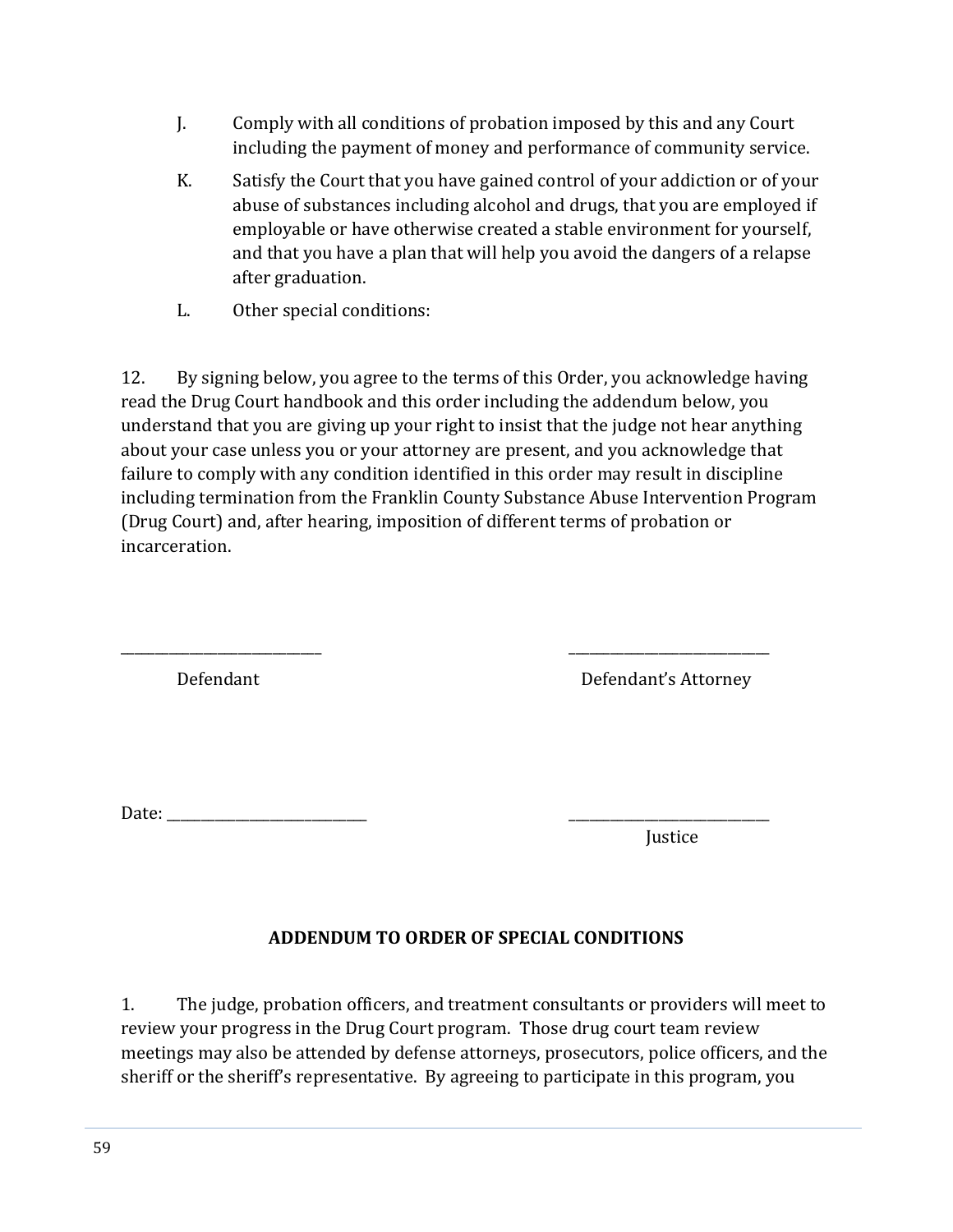agree to waive your right to be present and your right to be represented by an attorney at these meetings.

2. Your progress and the appropriateness of assigning rewards and sanctions may be discussed at drug court team review meetings. No sanction will be imposed until you are before the judge at which time you have a right to be represented by an attorney. If you request an attorney but cannot afford to hire one, an attorney will be assigned to represent you. Your attorney will be informed of any information provided to the judge ex parte or discussed at the review meeting which may affect the judge's decision. You may request that a different judge handle your probation violation hearing.

3. To participate in the Drug Court, you must sign a release of confidential information which will permit those who participate in the review meetings to share information about your identity, diagnosis, urinalysis results, treatment attendance or non-attendance, cooperation with treatment, progress in treatment, and prognosis. If you refuse to consent or withdraw your consent, you may be terminated from Drug Court.

4. If you move your residence to a location that falls under the jurisdiction of a different drug court, your entire case may be transferred to that court. For example, if you live in Greenfield when sentenced, but then move to Orange, your entire case may be transferred to the Orange District Court. Your probation order from the original court will continue to be in effect.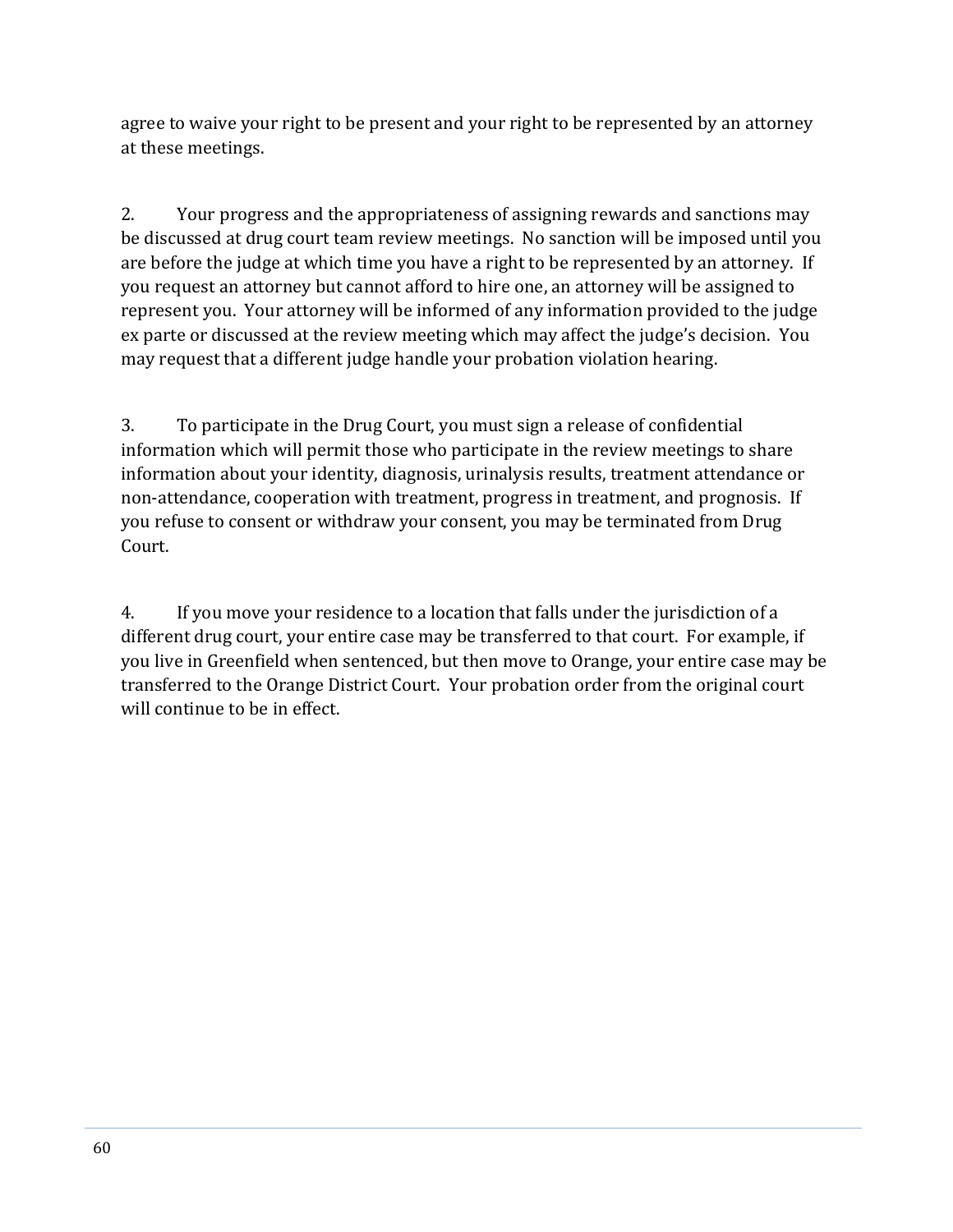## <span id="page-62-0"></span>Appendix F: Medical Drug Disclosure

I am a participant in the Orange District Court Drug Court. I am required to submit to random screens for drugs and alcohol.

If you believe I should be prescribed a narcotic for my condition, please prescribe the least addictive drug available and prescribe it in the smallest quantity reasonable in the circumstances.

Please file this disclosure with my medical record and sign a copy for me to submit to my probation officer.

\_\_\_\_\_\_\_\_\_\_\_\_\_\_\_\_\_\_\_\_\_\_\_\_\_\_\_\_\_\_\_ \_\_\_\_\_\_\_\_\_\_\_\_\_\_\_\_\_\_\_\_\_\_\_\_\_\_\_\_\_\_\_

\_\_\_\_\_\_\_\_\_\_\_\_\_\_\_\_\_\_\_\_\_\_\_\_\_\_\_\_\_\_\_ \_\_\_\_\_\_\_\_\_\_\_\_\_\_\_\_\_\_\_\_\_\_\_\_\_\_\_\_\_\_\_

(Patient's printed name) (Patient's Signature)

(Signature of Medical Provider) (Date)

\_\_\_\_\_\_\_\_\_\_\_\_\_\_\_\_\_\_\_\_\_\_\_\_\_\_\_\_\_\_\_

\_\_\_\_\_\_\_\_\_\_\_\_\_\_\_\_\_\_\_\_\_\_\_\_\_\_\_\_\_\_\_

\_\_\_\_\_\_\_\_\_\_\_\_\_\_\_\_\_\_\_\_\_\_\_\_\_\_\_\_\_\_\_

(Address)

(City/Town & State)

(Telephone)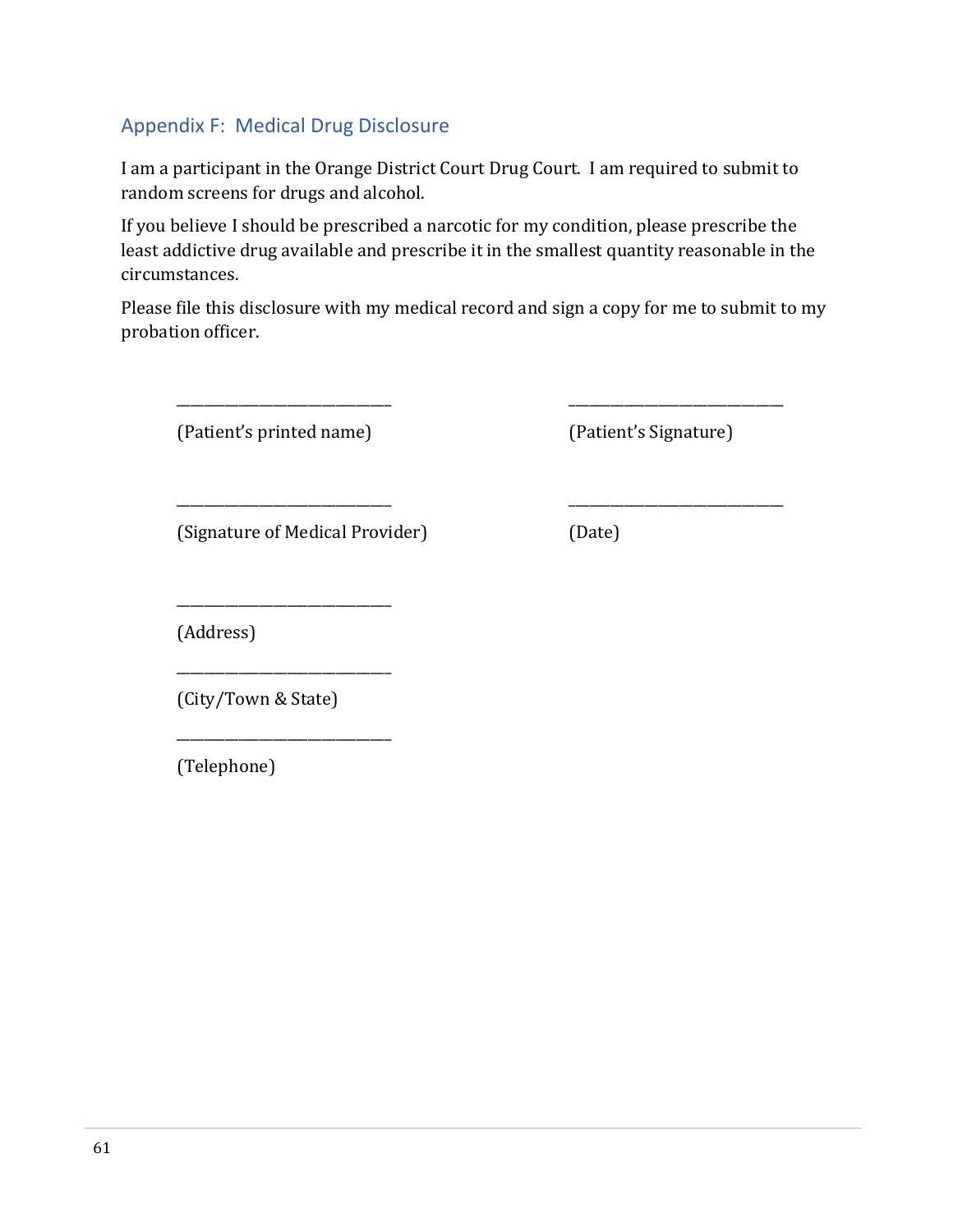## <span id="page-63-0"></span>Appendix G: HIPAA Order

#### **HIPAA ORDER**

### **For The Limited Release Of Specific Substance Abuse Treatment Records**

This matter is before the Court for consideration of the limited release of specific substance abuse treatment records. The Court makes the following findings:

1. On the defendant was referred to or accepted into the Franklin County Substance Abuse Intervention Project ("Drug Court").

2. As a condition of participation in the drug court program, the defendant must attend substance abuse treatment and the drug court team must monitor the defendant's progress in substance abuse treatment including mental health and medical treatment.

3. The defendant has voluntarily and knowingly signed a HIPAA and 42 C.F.R. Part 2 compliant release.

4. The information necessary to monitor the defendant's progress in substance abuse treatment includes: defendant's identity, defendant's diagnosis, defendant's urinalysis results, defendant's treatment attendance or non-attendance, defendant's cooperation with treatment, defendant's progress in treatment, and defendant's prognosis. This treatment information is the minimum necessary to carry out the purpose of the disclosure. See 45 C.F.R.  $\S 165.502(b)(11)$  and 42 C.F.R.  $\S 2.13(a)$ . Any potential injury from disclosure to the defendant, the defendant's physician-patient relationship, or treatment is outweighed by the public interest in the defendant's success in the drug court program.

### IT IS THEREFORE ORDERED THAT:

1. Any provider of substance abuse treatment including mental health and medical treatment shall provide to the drug court team (as reflected in the HIPAA/42 C.F.R. Part Consent to Release Form or team member replacements) the following information: defendant's identity, defendant's diagnosis, defendant's urinalysis results, defendant's treatment attendance or non-attendance, defendant's cooperation with treatment, defendant's progress in treatment, and defendant's prognosis. The drug court team is comprised of individuals responsible for monitoring the defendant's progress.

2. The treatment provider shall continue to provide the treatment information until defendant's successful completion of the term of probation or termination from the drug court program or further court order, whichever shall first occur.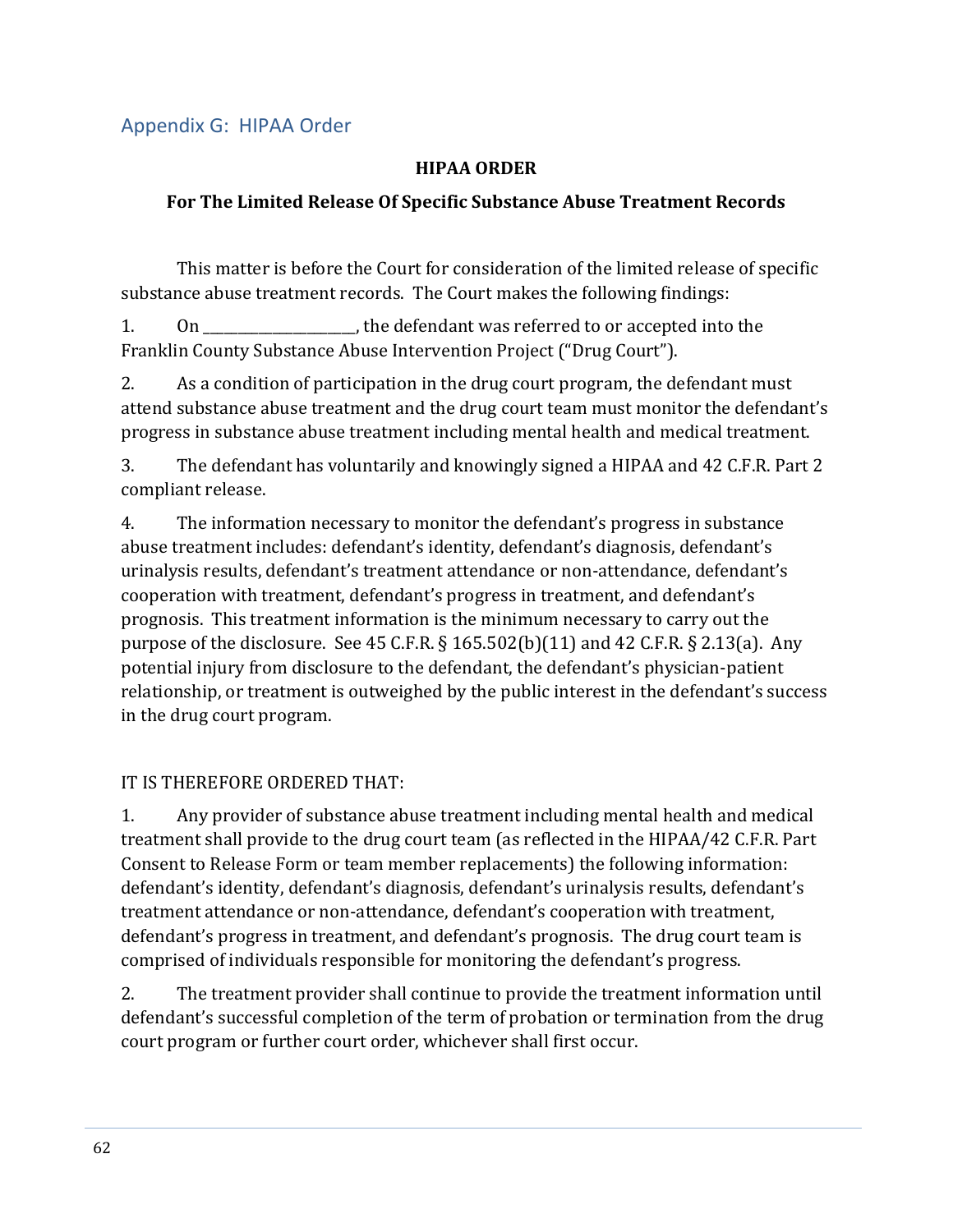3. The drug court team shall not re-disclose the information received pursuant to this Order, except as may be provided by law or to carry out official duties in accordance with the drug court program.

SO ORDERED this \_\_\_\_\_\_\_day of \_\_\_\_\_\_\_\_\_\_\_\_\_\_\_\_\_\_, 20\_\_\_\_\_.

 David S. Ross Associate Justice of the District Court

\_\_\_\_\_\_\_\_\_\_\_\_\_\_\_\_\_\_\_\_\_\_\_\_\_\_\_\_\_\_\_\_\_\_\_\_\_\_\_\_\_\_\_\_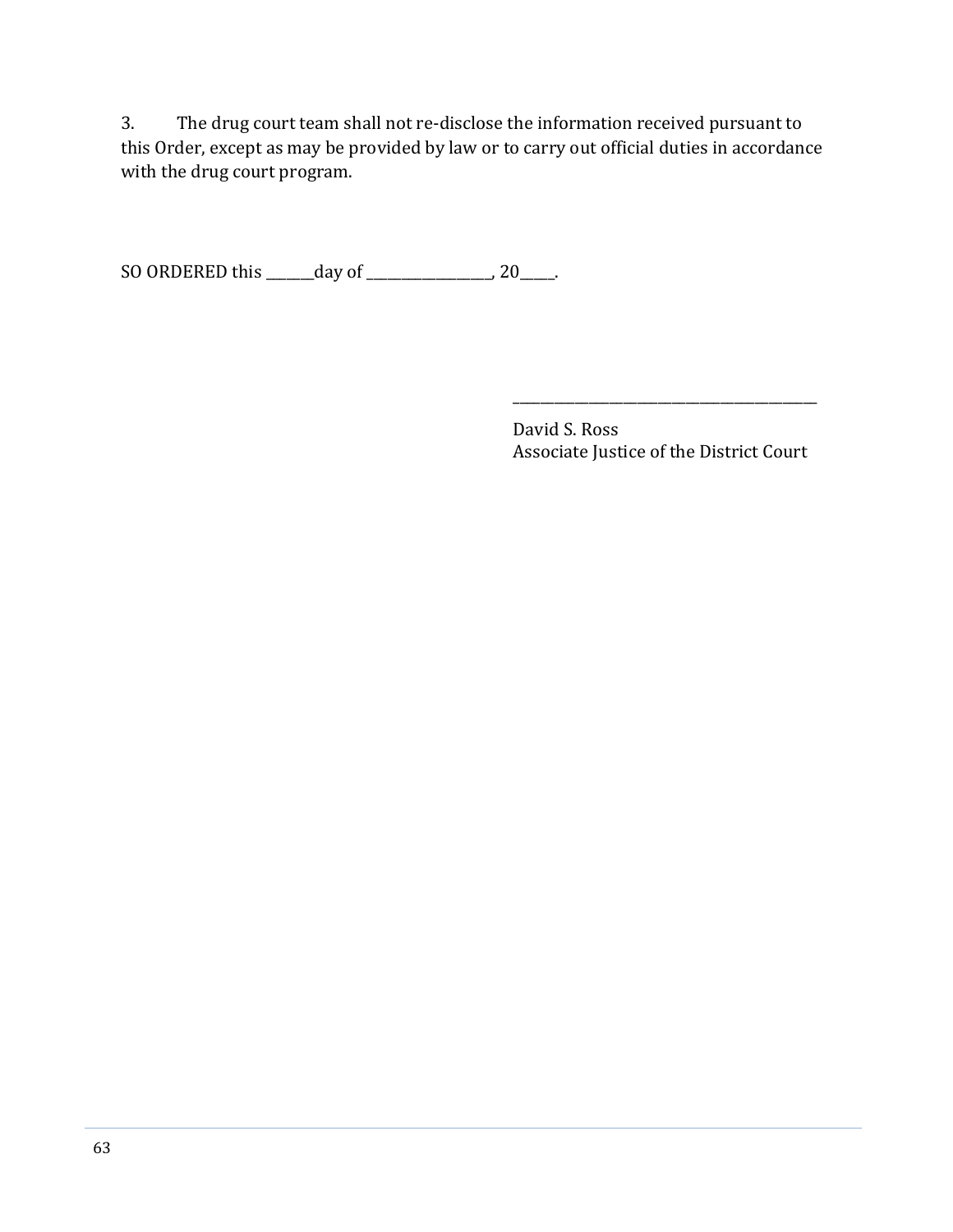## <span id="page-65-0"></span>Appendix H: HIPAA and CFR Release

## **CONSENT FOR THE RELEASE OF CONFIDENTIAL PROTECTED HEALTH INFORMATION:**

I, \_\_\_\_\_\_\_\_\_\_\_\_\_\_\_\_\_\_\_\_\_\_\_\_\_\_\_\_\_\_\_\_, authorize the \_\_\_\_\_\_\_Drug Court, the \_\_\_\_\_\_\_ Court Probation Department employees supervising my case(s), those serving as Drug Court coordinators and case managers, and those participating in Drug Court case management conferences and their supervisors including treatment providers and law enforcement representatives, to communicate with, share, and disclose to one another all of my substance abuse treatment information including my identifying information, my mental health, psychiatric, and medical information, my diagnoses, my urinalysis and other substance testing results, my attendance or lack of attendance at treatment sessions and appointments, my cooperation with treatment, my progress in treatment, and opinions concerning my prognosis. The purposes of the disclosure are to inform the above of my attendance and progress in treatment and to assist them in evaluating and managing my recovery from substance abuse. I am willing to have information relating to drug or alcohol use, AIDS or HIV status disclosed to the above-identified parties.

I understand that my non-identifiable information will be used for evaluation purposes of Massachusetts Drug Courts.

I understand that my alcohol and/or drug treatment records are protected under the federal regulations governing Confidentiality of Alcohol and Drug Abuse Patient Records, 42 C.F.R. Part 2, and the Health Insurance Portability and Accountability Act of 1996  $[CHIPAAI]$ , 45 C.F.R. Parts. 160 & 164. I also understand that I may revoke this consent at any time except to the extent that action has been taken in reliance on it, and that in any event this consent expires automatically at the end of my term of probation or upon further court order, whichever shall first occur. Any revocation must be in writing.

I understand that I might be denied services if I refuse to consent to the disclosure for purposes of treatment, payment, or health care operations, if permitted by state law. I will not be denied services if I refuse to consent to a disclosure for other purposes.

I recognize that hearings are held in an open and public courtroom and it is possible that an observer could connect my identity with the fact that I am in treatment as a condition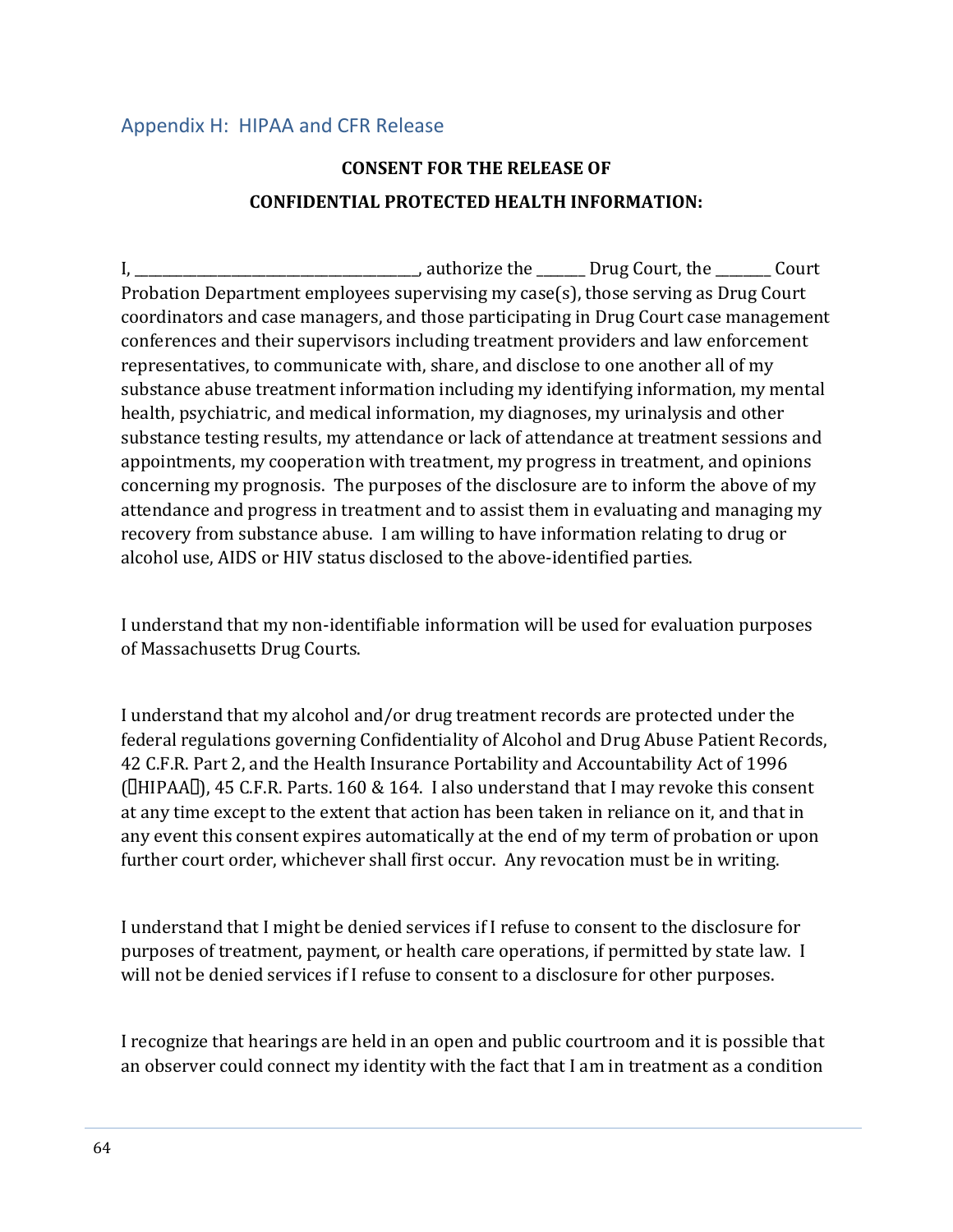of participation in Drug Court. I specifically consent to this potential disclosure to third persons.

**I understand that if I refuse to consent to the disclosure or attempt to revoke my consent prior to the expiration of this consent, that such action is grounds for immediate termination from the Drug Court.** 

**I acknowledge that I have been advised of my rights, have received a copy of this form and have had the benefit of legal counsel or have voluntarily waived my right to an attorney. I am not under the influence of drugs or alcohol. I fully understand my rights and I am signing this consent voluntarily.** 

My consent to disclosure specifically includes the following and those who assist them in their work:

 $\boxtimes$  Judges who preside over Drug Court including \_\_\_\_\_\_\_\_\_\_\_, \_\_\_\_\_\_\_\_\_\_\_\_;

Probation Department employees including \_\_\_\_\_\_\_\_\_\_, \_\_\_\_\_\_\_\_\_\_\_\_\_\_;

 $\boxtimes$  Law enforcement employees including  $\Box$ 

 $\boxtimes$  Treatment employees including expansion group leaders, and individual counselors;

 $\boxtimes$  Treatment providers and employees including group leaders and individual counselors;

 $\boxtimes$  My medical care providers

\_\_\_\_\_\_\_\_\_\_\_\_\_\_\_\_\_\_\_\_\_\_\_\_\_\_\_\_\_\_\_\_\_\_\_\_\_\_\_\_\_\_\_\_\_\_\_\_\_\_\_\_\_\_\_\_\_\_\_\_\_\_\_\_\_\_

Defendant:\_\_\_\_\_\_\_\_\_\_\_\_\_\_\_\_\_\_\_\_\_\_\_\_\_\_\_\_\_\_\_\_\_\_\_\_\_ Date: \_\_\_\_\_\_\_\_\_\_\_\_\_\_\_\_\_\_\_\_\_\_\_\_\_\_\_\_\_\_\_\_\_

Witness: \_\_\_\_\_\_\_\_\_\_\_\_\_\_\_\_\_\_\_\_\_\_\_\_\_\_\_\_\_\_\_\_\_ Position: \_\_\_\_\_\_\_\_\_\_\_\_\_\_\_\_\_\_\_\_\_\_\_\_\_\_\_\_\_\_

#### **PROHIBITION OF RE-DISCLOSURE OF CONFIDENTIAL INFORMATION**

This notice accompanies a disclosure of information concerning a client in alcohol/drug treatment, made to you with the consent of such client. This information has been